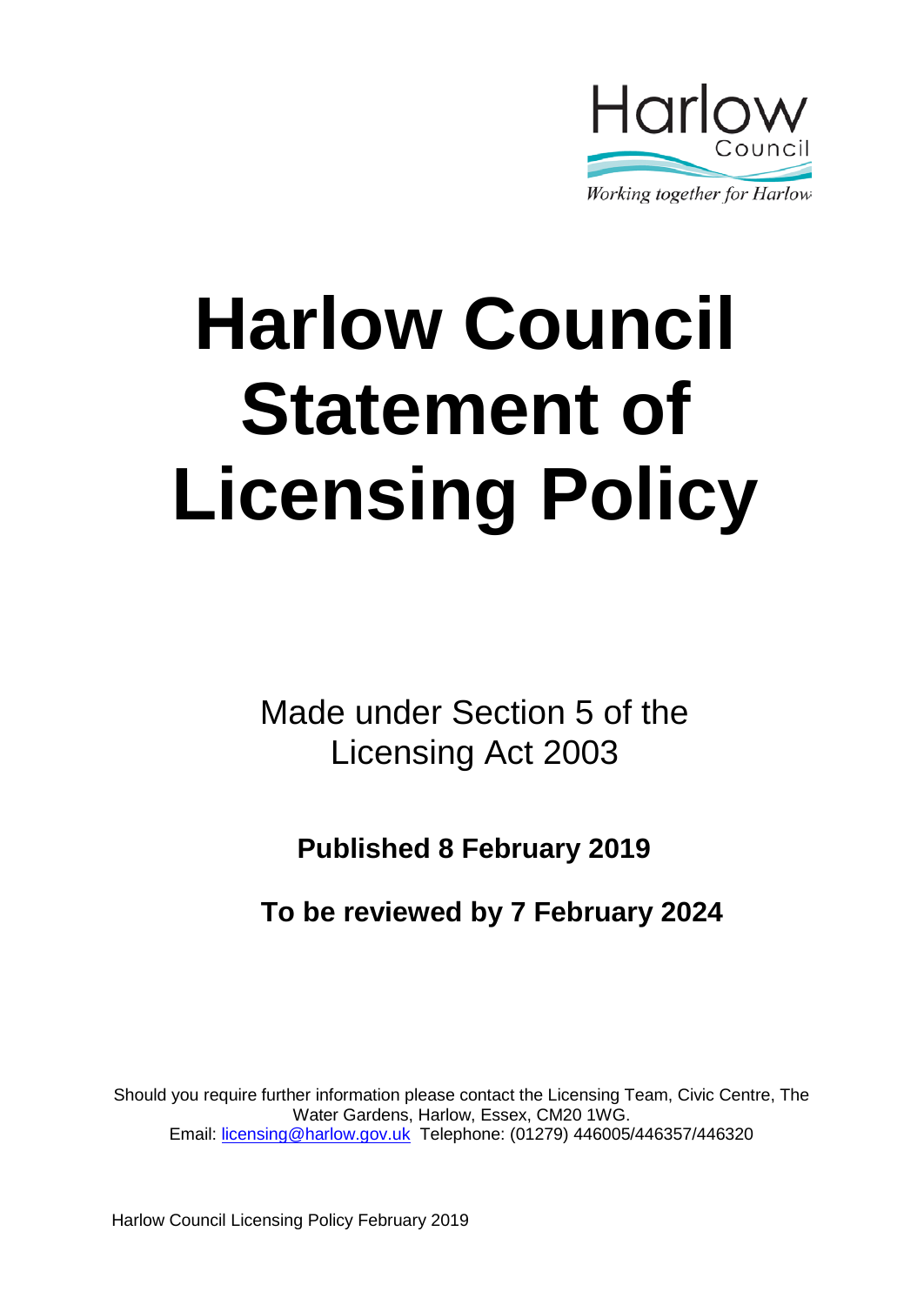# **Contents**

| <b>Introduction</b>                     | 1              |
|-----------------------------------------|----------------|
| The Licensing Objectives                | 1              |
| <b>Statement of Licensing Policy</b>    | 2              |
| Consultation                            | $\overline{2}$ |
| Links to other Strategies               | 2              |
| Applications                            | 3              |
| Representations                         | 4              |
| Conditions                              | 5              |
| <b>Delegation of Functions</b>          | 6              |
| The Need for Licensed Premises          | 6              |
| <b>Cumulative Impact</b>                | 6              |
| Late Night Levy                         | 7              |
| <b>Early Morning Restriction Order</b>  | 7              |
| <b>Advice and Guidance</b>              | 8              |
| <b>Reviews</b>                          | 8              |
| Enforcement                             | 9              |
| <b>Licensing Objectives</b>             | 9              |
| <b>Prevention of Crime and Disorder</b> | 11             |
| <b>Public Safety</b>                    | 13             |
| <b>Prevention of Public Nuisance</b>    | 14             |
| <b>Protection of Children from Harm</b> | 15             |
| <b>List of Appendices</b>               |                |

# **A. Delegation of Powers**

**B. Relevant Authorities: Contact Details**

Harlow Council Licensing Policy February 2019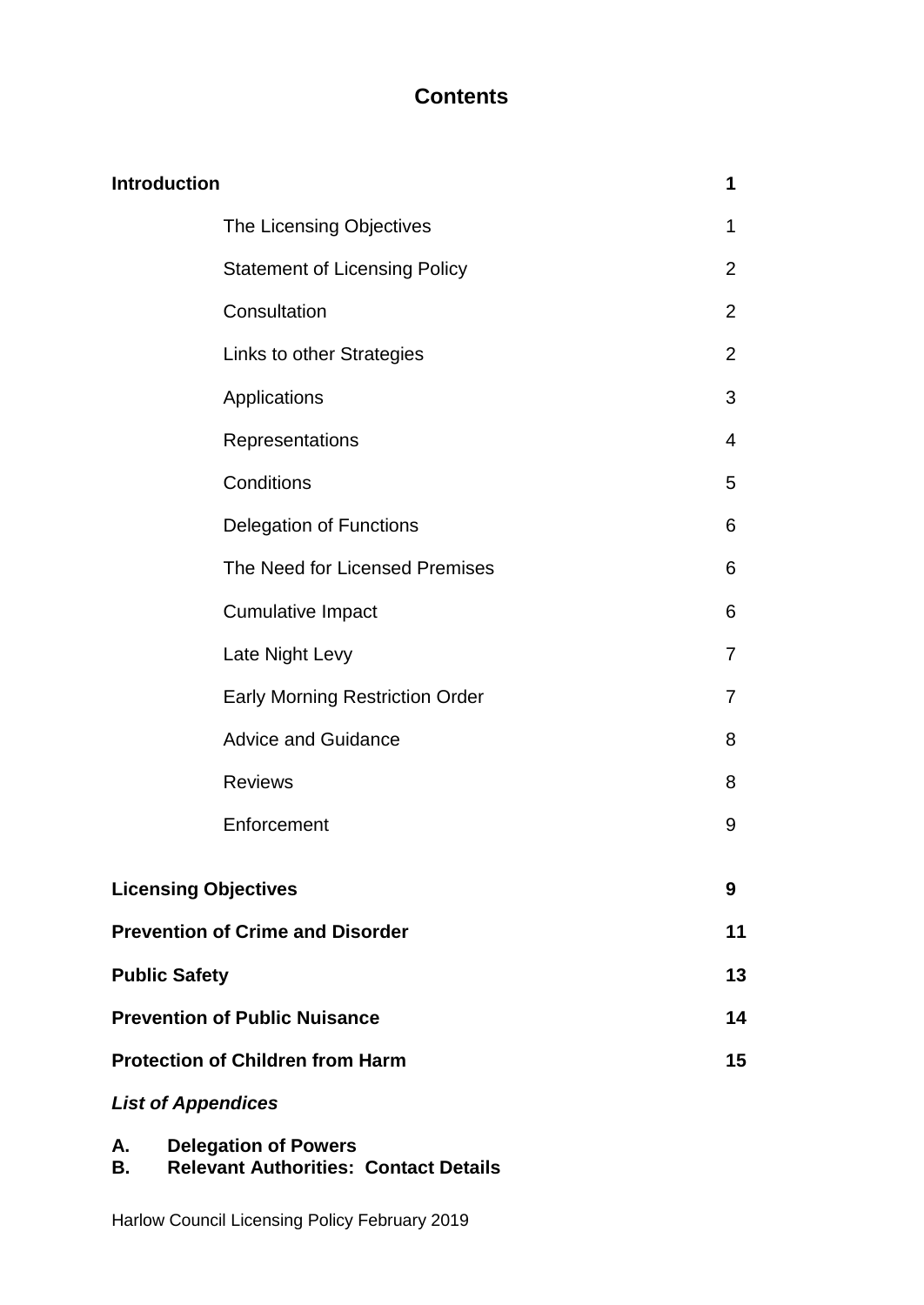- **C. Useful Addresses**
- **D. References to Best Practice Guides**
- **E. The Application Process**
- **F. Objections/Representations/Reviews and Appeals**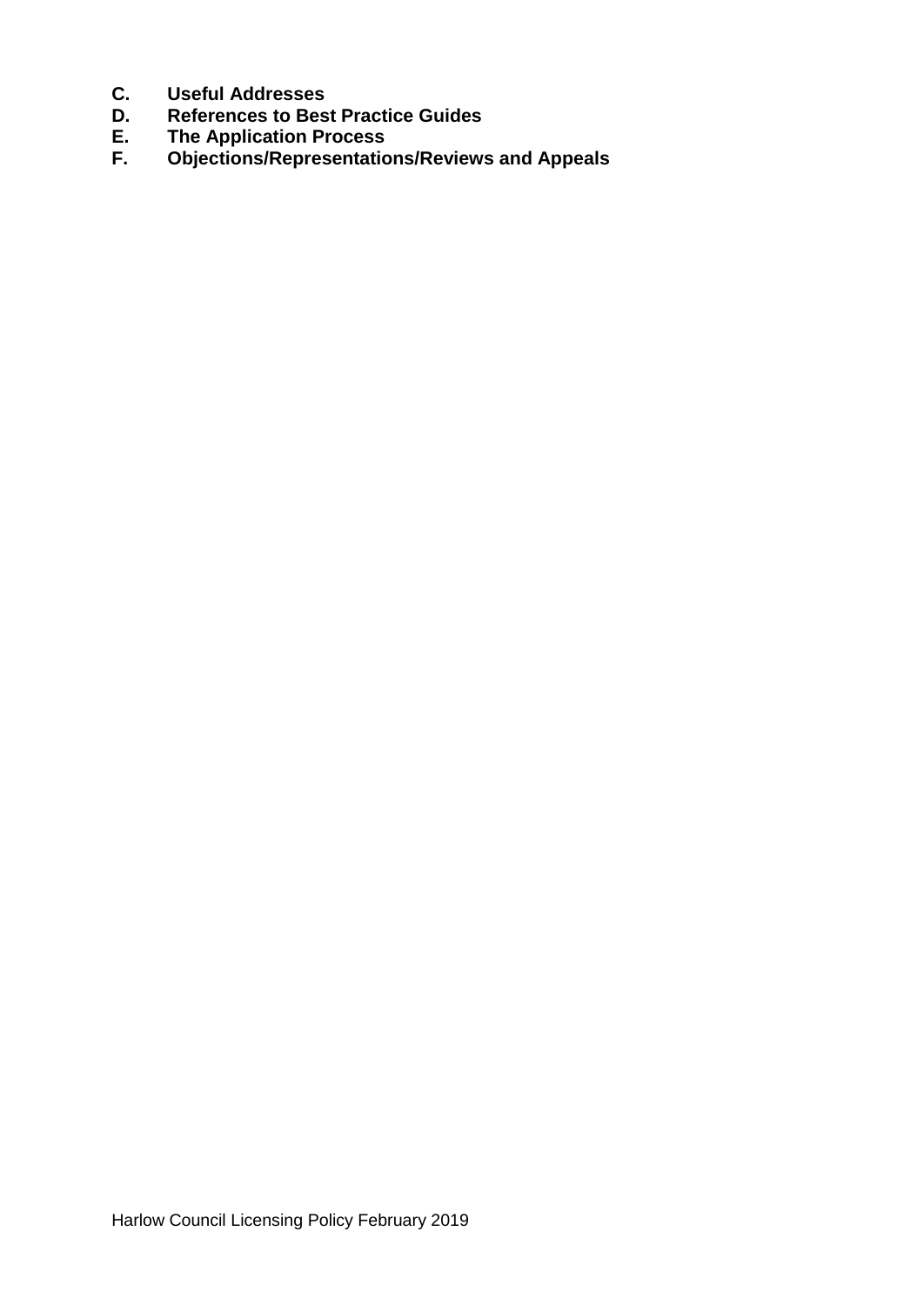## **HARLOW COUNCIL LICENSING POLICY**

## **1.0 INTRODUCTION**

## **Introduction**

- 1.1 Harlow Council is the Licensing Authority under the Licensing Act 2003 and is responsible for granting premises licences, club premises certificates, temporary events notices and personal licences in the District of Harlow in respect of the sale and/or supply of alcohol and the provision of regulated entertainment and late night refreshment. Since it initially came into effect, the Licensing Act 2003 has been subject to a number of amendments. All references to the Licensing Act 2003 contained within this policy relate to the Licensing Act 2003 (as amended).
- 1.2 When assessing applications, the Council must be satisfied that the measures proposed in the applicant's operating schedule aim to achieve the four licensing objectives. **Bold type** refers to matters that the Council expects to see addressed in the applicant's operating schedule, where appropriate. Passages of text that are not in bold are provided to assist applicants to understand what the Council is seeking to achieve, the factors that influence the achievement of the licensing objectives and the control measures that could be implemented by the applicant to achieve that outcome.
- 1.3 This policy covers a wide variety of premises and activities carried on in them including theatres, cinemas, restaurants, pubs, nightclubs, private members' clubs, educational establishments and community centres, as well as shops and off-licences and late night food premises and vehicles selling hot food or hot drink after 11p.m. For this reason, this policy cannot detail all the factors that influence the achievement of the licensing objectives nor can this policy detail all the control measures that may be appropriate.

## **The Licensing Objectives**

- 1.4 The 2003 Act requires the Council to carry out its various licensing functions so as to promote the four licensing objectives. These are:
	- The Prevention of Crime and Disorder
	- Public Safety
	- The Prevention of Public Nuisance
	- The Protection of Children From Harm

## **These are the only four matters to which the Local Authority can have regard**

**1.5 Applicants will have to set out details within their operating schedule measures which are of the right kind and go far enough to meet each of the four licensing objectives. Applicants will need to provide evidence that these measures will be put in place and maintained. The applicant will in the same way also have to set out support with evidence any**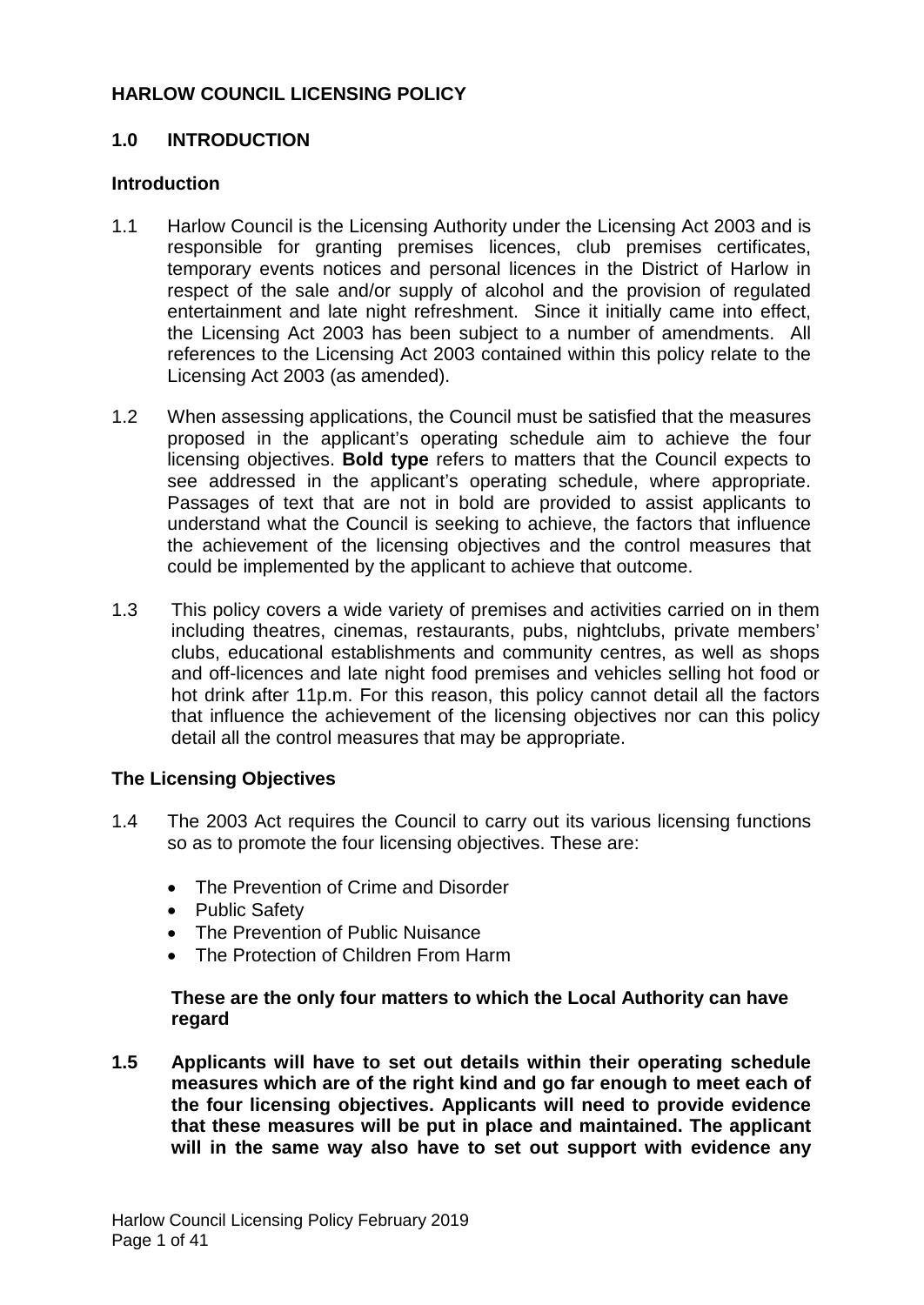**measures needed to deal with any special event or promotion, which is likely to attract more customers than usual.** 

#### **Statement of Licensing Policy**

- 1.6 The 2003 Act further requires that the Council publishes a 'Statement of Licensing Policy' that sets out the policies the Council will generally apply to promote the licensing objectives when making decisions on applications made under the Act.
- 1.7 This 'Statement of Licensing Policy' has been prepared in accordance with the provisions of the 2003 Act and having regard to the guidance issued under Section 182 of the Act. It was originally drafted in partnership with the Essex Joint Licensing Officers' Forum and the Harlow Crime and Disorder Reduction Partnership (Safer Harlow Partnership) and is underpinned by partnership work with the Essex Joint Licensing Officers' Forum and the Harlow Crime and Disorder Reduction Partnership (Safer Harlow Partnership). These partnerships provide links to the Essex Chief Executives' Association's Crime and Disorder Steering Group, who will maintain a strategic overview of issues associated with permissions issued under the Licensing Act 2003.
- 1.8 This Policy Statement takes effect on  $8<sup>th</sup>$  February 2019 and will remain in force for a period of not more than 5 years. It will be subject to regular review and further consultation prior to February 2024.
- 1.9 From time to time the Government may update the Regulations and Guidance made under the Licensing Act 2003. Interim review of this policy may be necessary as a result of such changes.
- 1.10 Supplementary information contained in the appendices is available to support this Policy Statement. It is intended that this will provide local information which may be helpful to applicants. It should not be interpreted as legal advice.

## **Consultation**

- 1.11 There are a number of groups who have a stake in the leisure industry, including providers, customers, residents and enforcers, all of whom have views and concerns that require consideration as part of the licensing function and promotion of the licensing objectives.
- 1.12 In developing this Policy Statement, the Council consulted with statutory consultees (Responsible Authorities), existing licence holders, businesses, voluntary groups, residents and relevant Harlow Council Services.

## **Links to other Strategies**

1.13 In preparing this statement of licensing policy, the Council has consulted with and has considered the responses of those involved in its local strategies on crime prevention, planning, public transport, culture, tourism and economic development, to ensure the proper co-ordination and integration of the aims and actions of these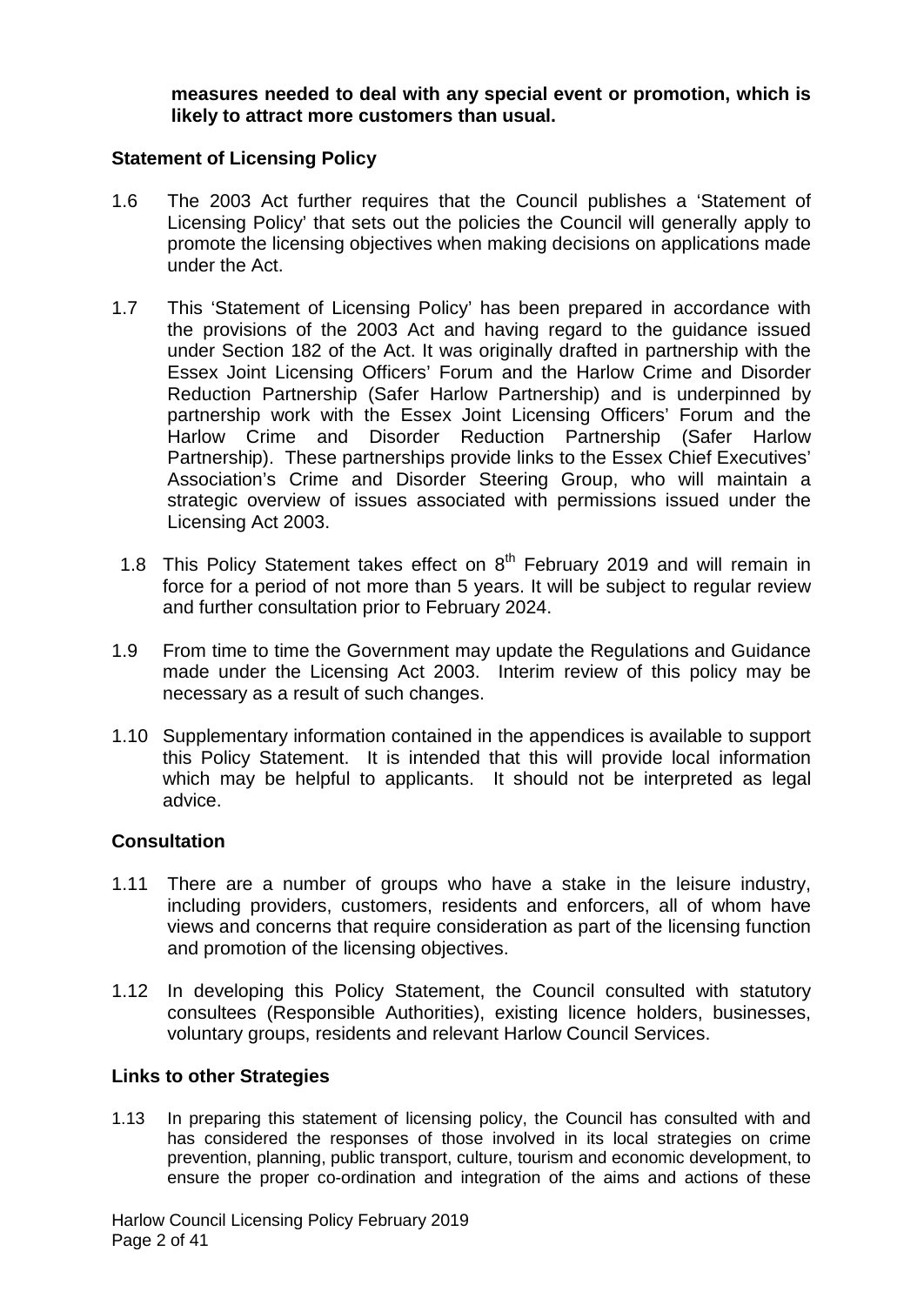policies. Review and amendment of these strategies will be considered for their impact on this statement of licensing policy.

- 1.14 Further, arrangements will be made for the Licensing Committee to receive reports, when appropriate, on the needs of the local tourist economy to ensure that these are reflected in their considerations. The Licensing Committee will also be apprised of the local employment situation and the need for new investment and employment, where appropriate.
- 1.15 To ensure proper integration with the Council's planning policies, the Licensing Committee will provide reports to the Planning Committee, where appropriate, on the situation regarding licensed premises in the area, including the general impact of alcohol related crime and disorder, to enable the planning committee to have regard to such matters when making its decisions.
- 1.16 The Council recognises its responsibilities under the Equality Act 2010. The impact of this policy on equality issues will be kept under review and the policy amended where appropriate.
- 1.17 Having regard to the Council's Health and Wellbeing Strategy, a diverse provision of cultural activities is welcomed for the benefit of communities. The Council will monitor the licensing of regulated entertainment, especially with regard to live music and dancing, theatrical performances, circuses, etc. where these remain licensable activities, to ensure that such events are promoted without unreasonable restrictions being imposed, which would discourage such events. The Council will need to balance the natural concern to prevent disturbance in neighbourhoods with the wider cultural benefits, particularly the cultural benefits for children. Advice and guidance on this matter will be sought from the Council's Arts Development Officer.

## **Applications**

- 1.18 When considering applications etc. the Council will have regard to:
	- The Licensing Act 2003 and the licensing objectives,
	- Government guidance issued under Section 182 of the Licensing Act 2003,
	- Any supporting regulations
	- This statement of licensing policy
- 1.19 This does not however undermine the rights of any person to apply under the 2003 Act for a variety of permissions and have the application considered on its individual merits, nor does it override the right of any person to make representations on any application or seek a review of a licence or certificate where they are permitted to do so under the 2003 Act.
- 1.20 When the Council is considering any application, it will avoid duplication with other regulatory regimes, so far as possible and does not intend to use the licensing regime to achieve outcomes that can be achieved by other legislation. In particular, its licensing functions will be discharged separately from its functions as the local planning authority. **However, applications for**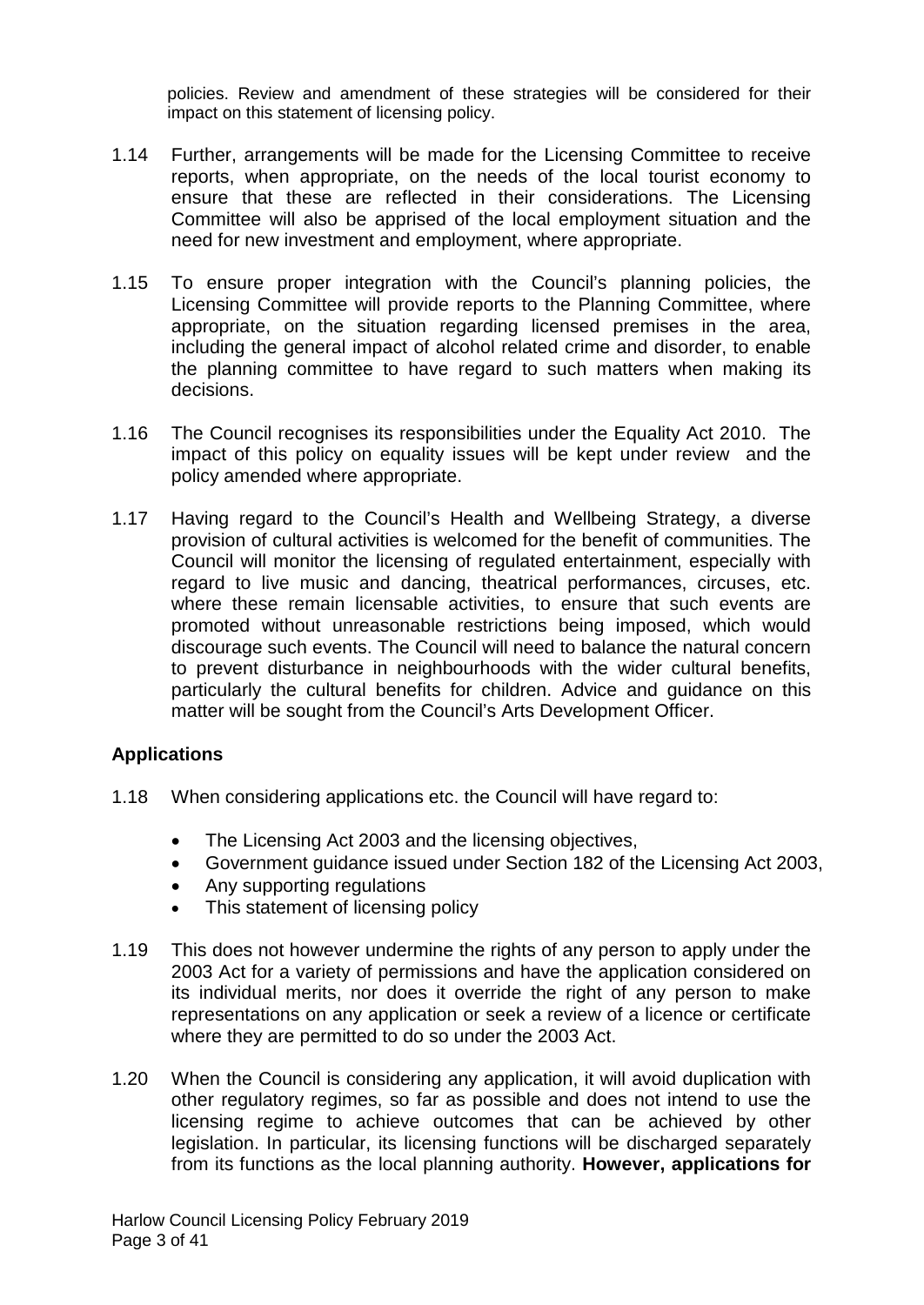**premises licences for permanent commercial premises should normally be from businesses with planning consent for the property concerned.** (Other permissions may be applicable to licensed premises and applicants are expected to ensure that such permissions are obtained where necessary.)

- 1.21 When one part of the Council seeks a premises licence from the licensing authority, the licensing committee and its officers will consider the matter from an entirely neutral standpoint. If relevant representations are made, for example by local residents or the police the committee will consider them impartially and objectively.
- 1.22 In all cases, applicants and those making representation in respect of applications to the Council have a right of appeal to the Magistrates' Court against the decisions of the Council.
- 1.23 Appendix E provides applicants with the details of the application process, having regard to the Licensing Act 2003, the regulations, statutory guidance and local practice and procedures.

## **Representations**

- 1.24 Essex Police, Essex County Fire and Rescue Service, Essex Trading Standards, the Enforcing Authority for Health and Safety purposes, the local Planning Authority, the Environmental Health Housing and Pollution Section, the Licensing Authority as a Responsible Authority in its own right, the local health body, and the Essex County Council Child Protection are all known as 'Responsible Authorities'. These responsible authorities may make representations on applications, so far as they relate to the promotion of the four licensing objectives, and request reviews once licences have been granted.
- 1.25 Any person or their representatives are 'interested persons' and may raise relevant representations. A representation would only be 'relevant' if it relates to the effect of the grant of the licence on the promotion of at least one of the four licensing objectives. In addition, the representation must not be frivolous or vexatious, and in the case of reviews, in addition, not repetitious.
- 1.26 It is only when well founded relevant representations are received, that the Licensing Authority may hold a hearing. It will pay particular attention at any hearing whether to impose additional conditions to any which may already be included in the operating schedule, with a view to promoting the objectives.
- 1.27 Where no representations are received, the application will be granted on the terms sought by the applicant where the application is made in accordance with the Act.

## **Conditions**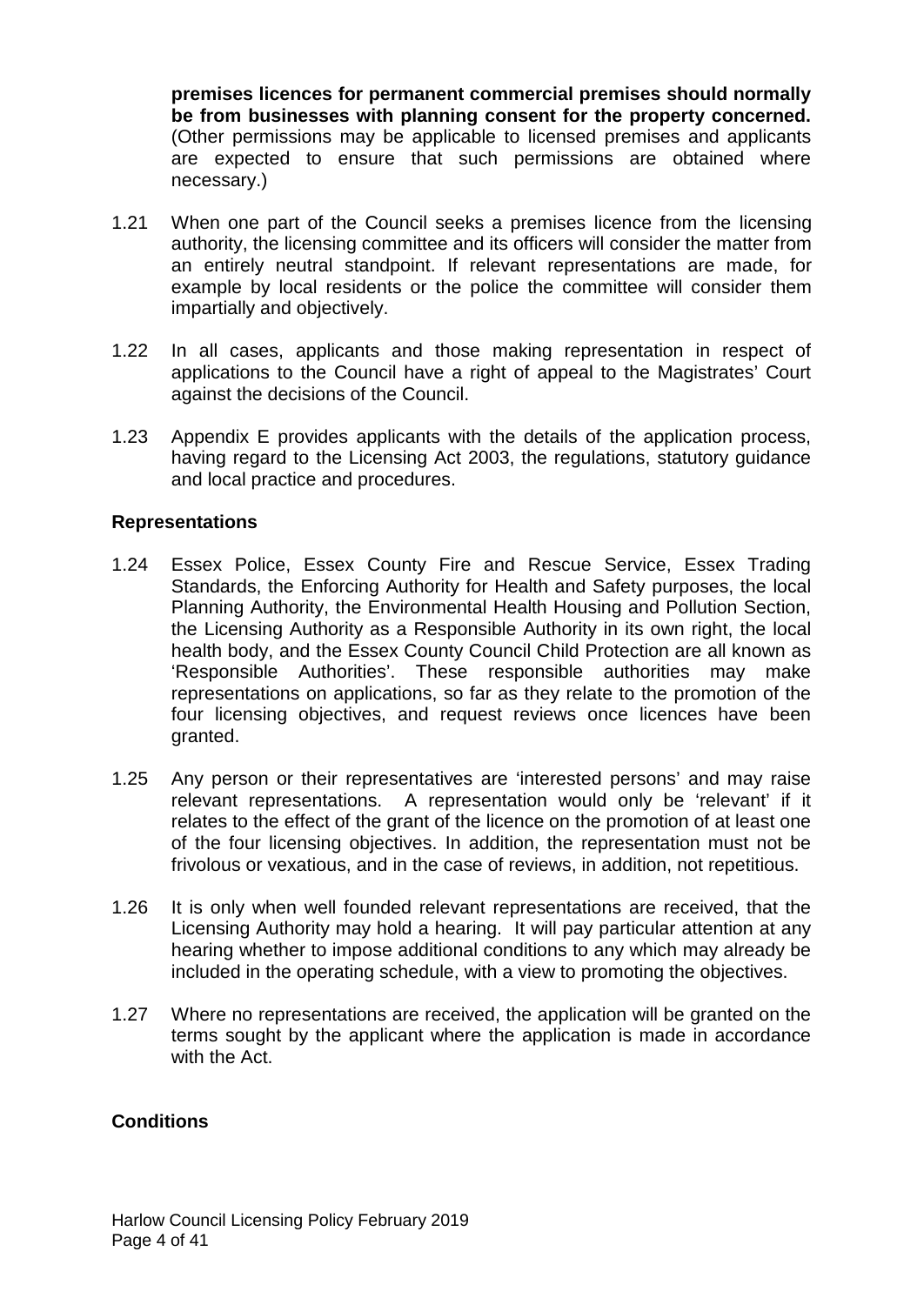- 1.28 Licensing is about the appropriate control of licensed premises, qualifying clubs, temporary events and the people who manage them or hold personal licences within the terms of the 2003 Act. Where relevant representations are made, the Council will make objective judgements as to whether it should attach conditions to a licence to secure achievement of the licensing objectives. Any conditions arising from the operating schedule, or as a result of representations, will primarily focus on the direct impact of the activities taking place at licensed premises on those attending the premises and members of the public living, working or otherwise engaged in normal activity in the area concerned. The conditions will cover matters that are within the control of individual licensees.
- 1.29 Licensing powers cannot be used for the general control of the anti-social behaviour of individuals once they are beyond the direct control of the licensee of any premises concerned. However, other mechanisms may be used, where appropriate, to tackle any unruly or unlawful behaviour of consumers when beyond the control of the individual, club or business holding the licence. These include:
	- Planning controls
	- Positive measures to create a safe and clean town environment in partnership with local businesses, transport operators and other departments of the local authority
	- The provision of CCTV surveillance in town centres, sufficient taxi ranks, street cleaning and litter patrols
	- Powers of local authorities to put in place 'public space protection orders' to control undesirable activities or activities that cause antisocial behaviour including drinking in the street
	- Police enforcement of the general law concerning disorder and antisocial behaviour, including the issuing of fixed penalty notices
	- The prosecution of any personal licence holder or member of staff at such premises who is selling alcohol to people who are drunk
	- The confiscation of alcohol from children and adults in protected areas
	- Police and/or local authority powers to close down instantly for up to 24 hours any licensed premises or temporary events on grounds of disorder, the likelihood of disorder or noise emanating from the premises causing a nuisance
	- The power of the police, other responsible authorities or other interested party to seek a review of the licence or certificate in question
	- Hackney carriage and private hire licensing arrangements
	- The effective licensing of tables and chairs (facilities) outside of licensed premises
- 1.30 If an applicant for a licence volunteers a prohibition or restriction in their operating schedule because it has been identified as being necessary as a result of their own risk assessment, such volunteered prohibitions or restrictions will become conditions attached to the licence, or certificate and will be enforceable.
- 1.31 All applications will be considered on an individual basis. In order to avoid the imposition of disproportionate or burdensome conditions, any conditions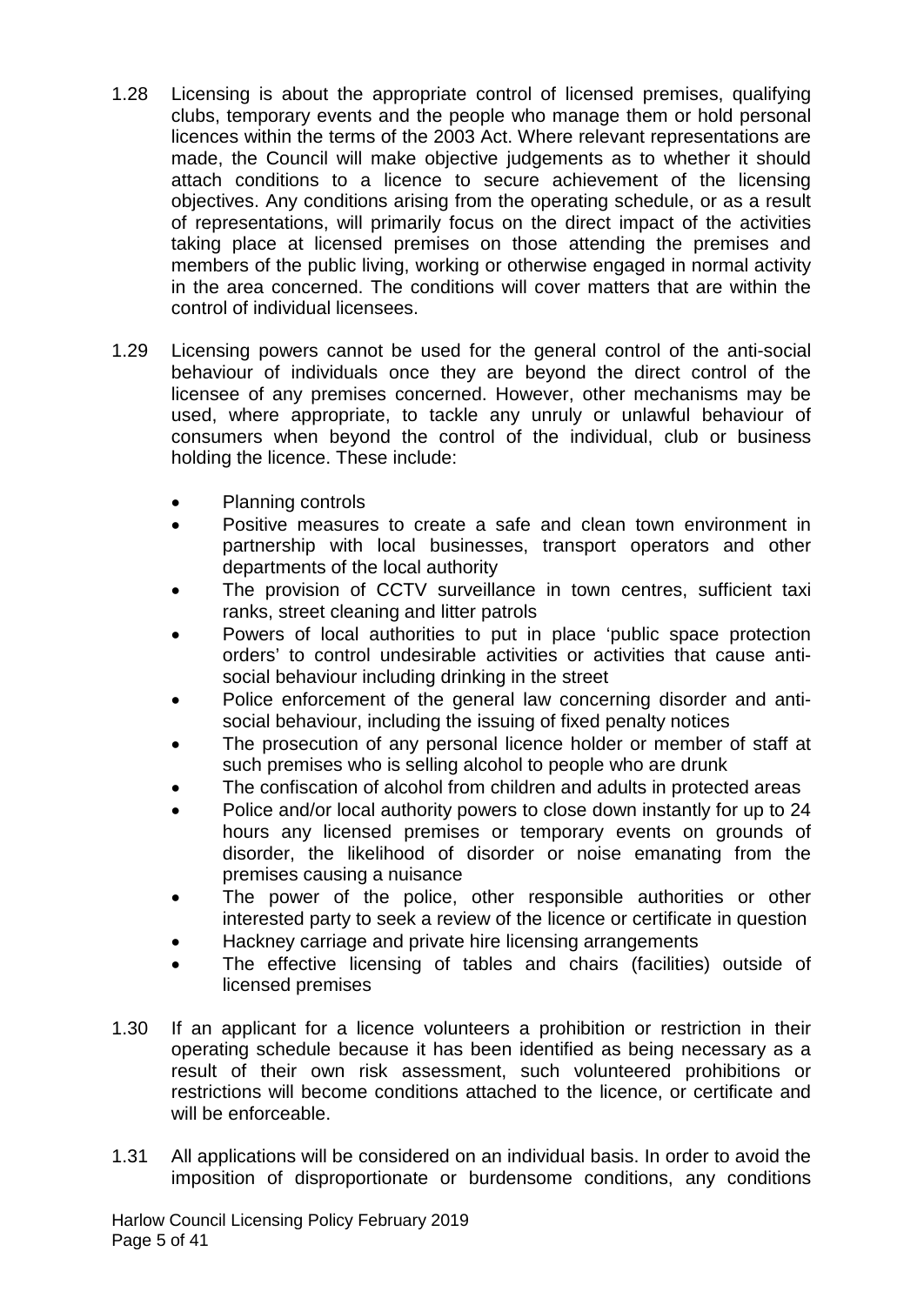attached to a licence will be tailored to the individual premises. Standard conditions, other than mandatory conditions, will therefore be avoided and no condition will be imposed that cannot be shown to be necessary for the promotion of the licensing objectives.

## **Delegation of Functions**

1.32 With the exception of the approval and review of its Licensing Policy, decisions on licensing matters will be taken in accordance with an approved scheme of delegation so that decisions are made quickly and efficiently. A table setting out how the licensing authority intends to approach its various functions is attached at Appendix A. The Licensing Committee will receive regular reports regarding licences determined by Officers under delegated powers, in order to maintain a general overview.

## **The Need for Licensed Premises**

1.33 There can be confusion about the difference between "need" and the "cumulative impact" of premises on the licensing objectives. "Need" concerns the commercial demand for another pub, off licence, restaurant or hotel etc. This is not a matter for a licensing authority in discharging its licensing functions or for its statement of licensing policy.

## **Cumulative Impact of a Concentration of Licensed Premises**

- 1.34 "Cumulative impact" means the potential impact on the promotion of the licensing objectives of a significant number of licensed premises concentrated in one area. This is a proper matter for a licensing authority to consider in developing its licensing policy statement.
- 1.35 The Council acknowledges that a concentration of licensed premises in a particular area can result in an increased number of people walking through or congregating in streets during the night with the potential impact of an increase in crime, anti-social behaviour, noise and other disturbance to residents, together with an increase in littering or fouling. In such cases the amenity of local residents can be placed under severe pressure, which may not be attributable to any individual premises.
- 1.36 The Council will only adopt a special policy on cumulative impact if there is evidence that such a policy is necessary to prevent unacceptable anti-social behaviour and crime impacts.
- **1.37** The licensing team will have regard to current and emerging evidence when making an assessment as to whether it will recommend to the Licensing Committee that a cumulative impact assessment should be made in relation to a particular area. The assessment will be based on the promotion of the licensing objectives.
- 1.38 The cumulative impact of licensed premises in a particular area may, at a future time, on representation from residents or businesses or a responsible authority, trigger the consideration of whether any additional licences or substantial variations to existing licences, would lead to an unacceptable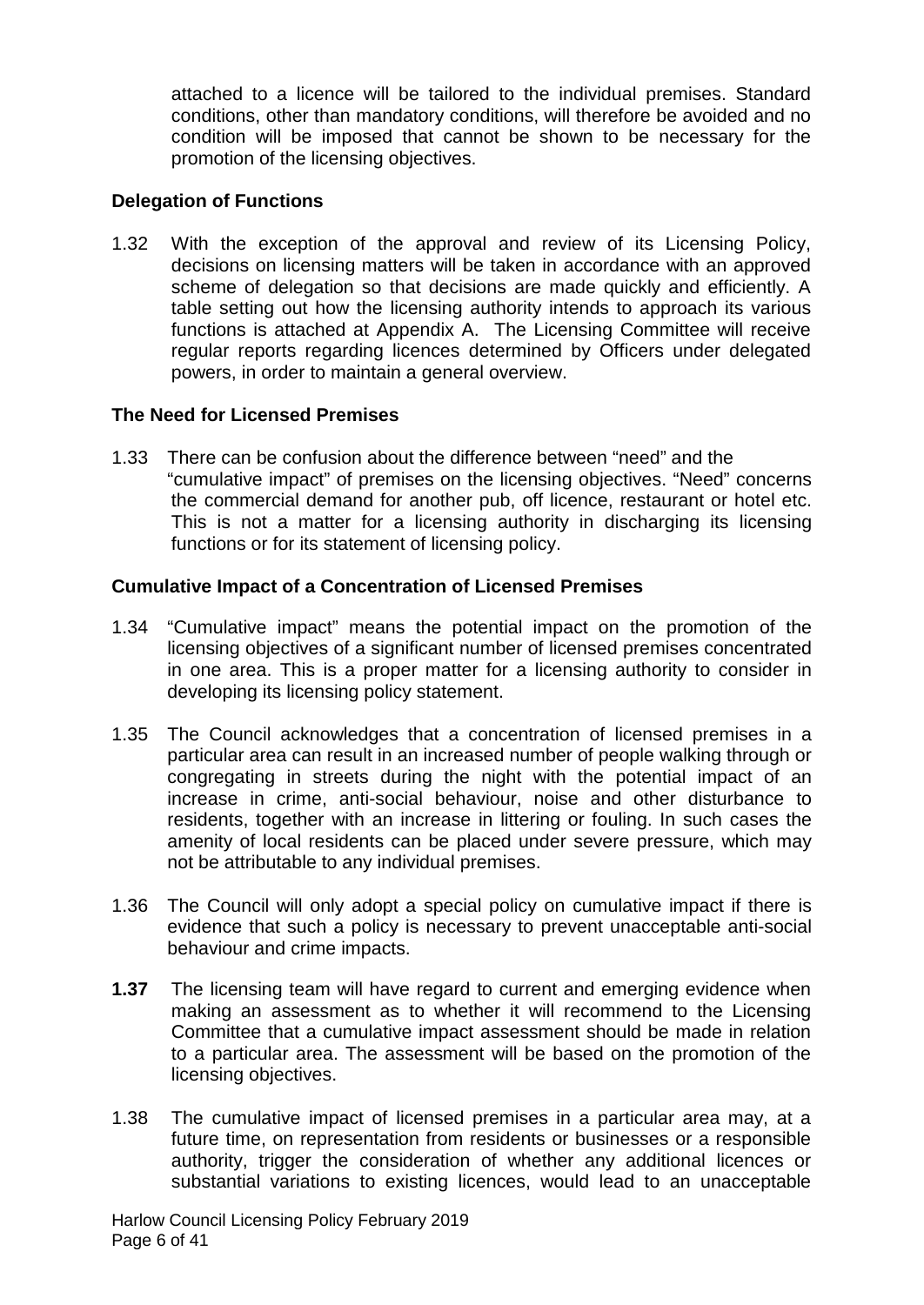saturation in an area. The onus will be on the person or body making the representation to provide suitable evidence to warrant a consideration of whether cumulative impact exists.

## **Late Night Levy**

- 1.39 The Licensing Authority has at its disposal, the power to implement a Late Night levy. This power has been available since October 2012.
- 1.40 The Levy is a means of raising funds from businesses which are licensed to open after midnight in order to help police the negative impact of the late night economy. The money raised by the Levy is shared with the Police on a 70%/30% split after Local Authority costs have been deducted.
- 1.41 The Local Authority's 30% share must be spent on managing the effects of the night time economy.
- 1.42 The Late Night Levy is a discretionary power and can be implemented by the Licensing Committee should it be deemed appropriate to do so.
- 1.43 The Levy covers the whole district and affects all businesses which hold a licence to open during the hours adopted by the Levy irrespective of whether the business chooses to open during those hours or not.
- 1.44 In making such a decision, the Licensing Committee will take into account evidence from any of the Responsible Authorities about negative impact of the night time economy and consult with affected businesses as well as publishing its intention to implement a Levy for general public perusal and comment.

## **Early Morning Alcohol Restriction Order**

- 1.45 Licensing Authority's may implement an Early Morning Alcohol Restriction Order (EMRO) if it so chooses.
- 1.46 An EMRO allows the Licensing Authority to require businesses to stop serving alcohol between the hours specified by the Order.
- 1.47 The EMRO can apply to part of the district as opposed the Late Night Levy which must apply to the whole district.
- 1.48 The Licensing Authority must be satisfied that there is enough evidence of a negative impact of the night time economy in the area to which the EMRO will apply.
- 1.49 Before applying the EMRO, the Licensing Authority will consult with Responsible Authorities, local businesses, particularly those to be affected by the Order and publish its intention to implement an Order for general public perusal and comment.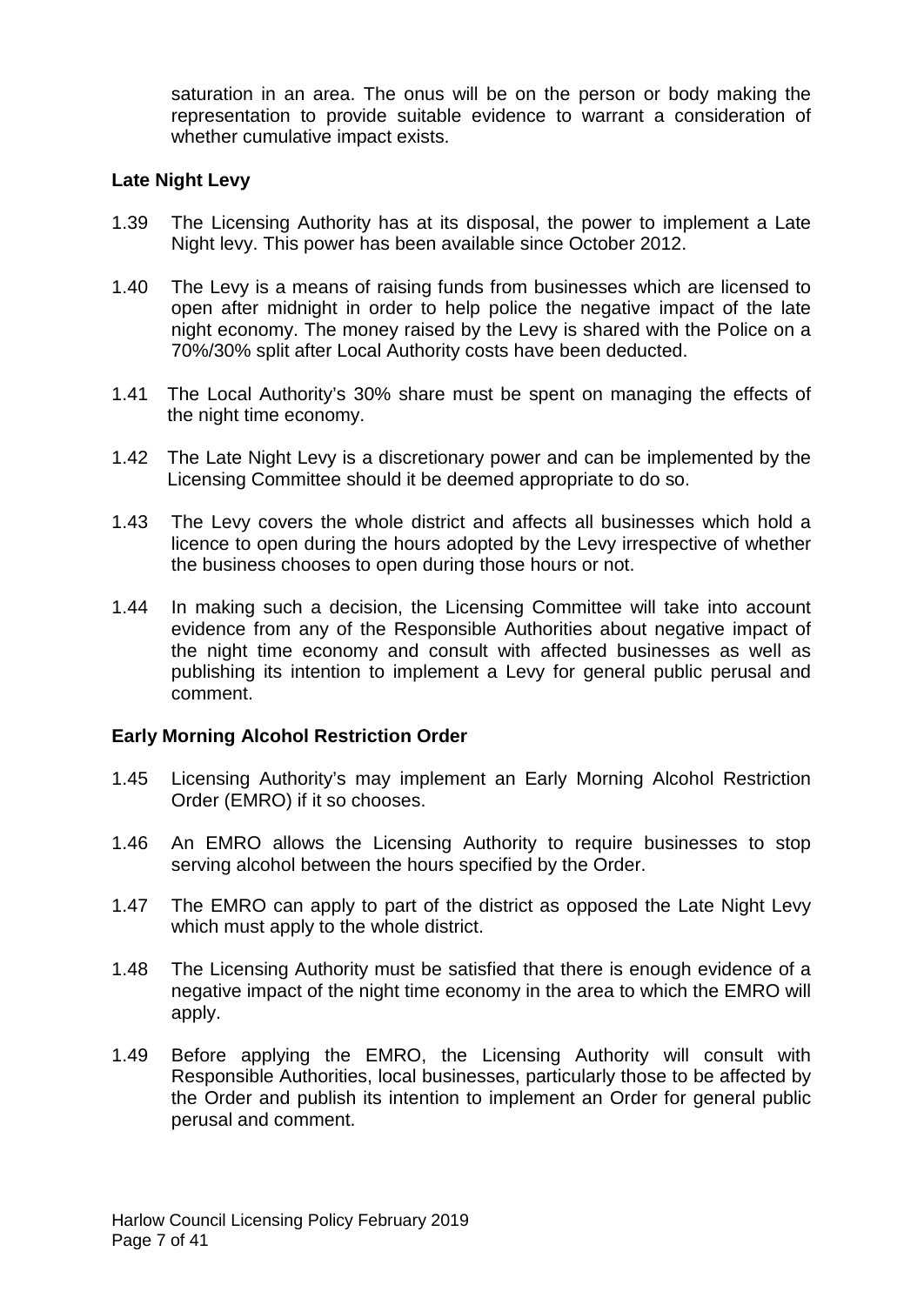## **Advice and Guidance**

- 1.50 Harlow Council recognises the valuable cultural, social and business importance that premises and events requiring a licence under the Licensing Act provide and welcomes the diversity of activities that are provided by licence holders.
- 1.51 Pre-application discussions with Harlow Council, Essex Police and other responsible authorities will be encouraged to assist applicants to develop their operating schedule. Essex Police have developed a suite of 'model conditions' which may be used or be modified for use by applicants or licence holders when framing their operating schedule.
- 1.52 The licensing team will, where resources permit, liaise with applicants and interested parties who may intend to make representations to achieve a satisfactory outcome for all involved prior to submission of a formal licence application. Where an applicant considers that liaison may be beneficial, we recommend the applicant discusses their proposal with the licensing team and those from whom they think representations are likely prior to submitting their application. Once an application has been lodged, there are statutory timescales imposed upon the application and determination process, which restrict the opportunity for such discussions, liaison and mediation.
- 1.53 Appendices C and D provide details of various organisations, trade associations and reference literature that an applicant may find useful in preparing an operating schedule and running a safe premises/event.

## **Reviews**

- 1.54 Where appropriate any Responsible Authority will likely give early warning to licence holders of any concerns about problems identified at premises and of the need for improvement.
- 1.55 Responsible authorities or other interested persons may trigger a review of a premises licence. The application for review must be supported with evidence.
- 1.56 No more than one review from an interested person will be normally permitted within a 12-month period on similar grounds except in exceptional and compelling circumstances. Each application will be considered on its own merits.

#### **Enforcement**

1.57 The Council recognises the interests of both citizens and businesses and will work closely with partners to assist licence holders to comply with the law and the four licensing objectives it seeks to promote. Progressive and proportionate action will be taken against those who commit offences or consistently break the law. The Council has set clear standards of service and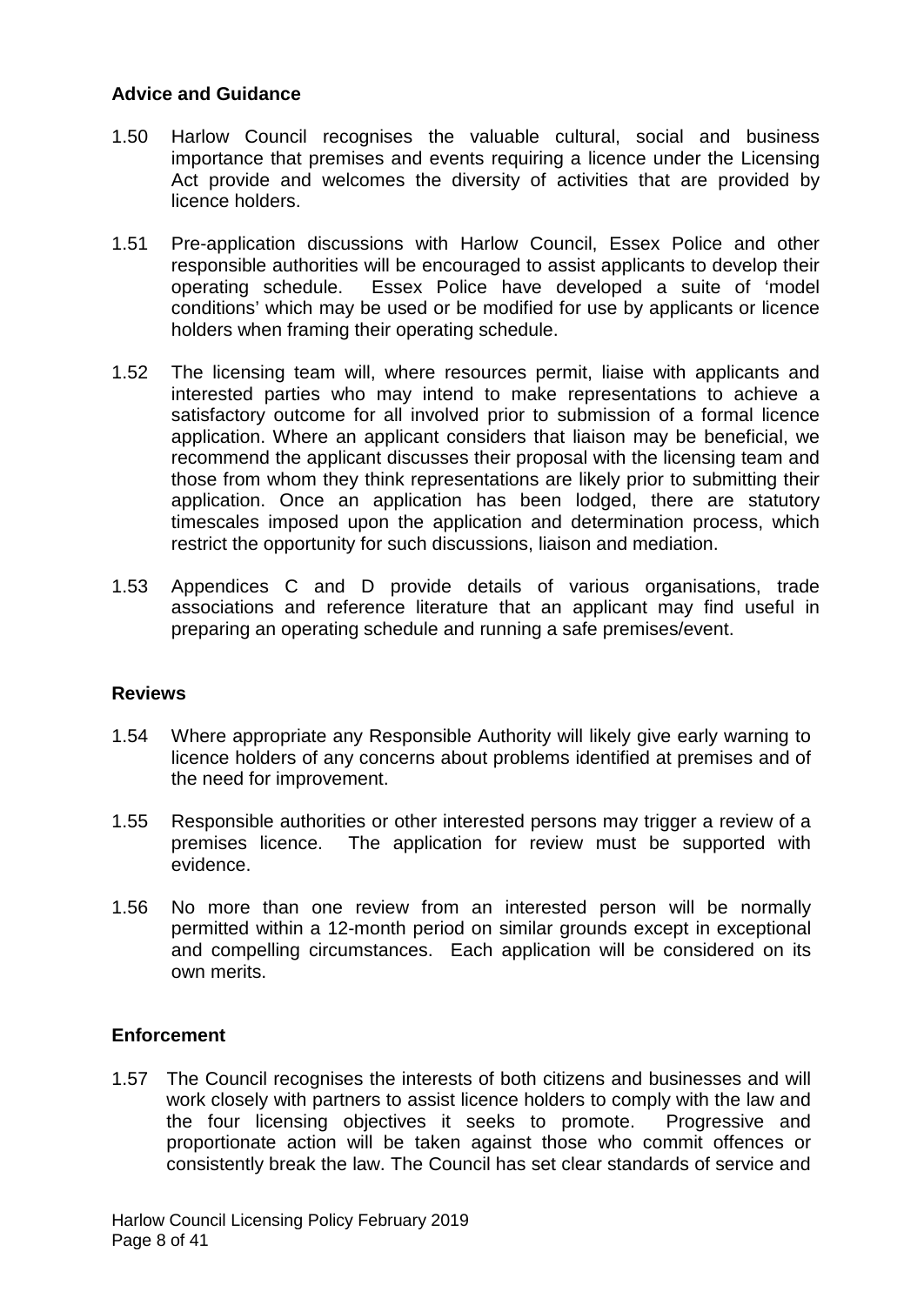performance that the public and businesses can expect. In particular, it has adopted a Licensing Enforcement Policy that explains how the Council will undertake its role as Licensing Authority and how the principles of effective enforcement will be followed. This policy is freely available from the Licensing Department and can also be viewed on the Council's website: [www.harlow.gov.uk](http://www.harlow.gov.uk/)

- 1.58 The Enforcement Policy is based on the principles that businesses should:
	- Receive clear assistance from the licensing team on the action they are required to take and the timescale
	- Be given, where appropriate, opportunity to resolve differences before enforcement action is taken
	- Receive an explanation of their rights of appeal
- 1.59 The Council has established an enforcement protocol with Essex Police, Essex County Fire and Rescue Service and Essex County Council Trading Standards. This protocol provides for the targeting of resources towards highrisk premises and activities that require greater attention, while providing a lighter touch in respect of low risk premises that are well operated.

## **2.0 LICENSING OBJECTIVES**

- 2.1 The following sections set out the Council's Policy relating specifically to the four licensing objectives:
	- The prevention of crime and disorder
	- Public safety
	- The prevention of public nuisance
	- The protection of children from harm
- 2.2 In each section relating to the objectives, the Council has defined its intended outcome **in bold type**. Each section then lists the influencing factors on the achievement of that objective but, because of the wide variety of premises and activities to which this policy applies, the lists provided are not exhaustive. **Applicants should know their premises and will be expected to address all aspects relevant to the individual style and characteristics of their premises and events.** Pre-application discussions with the Responsible Authorities are encouraged to assist applicants to develop their operating schedule.
- 2.3 To assist applicants, a list of possible control measures is provided. The list is not exhaustive. Many control measures achieve more than one objective but have not necessarily been listed under each objective. Similarly, applicants will not be required to mention a control measure more than once in their operating schedule. To further assist licence holders and applicants, Essex Police have developed a comprehensive list of control measures which may be incorporated or adapted for use by the licence holder or applicant in their operating schedule.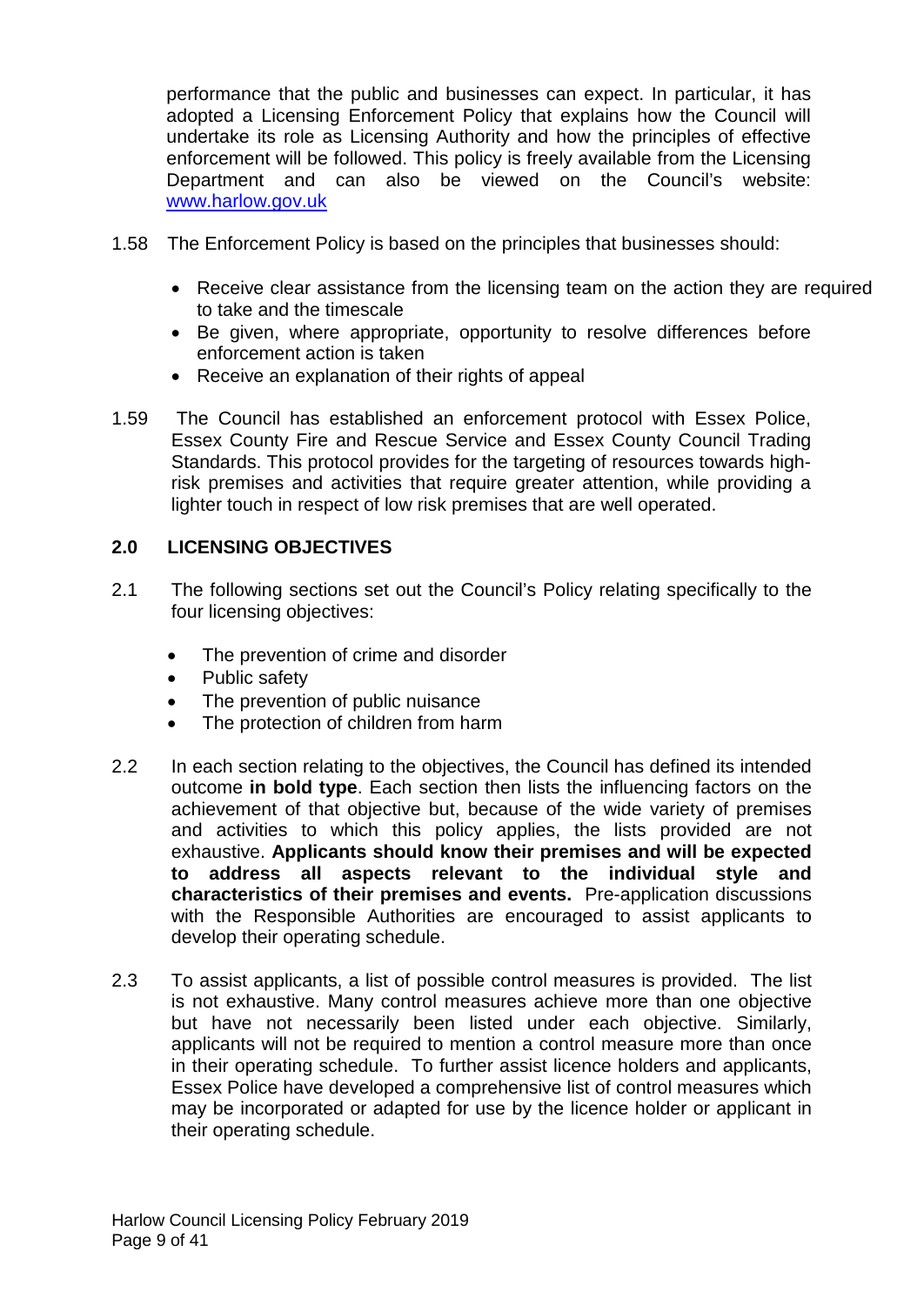- 2.4 **The selection of control measures, referred to in 2.3 above, should be based upon a risk assessment of the premises, events, activities and the customers expected to attend (e.g. their age, number, etc.).** Whilst the Council cannot require such risk assessments to be documented, (other than where required by other legislation), it considers such documentation to be good practice. It will be a useful tool in the instruction and training of staff, as well as a sound basis in the event of making an application for a variation or in response to changing circumstances/conditions at the premises.
- 2.5 Additional measures may be necessary on an occasional or specific basis such as when a special event (e.g. popular live band) or promotion (e.g. during major sporting occasions) is planned. These occasions can often attract larger audiences and/or audiences of a different nature, and this can have a significant impact on the achievement of the licensing objectives. **Reference must be made in an applicant's operating schedule, where applicable, to such occasions and the additional measures that are planned in order to** *promote* **the licensing objectives.**
- 2.6 The Council considers the effective and responsible management of the premises, instruction, training and supervision of staff and the adoption of best practice to be amongst the most essential control measures for the achievement of all the licensing objectives. **For this reason, these elements should be specifically considered and addressed within an applicant's operating schedule.**
- 2.7 In addition, the occupancy capacity for premises, and events as appropriate, is also considered to be an essential factor in the achievement of the four licensing objectives, (except in respect of premises licensed for the consumption of food and/or alcohol off the premises).

## **The Council will expect the issue of occupancy capacity to be considered within the applicant's operating schedule and fire risk assessment.**

- 2.8 The design and layout of premises are important in determining capacity, as is the availability and size of exits within recommended travel distances. Other factors should also be considered when assessing the appropriate capacity for premises or events. These include:
	- The nature of the premises or event
	- The nature of the licensable activities being provided
	- The provision or removal of temporary structures, such as a stage, or furniture
	- The number of staff available to supervise customers both ordinarily and in the event of an emergency
	- The age of the customers
	- The attendance by customers with disabilities, or whose first language is not English
	- Availability of suitable and sufficient sanitary accommodation
	- Nature and provision of facilities for ventilation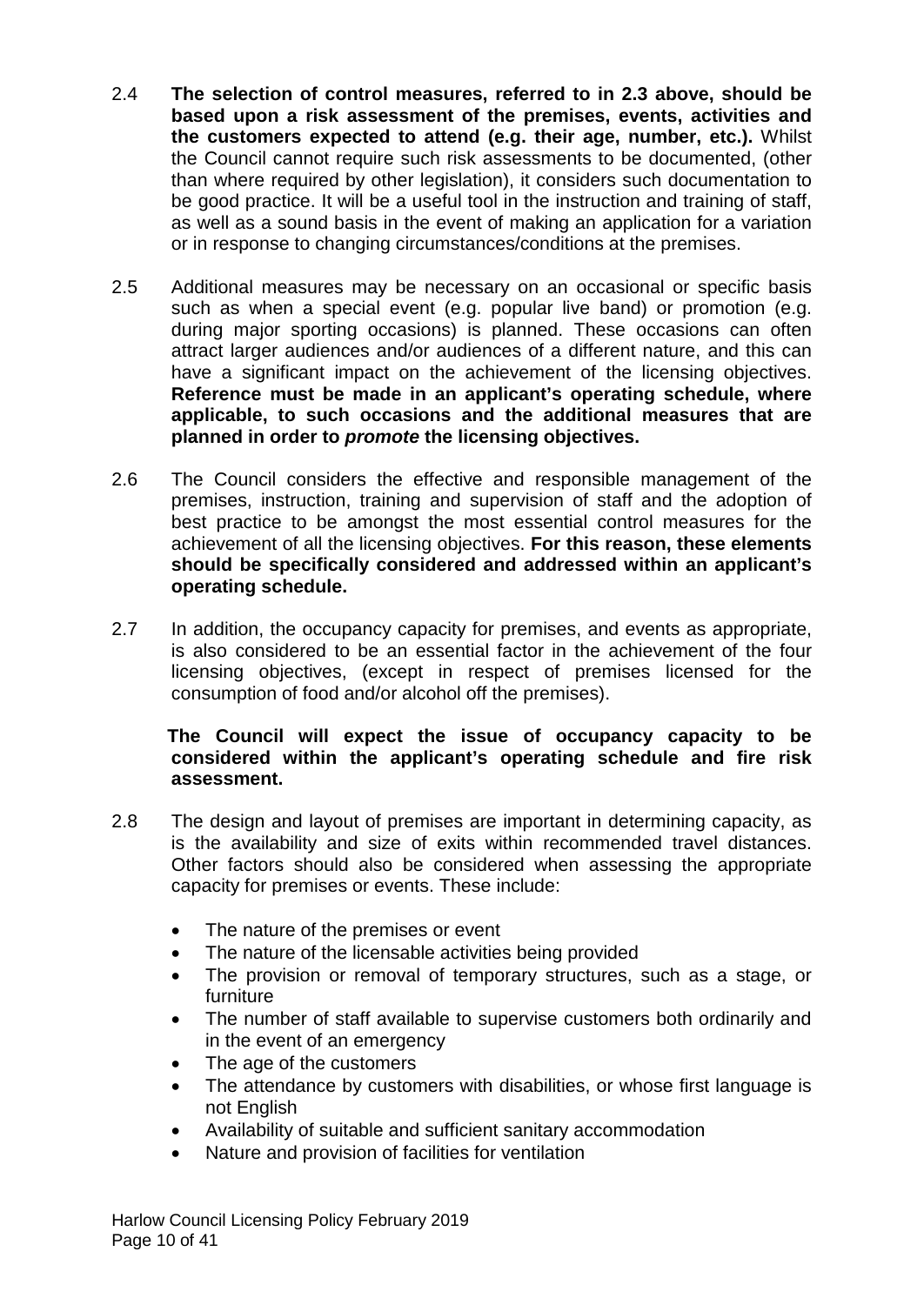- 2.9 The agreed premises capacity for premises or events may not always require that permanent monitoring arrangements such as door supervisors, attendance clickers or maintenance of attendance records are required. The Council recognises that the person in charge at the premises can often readily assess the occupancy level of the premises without resort to such measures. **However, where the capacity is likely to be reached (such as on known busy evenings) and particularly where a special event or promotion is planned, the applicant will be expected to detail the additional arrangements that will be put in place to ensure that the capacity of the premises is not exceeded.**
- 2.10 The licensing authority will process applications for minor variations to premises licences when satisfied that the variation will not adversely impact on the licensing objectives. The licensing authority will consult with responsible authorities whom they deem necessary to make such assessment.

## **3.0 PREVENTION OF CRIME AND DISORDER**

- 3.1 Harlow Council is committed to further improving the quality of life for the people of the District of Harlow by continuing to reduce crime and the fear of crime.
- 3.2 Section 17 of the Crime and Disorder Act 1998 introduced a wide range of measures for preventing crime and disorder and imposed a duty on Harlow Council, Essex Police, Essex County Council and others to consider crime and disorder reduction in the exercise of all their duties. The Licensing Act 2003 reinforces this duty for local authorities. The Anti-Social Behaviour, Crime and Policing Act 2014 provides for additional enforcement actions and sanctions which may be used by the Council and Police to deal with crime and anti-social behaviour.
- 3.3 The promotion of the licensing objective, to prevent crime and disorder, places a responsibility on licence holders to become key partners in achieving this objective.

**Applicants will be expected to demonstrate in their operating schedule that suitable and sufficient measures to reduce or prevent crime and disorder on and in the vicinity of their premises have been identified and will be implemented and maintained. The measures will be relevant to the individual style and characteristics of their premises and events.**

- 3.4 When addressing the issue of crime and disorder, the applicant should demonstrate that those factors, which impact on crime and disorder, have been considered. These may include:
	- Underage drinking
	- Drunkenness on premises
	- Public drunkenness
	- Drugs
	- Violent behaviour
	- Anti-social behaviour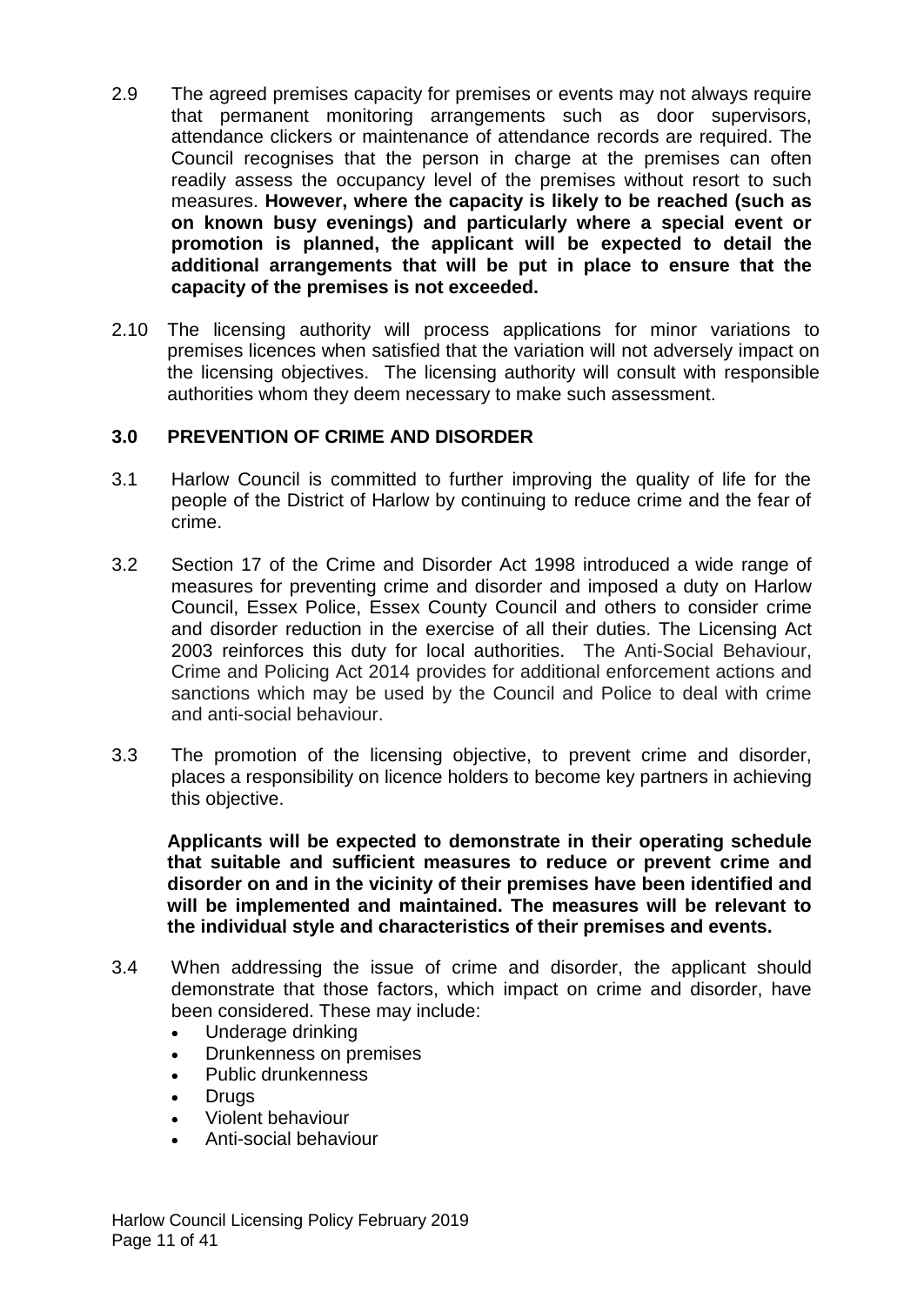- 3.5 The following examples of control measures are given to assist applicants who may need to take account of them in their operating schedule, having regard to their particular type of premises and/or activities. The list is not exhaustive and the examples given will not be applicable in all cases.
	- Effective and responsible management of premises
	- Documented staff training
	- Supervision of staff
	- Number of personal licence holders present
	- Adoption of best practice guidance (e.g. Safer Clubbing, the Government's Alcohol Harm Reduction Strategy 'Safe. Sensible. Social.' and other voluntary codes of practice, including those relating to drinks promotions e.g. The Point of Sale Promotions published by BBPA, Security in Design published by BBPA and Drugs and Pubs, published by BBPA)
	- Acceptance of accredited 'proof of age' cards e.g. PASS, locally approved 'proof of age' cards and/or 'new type' driving licences with photographs and/or passports
	- Adoption of a 'Challenge 25' policy. An approved ID must be provided to prove that they are over 18 years of age.
	- Provision of effective CCTV in and around premises with the retention of images for a suitable period in accordance with Home Office Best Practice Guidance.
	- Design and seating layout
	- Employment of Security Industry Authority licensed door staff
	- Provision of toughened or plastic drinking vessels
	- Provision of secure, deposit boxes for confiscated items ('sin bins')
	- Provision of litterbins and other security measures, such as lighting, outside premises
	- Membership of local 'Pubwatch' schemes or similar organisations
	- Prohibition on glass bottles being served to customers.

Pre-application discussions with the Responsible Authorities are encouraged to assist applicants to develop their operating schedule.

- 3.6 Within the operating schedule for premises from which alcohol will be sold, with the exception of qualifying community premises, a Premises Supervisor must be designated ('Designated Premises Supervisor' DPS). The Council will normally expect the DPS to have been given the day to day responsibility for running the premises by the premises licence holder and so would expect the DPS be present on the licensed premises on a regular basis. In addition to the DPS holding a personal licence, the Council would strongly encourage the DPS to undergo additional training, and to have experience commensurate with the nature and style of any regulated entertainment provided and the capacity of the premises.
- 3.7 A licence is not needed for certain temporary events but the Temporary Event Notice procedure can be used to notify the Council, Essex Police and Environmental Health Services. Certain events not needing a premises licence can, however, have serious implications on all four licence objectives. Organisers of these events are encouraged to submit their notification as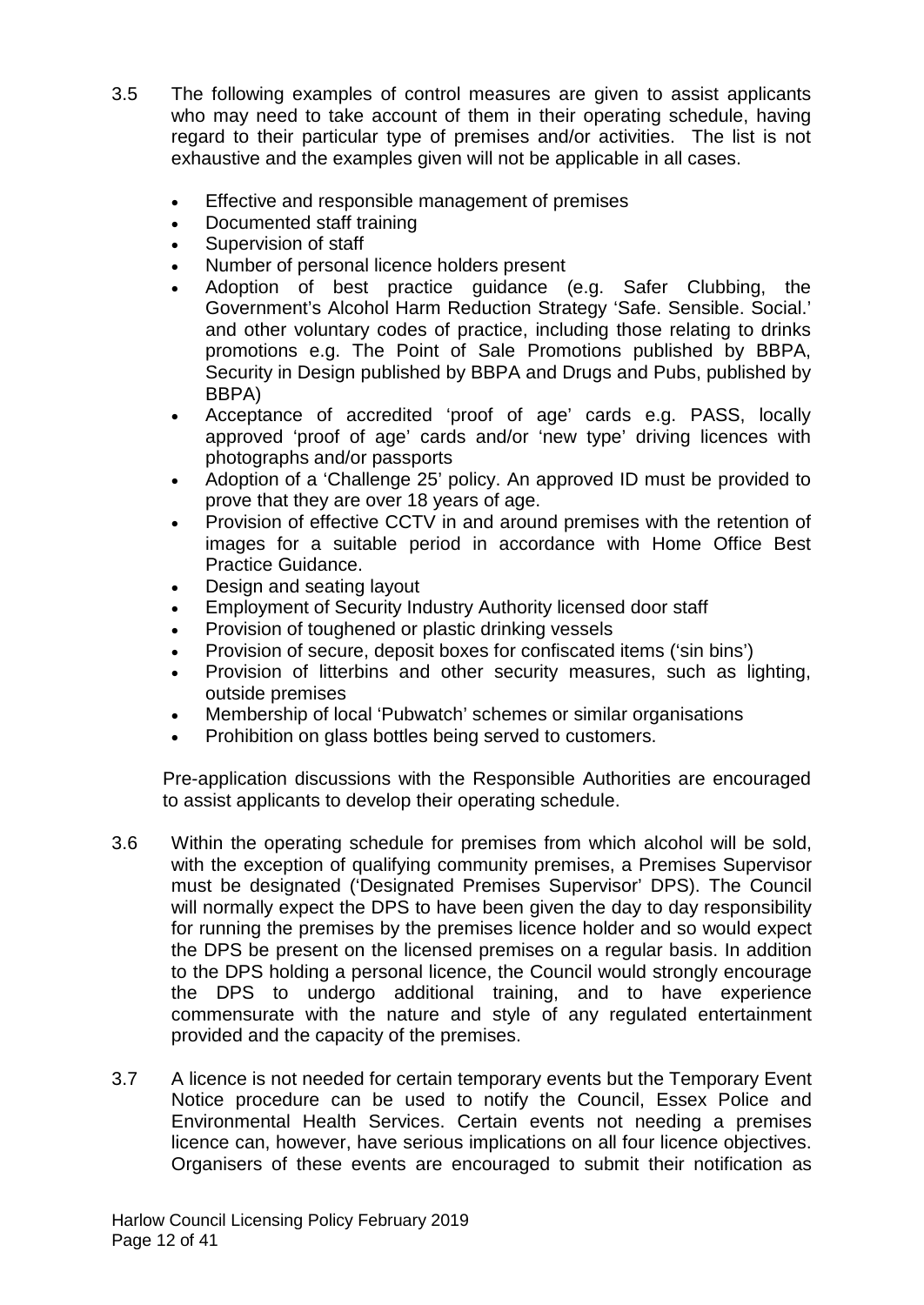soon as reasonably practicable to enable the Police, Environmental Health Services and the Council to work with them to identify and reduce the risk to the licensing objectives.

## **4.0 PUBLIC SAFETY**

4.1 The Licensing Authority is committed to ensuring that the safety of any person visiting or working in licensed premises is not compromised.

**Applicants will be expected to demonstrate in their operating schedule that suitable and sufficient measures to ensure public safety have been identified and will be implemented and maintained. These will be relevant to the individual style and characteristics of their premises and events.** 

- 4.2 When addressing public safety, an applicant must demonstrate factors which impact on public safety have been considered. These may include:
	- The occupancy capacity of the premises
	- The age, design and layout of the premises, evacuation procedures, and fire resistance of materials and furnishings
	- The nature of the licensable activities to be provided, in particular the sale or supply of alcohol, and/or the provision of music and dancing and including whether those activities are of a temporary or permanent nature
	- Hours of operation (differentiating the hours of opening from the hours when licensable activities are provided, if different)
	- Customer profile (e.g. age, disability)
	- Use of special effects such as lasers, pyrotechnics, smoke machines, foam machines, etc.
	- Automatic fire detection systems and emergency lighting.
- 4.3 The following examples of control measures are given to assist applicants who may need to take account of them in their operating schedule, having regard to their particular type of premises and/or activities. The list is not exhaustive and the examples given will not be applicable in all cases.
	- Suitable and sufficient risk assessments
	- Effective and responsible management of premises
	- Provision of a sufficient number of people employed or engaged to secure the safety of the premises and patrons
	- Employment of Security Industry Authority licensed door staff
	- Appropriate instruction, training and supervision of those employed or engaged to secure the safety of the premises and patrons
	- Adoption of best practice guidance (e.g. Guide to Fire Precautions in Existing Places of Entertainment and Like Premises, The Event Safety Guide)
	- Provision of effective CCTV in and around premises
	- Provision of toughened or plastic drinking vessels
	- Implementation of crowd management measures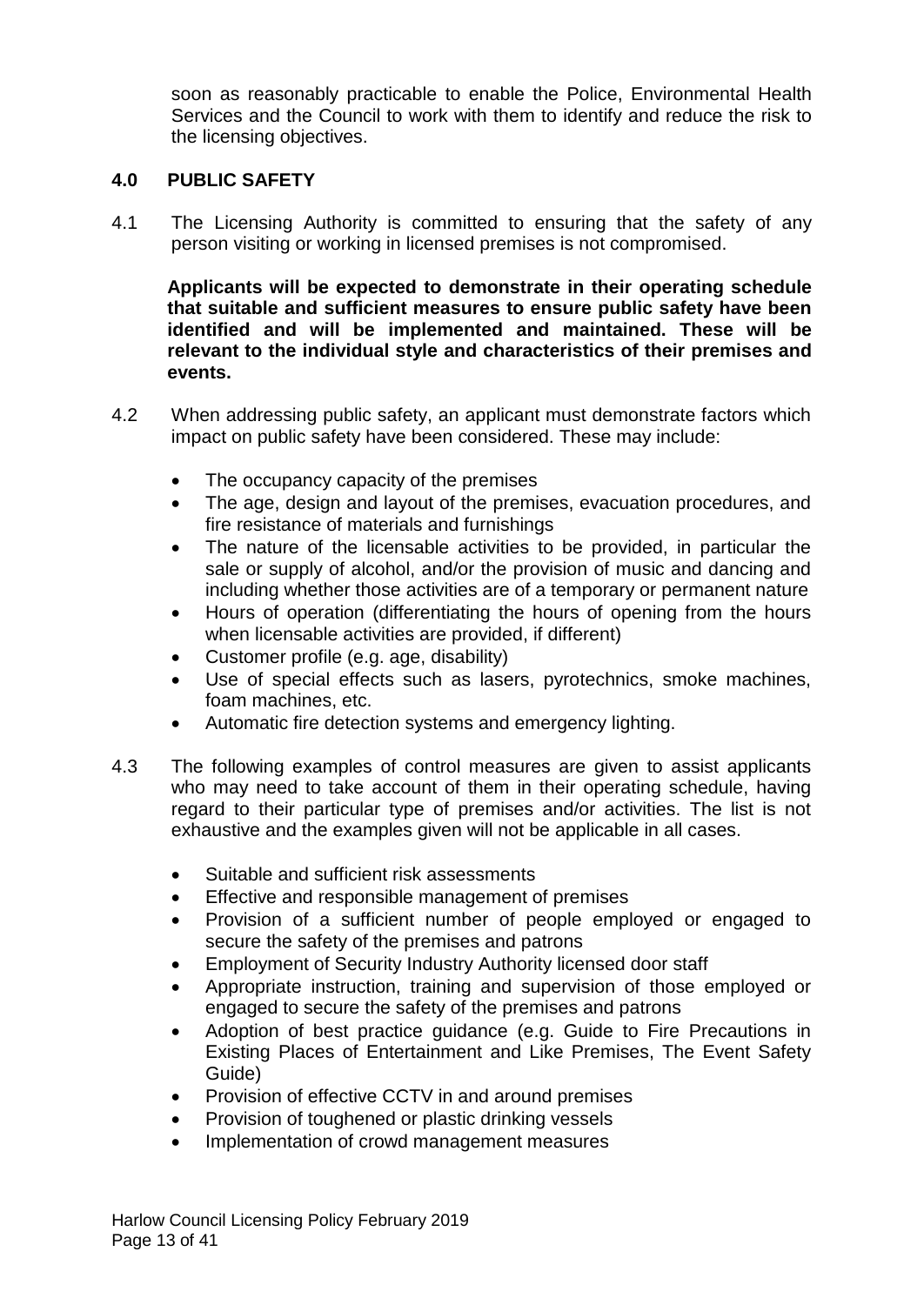• Proof of regular testing (and certification where appropriate) of procedures, appliances, systems etc. pertinent to safety

Pre-application discussions with the Responsible Authorities are encouraged to assist applicants to develop their operating schedule.

## **5.0 PREVENTION OF PUBLIC NUISANCE**

- 5.1 Licensed premises may have a significant potential to adverse impact on communities due to public nuisances that arise from their operation. The Council wishes to maintain and protect the amenity of residents and other businesses from the consequence of the operation of licensed premises whilst recognising the valuable cultural, social and business importance that such premises provide.
- 5.2 The Council intends to interpret "public nuisance" in its widest sense, and takes it to include such issues as noise, light, odour, litter and anti-social behaviour, where these matters impact on those living, working or otherwise engaged in normal activity in an area.
- 5.3 Applicants need to be clear that the Council will normally apply stricter conditions, including controls on licensing hours, where licensed premises are in residential areas and where relevant representations have been received. Conversely, premises for which it can be demonstrated effective measures planned to prevent public nuisance are in place, may be suitable for longer opening hours.
- 5.4 In the case of shops, stores and supermarkets selling alcohol, the Council will normally permit the hours during which alcohol is sold to match the normal trading hours during which other sales take place, unless there are exceptional reasons relating to disturbance or disorder.
- **5.5 Applicants will be expected to demonstrate in their operating schedule that suitable and sufficient measures to prevent public nuisance have been identified and will be implemented and maintained. These will be relevant to the individual style and characteristics of their premises and events.**
- 5.6 When addressing the issue of prevention of public nuisance, the applicant must demonstrate that those factors, which impact on the likelihood of public nuisance, have been considered. These may include:
	- The location of premises and proximity to residential and other noise sensitive premises, such as hospitals, hospices and places of worship
	- The hours of opening, particularly between 23.00 and 07.00.
	- The nature of activities to be provided, including whether those activities are of a temporary or permanent nature and whether they are to be held inside or outside premises
	- The design and layout of premises and in particular the presence of noise limiting features e.g. noise limiter, sealed thresholds, air cooling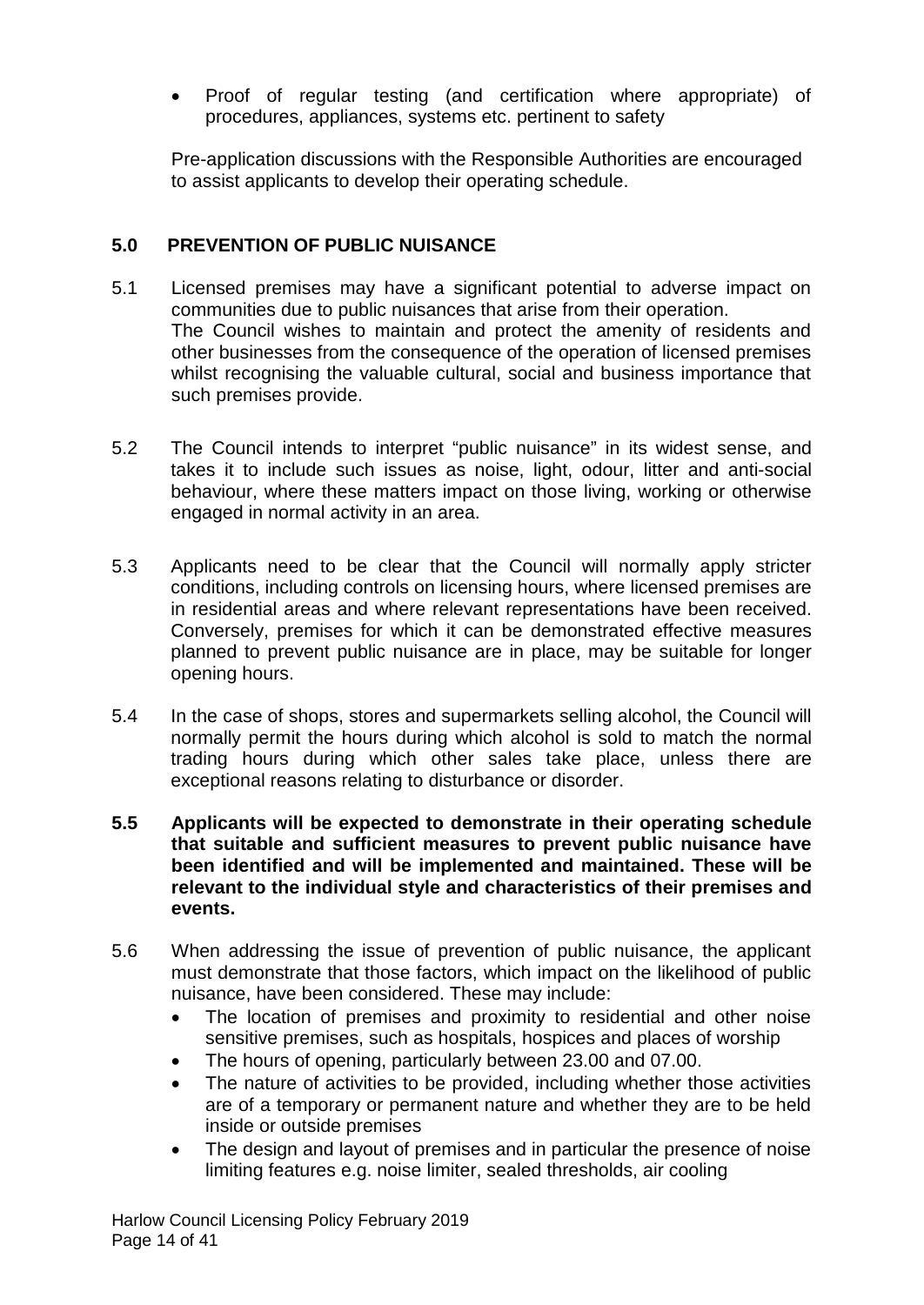- Provision of facilities for smokers in line with Health Act 2006
- The occupancy capacity of the premises
- The availability of local public transport including hackney carriages and private hire vehicles
- 'Wind down period' between the end of the licensable activities and closure of the premises
- Last admission time
- 5.7 The following examples of control measures are given to assist applicants who may need to take account of them in their operating schedule, having regard to their particular type of premises and/or activities. The list is not exhaustive and the examples given will not be applicable in all cases.
	- Effective and responsible management of premises
	- Appropriate instruction, training and supervision of those employed or engaged to prevent incidents of public nuisance, e.g. to ensure customers leave quietly
	- Control of operating hours for all or parts (e.g. garden areas) of premises, including such matters as deliveries
	- Adoption of best practice guidance (e.g. Good Practice Guide on the Control of Noise from Pubs and Clubs, produced by Institute of Acoustics, Licensed Property: Noise, published by BBPA)
	- Installation of soundproofing, air conditioning, acoustic lobbies and sound limitation devices
	- Management of people, including staff, and traffic (and resulting queues) arriving and leaving premises, including dispersal policies
	- Liaison with public transport providers
	- Siting of external lighting, including security lighting
	- Management arrangements for collection and disposal of litter including smoking-related litter
	- Effective ventilation systems to prevent nuisance from odour
	- Siting of smoking areas in relation to adjoining residential areas

Pre-application discussions with the Responsible Authorities are encouraged to assist applicants to develop their operating schedule.

## **6.0 PROTECTION OF CHILDREN FROM HARM**

- 6.1 The protection of children from harm is a high priority. It is hoped that family friendly premises will thrive, but the risk of harm to children remains a critical consideration when determining applications.
- 6.2 The general relaxation in the Licensing Act giving accompanied children greater access to licensed premises is a positive step, aimed at bringing about a social change in family friendly leisure. Clearly this relaxation places additional responsibilities upon licence holders. However, it is recognised that parents and others accompanying children also have responsibilities.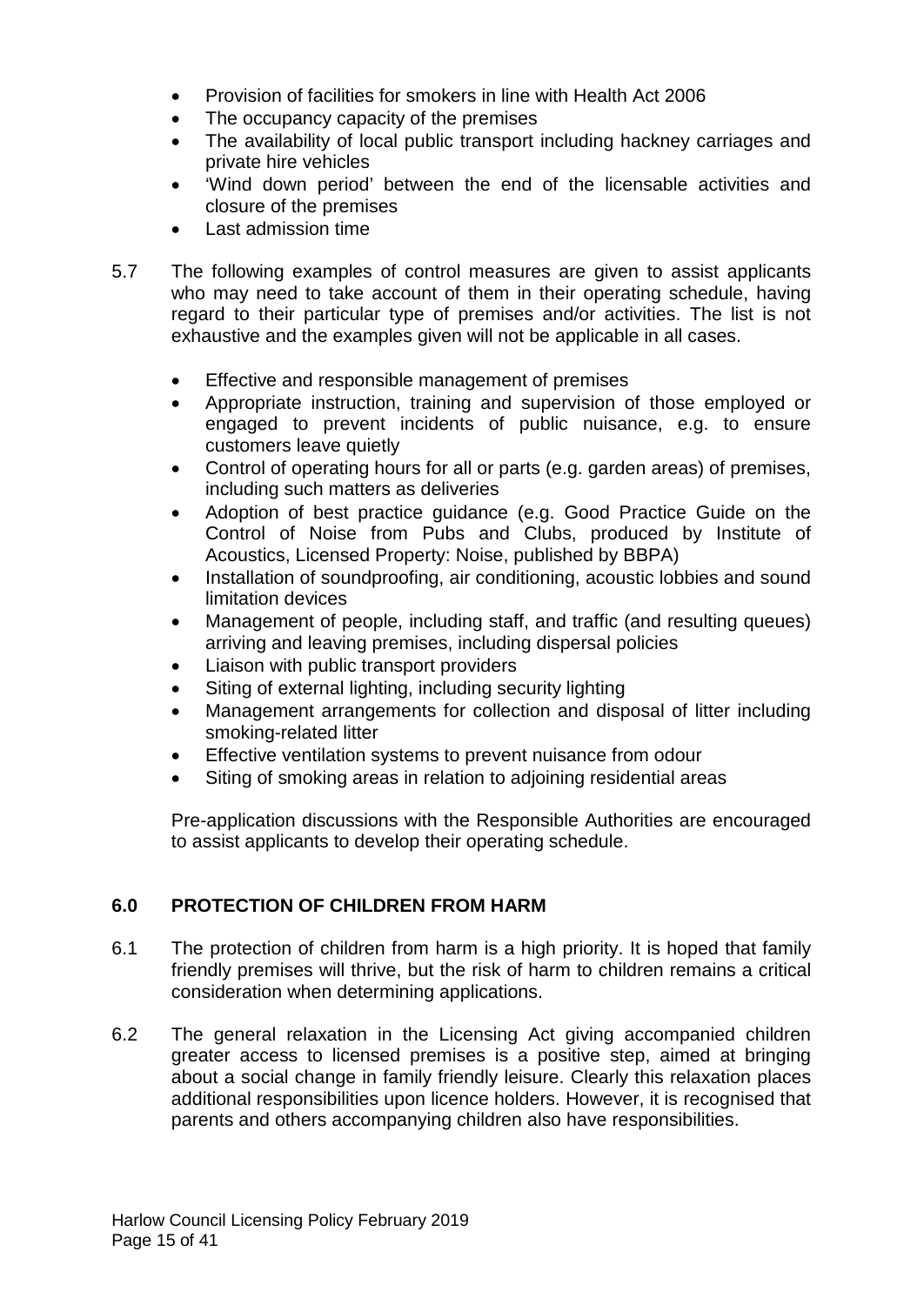- 6.3 The protection of children from harm includes the protection of children from moral, psychological and physical harm and in relation to the exhibition of films, or transmission of programmes or videos, this includes the protection of children from exposure to strong language and sexual expletives. In certain circumstances children are more vulnerable and their needs will require special consideration. Examples would include topless bar staff, striptease, lap, table or pole dancing, performances involving feigned violence or horrific incidents, feigned or actual sexual acts or fetishism, or entertainment involving strong and offensive language. This vulnerability includes their susceptibility to suggestion, peer group influences, the unpredictability of their age and the lack of understanding of danger. Premises which are licensed as sexual entertainment venues under the Local Government (Miscellaneous Provisions) Act 1982 will be subject to additional regulation to protect children from harm.
- 6.4 For premises that sell or supply alcohol one of the main issues in respect of the protection of children from harm is in preventing the unauthorised access to it by underage persons.
- 6.5 The Council considers that, on the one hand, there should be no presumption of giving children access or, on the other hand, no presumption of preventing their access to licensed premises. The Council has no intention of imposing conditions requiring the admission of children and, where no licensing restriction is necessary, admission of children will remain entirely a matter for the discretion of the individual licensee or club, or person who has given a temporary event notice.
- **6.6 Applicants will be expected to demonstrate in their operating schedule that suitable and sufficient measures to protect children from harm have been identified and will be implemented and maintained. These will be relevant to the individual style and characteristics of their premises and events.**
- 6.7 Whilst children may be adequately protected from harm by the action taken to protect adults, they may also need special consideration and no policy can anticipate every situation. When addressing the issue of protecting children from harm, the applicant must demonstrate that those factors that impact on harm to children have been considered. Areas that will give particular concern in respect of children include:
	- where entertainment or services of an adult or sexual nature are commonly provided
	- where there have been convictions of members of the current staff at the premises for serving alcohol to minors or with a reputation for underage drinking
	- with a known association with drug taking or dealing
	- where there is a strong element of gambling on the premises, and
	- where the supply of alcohol for consumption on the premises is the exclusive or primary purpose of the services provided at the premises.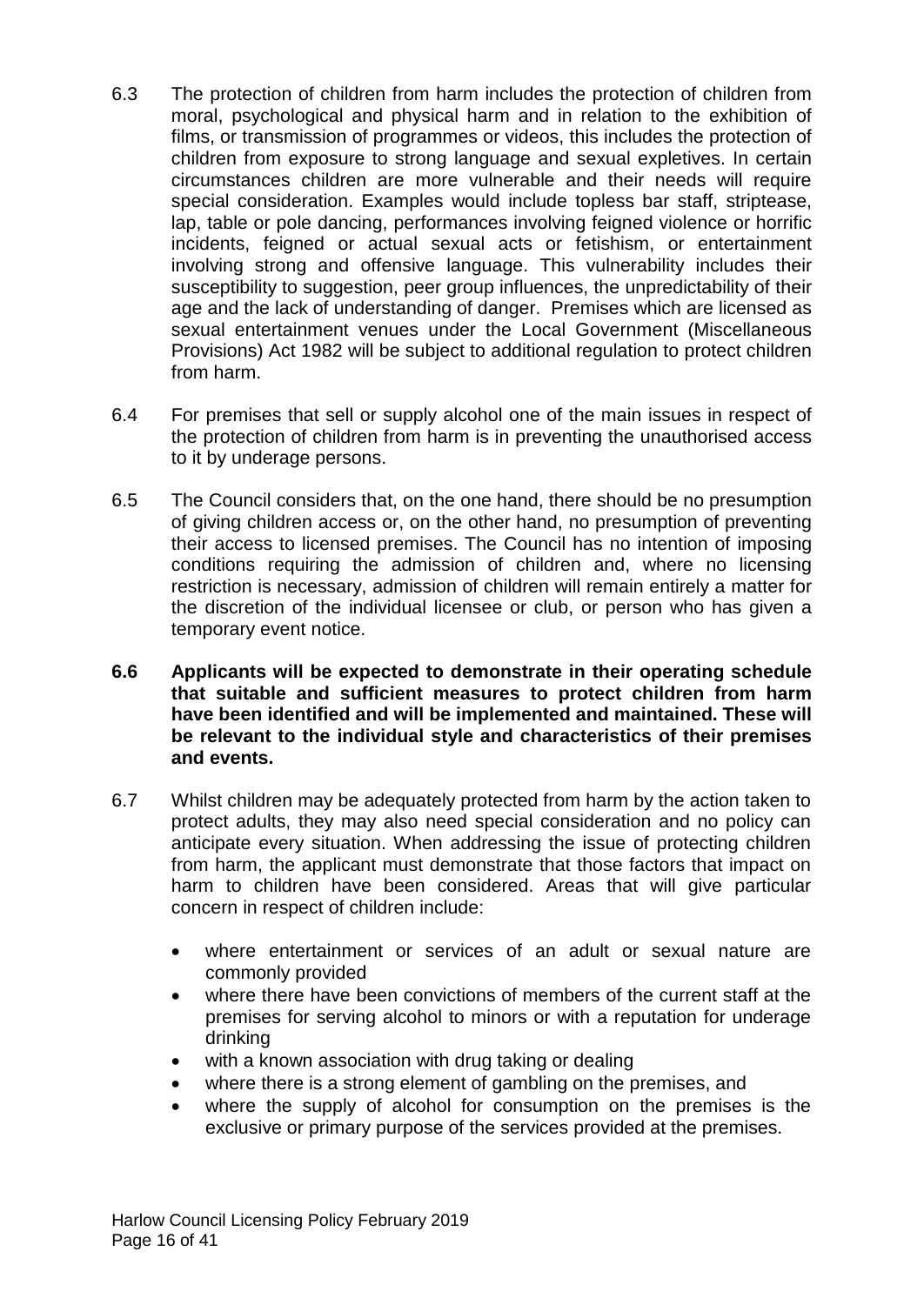- 6.8 The following examples of control measures are given to assist applicants and are considered to be amongst the most essential that applicants should take account of in their operating schedule, having regard to their particular type of premises and/or activities. The list is not exhaustive and the examples given will not be applicable in all cases.
	- Effective and responsible management of premises
	- Employment of Security Industry Authority licensed door staff
	- Provision of a sufficient number of people employed or engaged to secure the protection of children from harm
	- Appropriate instruction, training and supervision of those employed or engaged to secure the protection of children from harm
	- Adoption of best practice guidance (Public Places Charter, The Portman Group Code of Practice on the Naming, Packaging and Promotion of Alcoholic Drinks)
	- Limitations on the hours when children may be present, in all or parts of the premises
	- Limitations or exclusions by age when certain activities are taking place
	- Imposition of requirements for children to be accompanied by an adult
	- Acceptance of accredited 'proof of age' cards and/or 'new type' driving licences with photographs
	- Measures to ensure children do not purchase, acquire or consume alcohol (eg 'Challenge 25' scheme)
	- Measures to ensure children are not exposed to incidences of violence or disorder
	- Appropriate siting and supervision of Amusements with Prizes machines

These examples can be adopted in any combination. Pre-application discussions with the Responsible Authorities are encouraged to assist applicants to develop their operating schedule.

- 6.9 **With regard to film exhibitions. The Council will expect licence and certificate holders, and those who have given notice of a temporary event within the terms of the 2003 Act, to implement measures that restrict children from viewing age-restricted films classified according to the recommendations of the British Board of Film Classification or the Council. In the case of a film exhibition that has not been classified, the Council will expect the licensee to conduct an assessment of the suitability of the film for exhibition to children and to implement measures that restrict viewing by children if necessary.**
- 6.10 If considered appropriate, the licensing authority may require that adult supervisors be checked for suitability to work with children.
- 6.11 The Council will rarely impose complete bans on access to children. In exceptional circumstances, conditions restricting access or excluding children completely may be considered necessary.

## *List of Appendices*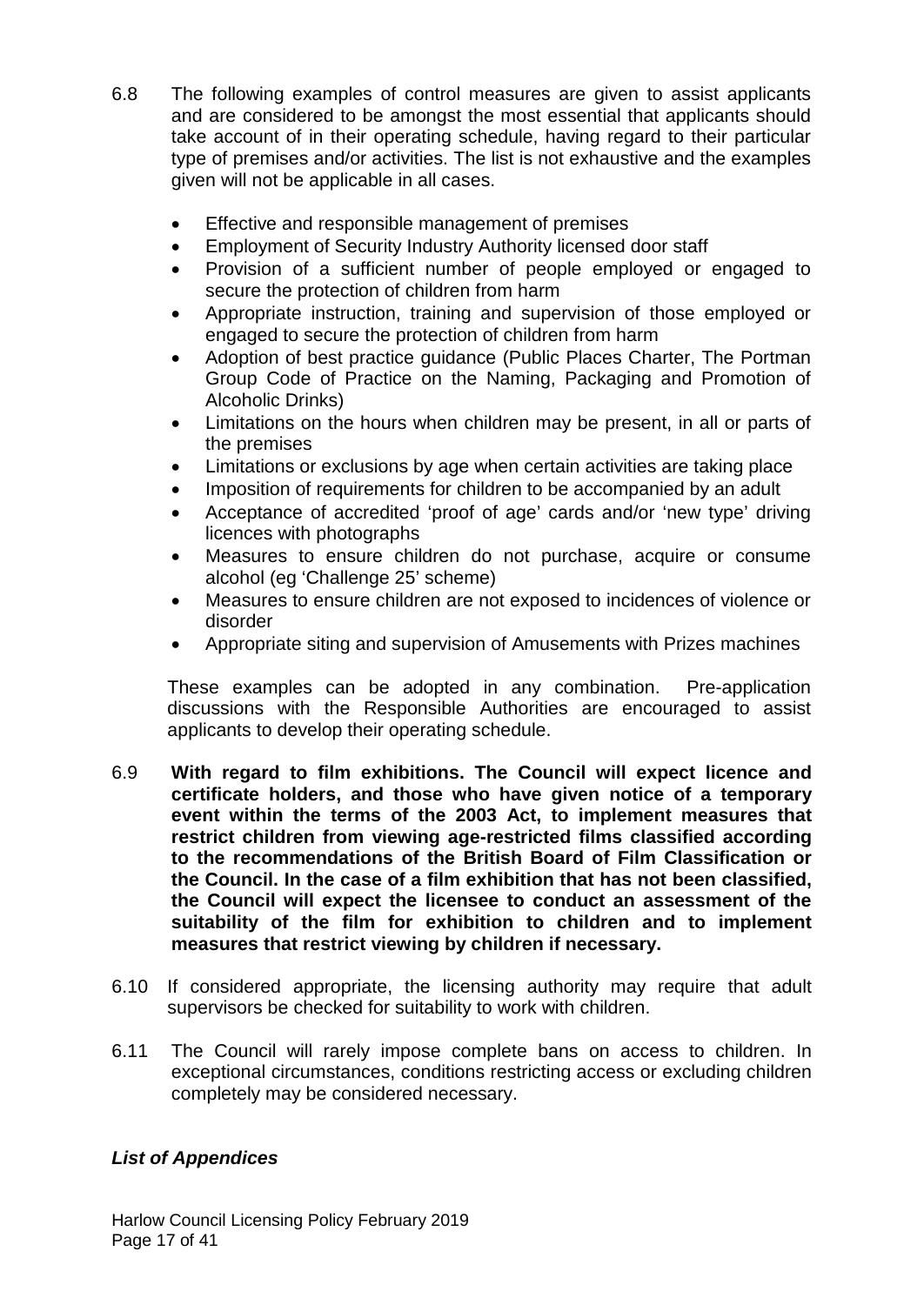- *A. Delegation of Powers*
- *B. Relevant Authorities: Contact Details*
- *C. Useful Addresses*
- *D. References to Best Practice Guides*
- *E. The Application Process*
- *F. Objections/Representations/Reviews and Appeals*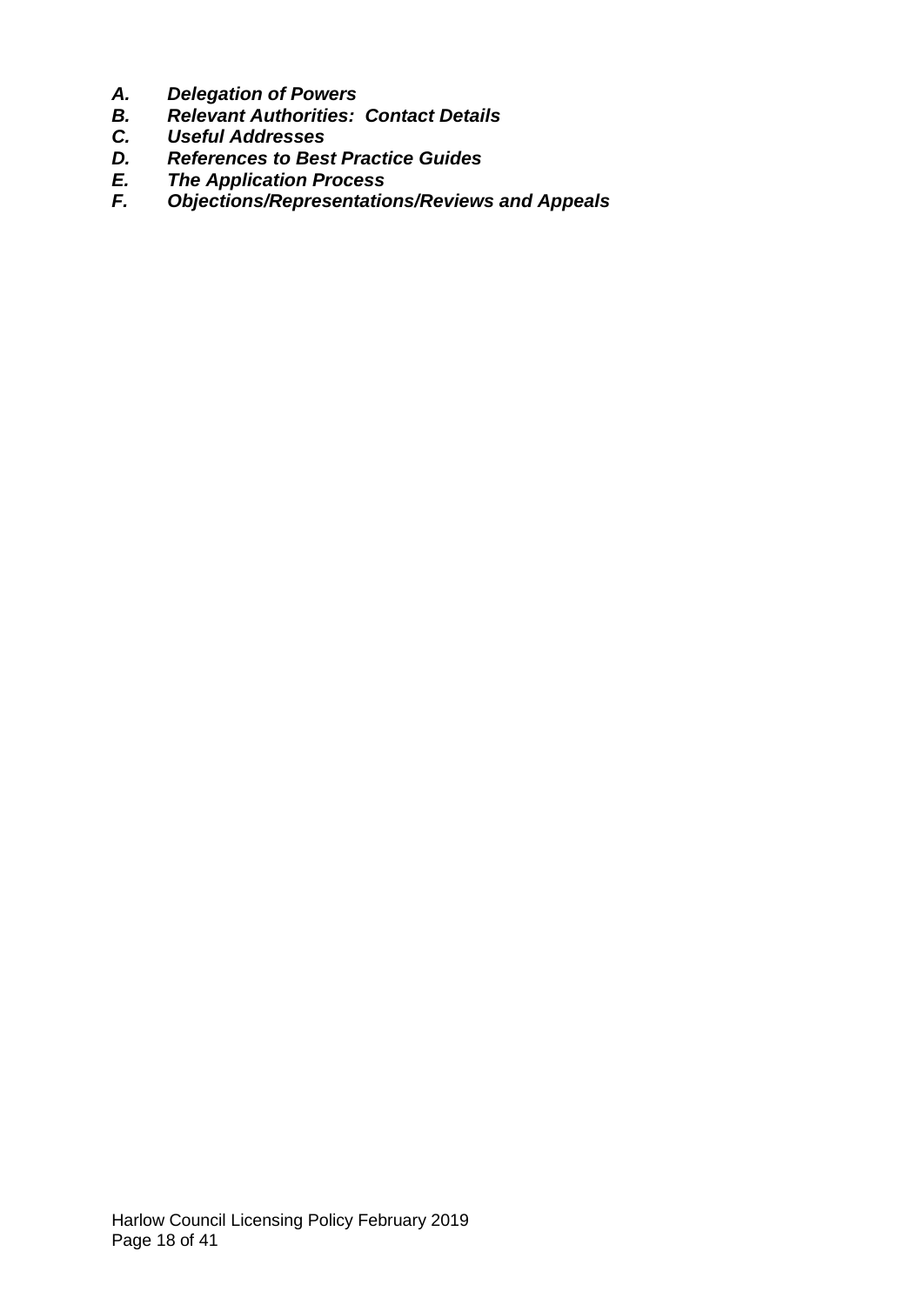## **APPENDIX A – LICENSING ACT 2003 - DELEGATION OF FUNCTIONS**

| Matter to be dealt with                          | <b>Full Council</b>  | <b>Subcommittee of</b>       | <b>Environment &amp;</b> |
|--------------------------------------------------|----------------------|------------------------------|--------------------------|
|                                                  |                      | <b>Licensing Cttee</b>       | <b>Licensing Manager</b> |
| Final approval of five year                      | All cases            | Recommendation to            |                          |
| licensing policy                                 |                      | Council                      |                          |
| Dealing with Policy Issues                       | <b>All cases</b>     | Recommendation to<br>Council |                          |
| <b>Matters of Cumulative</b>                     | <b>When referred</b> | All cases except             |                          |
| Impact                                           | by Licensing         | when referred to             |                          |
|                                                  | <b>Committee</b>     | Council                      |                          |
| Application for personal                         |                      | If a police objection        | If no objection made     |
| Licence                                          |                      | and not withdrawn            | or objection             |
|                                                  |                      |                              | withdrawn                |
| Application for personal<br>licence with unspent |                      | All cases                    |                          |
| convictions                                      |                      |                              |                          |
| Application for premises                         |                      | If a relevant                | If no relevant           |
| licence/club premises                            |                      | representation               | representation made/     |
| certificate                                      |                      | made                         | representations have     |
|                                                  |                      |                              | been withdrawn           |
| Application for                                  |                      | If a relevant                | If no relevant           |
| provisional statement                            |                      | representation               | representation made/     |
|                                                  |                      | made                         | representations have     |
|                                                  |                      |                              | been withdrawn           |
| Application to vary                              |                      | If a relevant                | If no relevant           |
| premises licence/club                            |                      | representation               | representation made/     |
| premises certificate                             |                      | made                         | representations have     |
|                                                  |                      |                              | been withdrawn           |
| Application for minor<br>variation premises      |                      |                              | All cases                |
| licence/club premises                            |                      |                              |                          |
| Application to vary                              |                      | If a police objection        | All other cases          |
| designated premises                              |                      |                              |                          |
| supervisor                                       |                      |                              |                          |
| Request to be removed                            |                      |                              | All cases                |
| as designated premises                           |                      |                              |                          |
| supervisor                                       |                      |                              |                          |
| Application for transfer                         |                      | If a police objection        | All other cases          |
| of premises licence                              |                      |                              |                          |
| Applications for interim                         |                      | If a police objection        | All other cases          |
| <b>Authorities</b>                               |                      |                              |                          |
| Application to review                            |                      | All cases                    |                          |
| premises licence/club                            |                      |                              |                          |
| premises certificate                             |                      |                              |                          |
| Decision on whether a                            |                      |                              | All cases                |
| complaint is irrelevant                          |                      |                              |                          |
| frivolous vexatious etc                          |                      |                              |                          |
| Decision to object when                          |                      | All cases                    |                          |
| local authority is a                             |                      |                              |                          |
| consultee and not the                            |                      |                              |                          |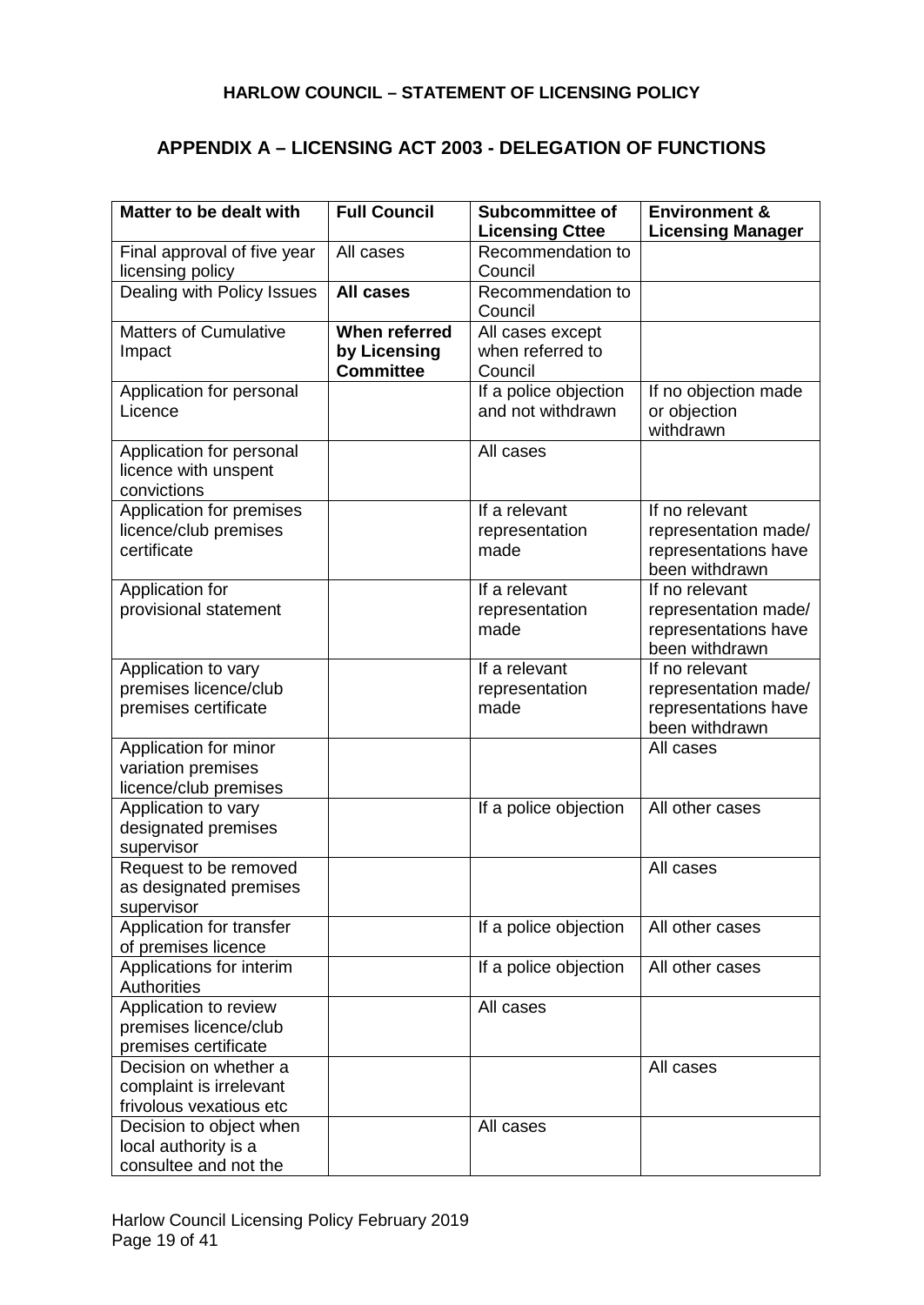| relevant authority<br>considering the |                       |                                        |
|---------------------------------------|-----------------------|----------------------------------------|
| application<br>Determination to a     | If referred           |                                        |
| temporary event notice                |                       | All cases unless<br>referred including |
| where a valid objection               |                       | application of                         |
| received and then                     |                       | relevant licence                       |
| withdrawn                             |                       | conditions                             |
| Determination of a                    | <b>Standard TEN</b>   | <b>Late TEN</b>                        |
| police objection to a                 |                       |                                        |
| temporary event notice                |                       |                                        |
| which an objection notice             |                       |                                        |
| was made and not                      |                       |                                        |
| withdrawn                             |                       |                                        |
| Determination of                      | If a police objection | All other cases                        |
| application to vary                   |                       |                                        |
| premises licence at                   |                       |                                        |
| community premises to                 |                       |                                        |
| include alternative licence           |                       |                                        |
| condition                             |                       |                                        |
| Decision whether to                   |                       | All cases                              |
| consult other responsible             |                       |                                        |
| authorities on minor                  |                       |                                        |
| variation application                 |                       |                                        |
| Determination of minor                |                       | All cases                              |
| variation application                 |                       |                                        |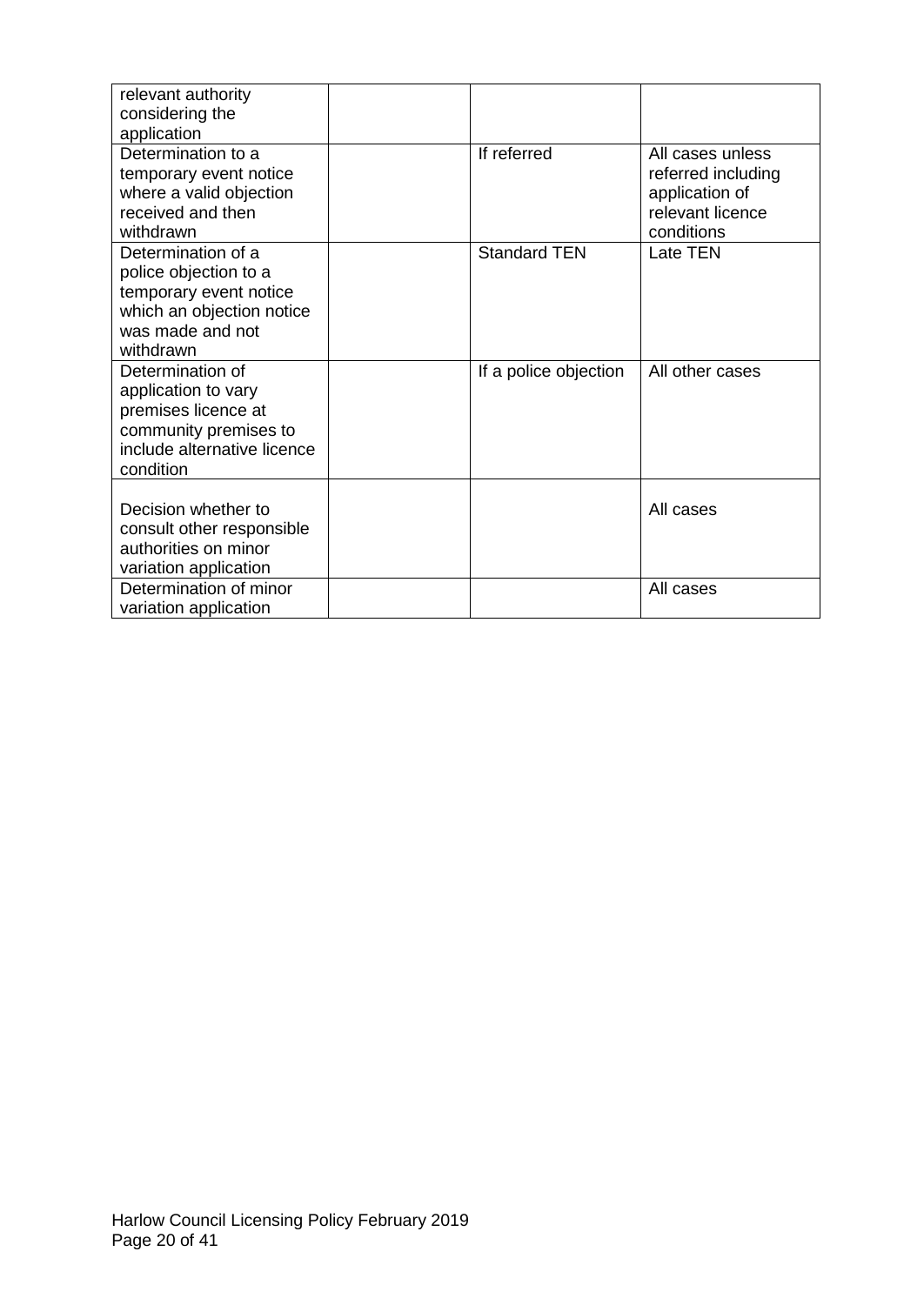#### **APPENDIX B – RELEVANT AUTHORITIES: CONTACT DETAILS**

|              | Organisation               | <b>Contact Address</b>                  | Telephone/Fax /E:mail             |
|--------------|----------------------------|-----------------------------------------|-----------------------------------|
| $\mathbf{1}$ | <b>Licensing Authority</b> | <b>Harlow Council</b>                   | Tel: 01279 446148                 |
|              |                            | Licensing Team                          | Tel: 01279 446561                 |
|              |                            | <b>Civic Centre</b>                     | Tel: 01279 446005                 |
|              |                            | The Water Gardens                       |                                   |
|              |                            | <b>Harlow</b>                           | Fax: 01279 446639                 |
|              |                            | Essex CM20 1WG                          |                                   |
|              |                            |                                         | Email:                            |
|              |                            |                                         | licensing@harlow.gov.uk           |
| 2            | <b>Essex Police</b>        | The Chief Officer of Police             |                                   |
|              |                            | <b>Licensing Department</b>             | E-Mail:                           |
|              | (Responsible               | (Alcohol)                               | licensing.applications@ess        |
|              | <b>Authority)</b>          | <b>Essex Police Licensing</b><br>Team   | ex.pnn.police.uk                  |
|              |                            | <b>Braintree Police Station</b>         | Tel: 01245 452035                 |
|              |                            | <b>Blyths Meadow</b>                    |                                   |
|              |                            | <b>Braintree</b>                        | www.essex.police.uk/licensi       |
|              |                            | <b>Essex</b>                            | nq                                |
|              |                            | CM7 3DJ                                 |                                   |
| 3            | <b>Planning Services</b>   | <b>Head of Planning Services</b>        |                                   |
|              |                            | <b>Harlow Council</b>                   | Tel: 01279 4466595                |
|              | (Responsible               | <b>Civic Centre</b>                     |                                   |
|              | <b>Authority)</b>          | The Water Gardens                       | Fax: 01279 446598                 |
|              |                            | <b>Harlow</b>                           |                                   |
|              |                            | Essex CM20 1WG                          |                                   |
|              |                            |                                         |                                   |
| 4            | Children's                 | <b>Licensing Applications</b>           |                                   |
|              | Safeguarding               | <b>Head of Child Protection</b>         | Tel: 03330139797 or               |
|              | Service                    | Children's Safeguarding                 | 01245 430 430                     |
|              |                            |                                         |                                   |
|              |                            | Service                                 |                                   |
|              | (Responsible               | 70 Duke Street                          | Email:                            |
|              | <b>Authority)</b>          | <b>County Hall</b>                      | licenceapplications@essex.        |
|              |                            | Chelmsford, CM1 1JP                     | gov.uk                            |
|              |                            |                                         |                                   |
| 5            | <b>Essex County Fire</b>   | <b>Essex Fire and Rescue</b>            |                                   |
|              | and Rescue Service         | Service                                 | Tel: 01279 420841                 |
|              |                            | Harlow and Epping                       |                                   |
|              | (Responsible               | <b>Community Command</b>                | he.command@essex-                 |
|              | <b>Authority)</b>          | (Licensing)                             | fire.gov.uk                       |
|              |                            | <b>Harlow Service Delivery</b><br>Point |                                   |
|              |                            | Fourth Avenue                           |                                   |
|              |                            | Harlow                                  |                                   |
|              |                            | <b>CM20 1DU</b><br>Essex                |                                   |
|              |                            |                                         |                                   |
| 6            | <b>Essex Trading</b>       | <b>Information and Business</b>         |                                   |
|              | <b>Standards</b>           | <b>Support Team</b>                     | Tel: 0345 758 430                 |
|              |                            | <b>Essex Trading Standards</b>          | or 01245 430 430                  |
|              | (Responsible               | CG32                                    |                                   |
|              | <b>Authority)</b>          | County Hall, Market Road                | Email:                            |
|              |                            | Chelmsford<br><b>CM1 1Q</b>             | ESHbsnewdukesway@es<br>sex.gov.uk |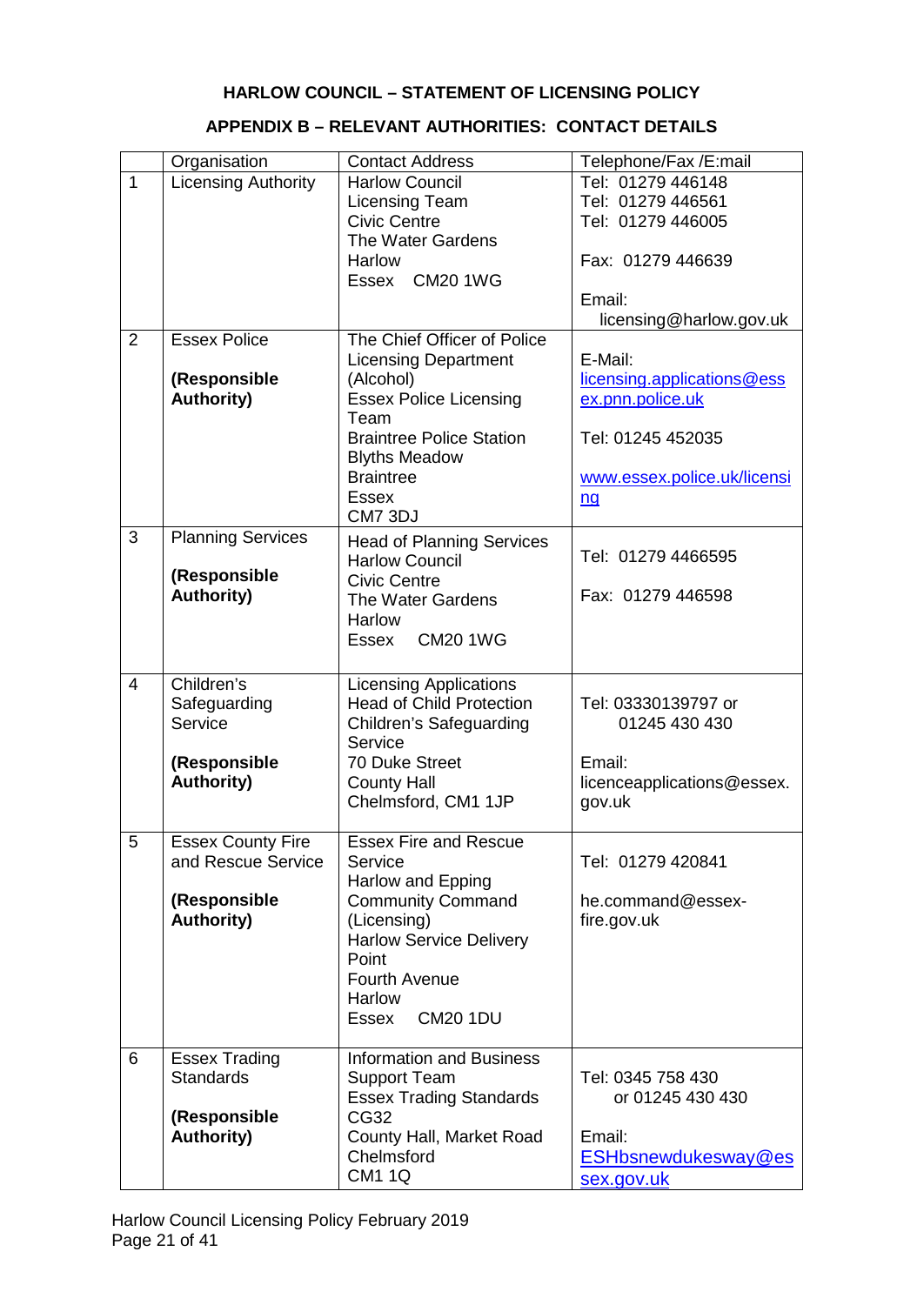| $\overline{7}$ | Environmental<br><b>Health Services</b><br>(Housing and<br>Pollution)<br>(Responsible<br><b>Authority)</b>                  | <b>Environmental Health</b><br>Manager<br><b>Harlow Council</b><br>Housing and Pollution<br>Section<br><b>Civic Centre</b><br>The Water Gardens<br>Harlow<br><b>CM20 1WG</b><br>Essex | Tel: 01279 446111<br>Fax: 01279 446639<br>env.health@harlow.gov.uk                                 |
|----------------|-----------------------------------------------------------------------------------------------------------------------------|---------------------------------------------------------------------------------------------------------------------------------------------------------------------------------------|----------------------------------------------------------------------------------------------------|
| 8              | Environmental<br><b>Health Services</b><br>(Commercial Section<br>- Health and Safety)<br>(Responsible<br><b>Authority)</b> | <b>Environmental Health</b><br>Manager<br><b>Harlow Council</b><br><b>Commercial Section</b><br><b>Civic Centre</b><br>The Water Gardens<br><b>Harlow</b><br>Essex CM20 1WG           | Tel: 01279 446111<br>Fax: 01279 446639<br>env.health@harlow.gov.uk                                 |
| 9              | <b>Health and Safety</b><br>Executive<br>(Responsible<br><b>Authority)</b>                                                  | The Health and Safety<br>Executive<br><b>Wren House</b><br><b>Hedgerows Business Park</b><br><b>Colchester Road</b><br>Chelmsford<br>Essex CM2 5PF                                    | Tel: 01245 706200<br>Fax: 01245 706222                                                             |
| 10             | <b>Health Authority</b><br>(Responsible<br><b>Authority)</b>                                                                | <b>Licensing Officer</b><br><b>Public Health Team</b><br>E2<br><b>County Hall</b><br>Chelmsford<br><b>Essex</b><br><b>CM1 1LX</b>                                                     | Tel: 0345 758 430 or 01245<br>430 430<br>Email:<br><b>ESHbsnewdukesway@es</b><br><u>sex.gov.uk</u> |
| 11             | <b>Licensing Authority</b><br>(Responsible<br><b>Authority)</b>                                                             | <b>Environment and Licensing</b><br>Manager<br><b>Harlow Council</b><br><b>Civic Centre</b><br>The Water Gardens<br><b>Harlow</b><br>Essex CM20 1WG                                   | Tel: 01279 446111<br>Fax: 01279 446639<br>licensing@harlow.gov.uk                                  |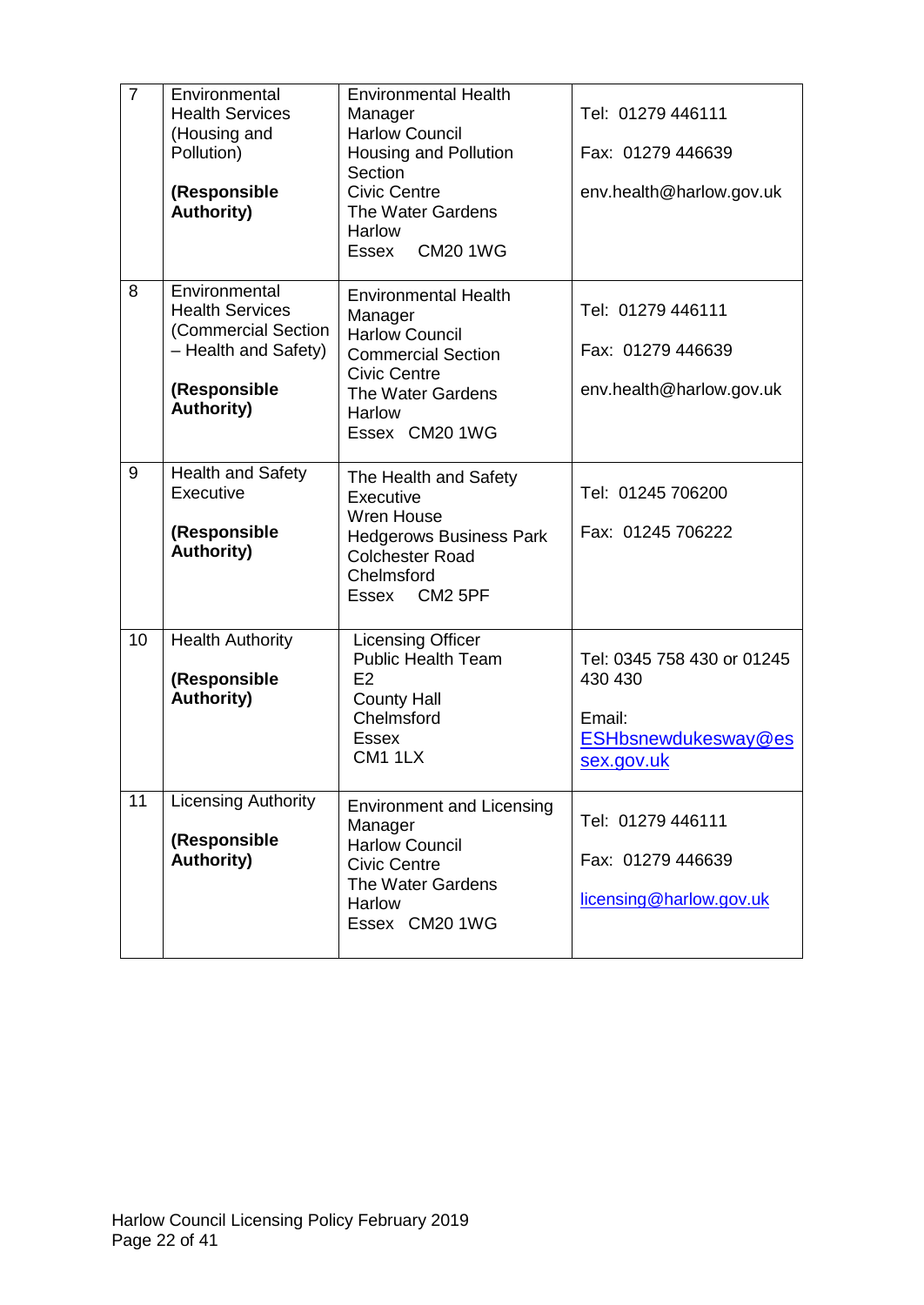#### **APPENDIX C – USEFUL ADDRESSES**

| Alcohol Change UK                            | Tel:<br>0203 9078480<br>Web:<br>www.alcoholchange.org.uk    |
|----------------------------------------------|-------------------------------------------------------------|
| 27 Swinton Street                            | Email: contact@alcoholchange.org.uk                         |
| London                                       |                                                             |
| WC1X 9NW<br><b>Arts Council England</b>      | Tel:<br>0845 300 6200                                       |
| <b>Bloomsbury Street</b>                     | Email: www.artscouncil.org.uk                               |
| Bloomsbury                                   |                                                             |
| London                                       |                                                             |
| WC1B 3HF                                     |                                                             |
| <b>Association of Convenience Stores Ltd</b> | Tel:<br>01252 515001                                        |
| <b>Federation House</b>                      | Email: acs@acs.org.uk                                       |
| 17 Farnborough Street                        | Web: www.acs.org.uk                                         |
| Farnborough<br><b>GU14 8AG</b>               |                                                             |
|                                              |                                                             |
| <b>UK Hospitality</b>                        | Tel:<br>02074047744                                         |
| 10 Bloomsbury Way<br>London                  | Email: info@almr.org.uk<br>www.ukhospitality.org.uk<br>Web: |
| WC1A <sub>2SL</sub>                          | Email: info@ukhospitality.org.uk                            |
|                                              |                                                             |
| <b>British Beer and Pub Association</b>      | Tel:<br>020 7627 9199                                       |
| <b>Ground Floor</b>                          | Email: contact@beerandpub.com                               |
| <b>Brewers Hall</b>                          | Web: www.beerandpub.com                                     |
| <b>Aldermanbury Square</b>                   |                                                             |
| London                                       |                                                             |
| EC2V 7HR                                     |                                                             |
| <b>British Board of Film Classification</b>  | 020 7440 1570<br>Tel:                                       |
| 3 Soho Square                                | Email: helpline@bbfc.co.uk<br>Web: www.bbfc.co.uk           |
| London<br>W <sub>1</sub> D <sub>3HD</sub>    |                                                             |
|                                              |                                                             |
| British Institute of Innkeeping (BII)        | 01276 684449<br>Tel:                                        |
|                                              | Email: enquiries@bii.org                                    |
| <b>Infor House</b>                           | Web: www.bii.org                                            |
| 1 Lakeside Road                              |                                                             |
| Farnborough Road                             |                                                             |
| Hampshire<br>GU14 6Xp                        |                                                             |
| <b>British Retail Consortium (BRC)</b>       | Tel: 0207 8548900                                           |
| 2 London Bridge                              | Web: www.brc.org.uk/default.asp                             |
| London                                       | Email: info@brc.org.uk                                      |
| SE1 9RA                                      |                                                             |
| <b>Campaign for Real Ale</b>                 | Tel:<br>01727 867201                                        |
| 230 Hatfield Road                            | Web: cwebaccess@camra.org.uk                                |
| <b>St Albans</b>                             | Email:<br>www.camra.org.uk                                  |
| <b>Herts</b><br>AL1 4LW                      |                                                             |
|                                              |                                                             |
| <b>Civic Trust</b>                           | Tel:<br>020 7170 4299                                       |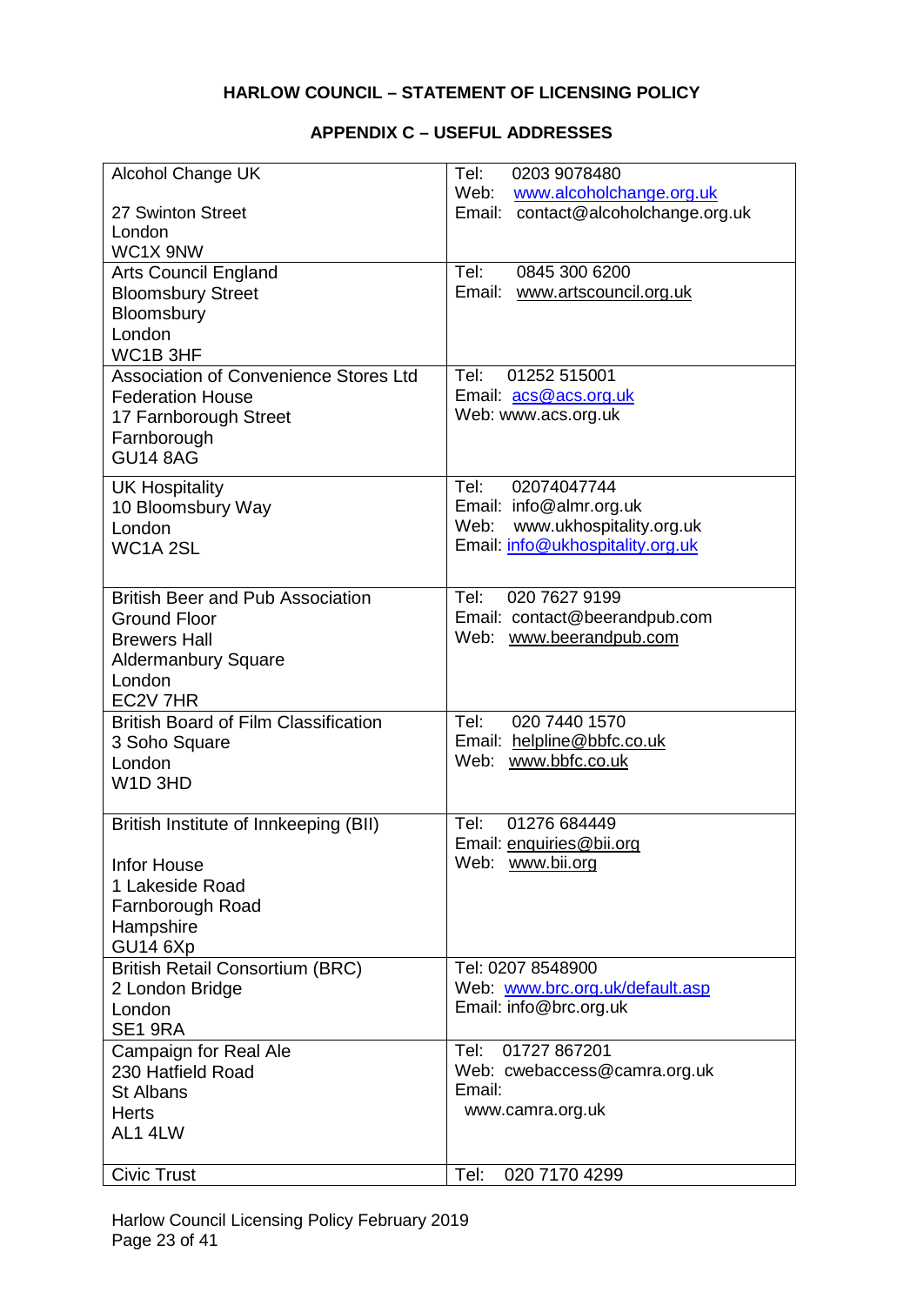| Winchester House 259-269 Old<br>Marylebone Road<br>London NW1 5RA                                                     | Web: www.civictrust.org.uk                                                                      |
|-----------------------------------------------------------------------------------------------------------------------|-------------------------------------------------------------------------------------------------|
| Department for Culture, Media and Sport<br>2-4 Cockspur Street<br>London<br>SW1Y 5DH                                  | Tel:<br>020 7211 6200<br>Web: www.culture.gov.uk                                                |
| Equity<br><b>Guild House</b><br><b>Upper Martins Lane</b><br>London<br>WC2H 9EG                                       | Tel:<br>020 7379 6000<br>Email: info@equity.org.uk<br>Web: www.equity.org.uk                    |
| <b>Essex Chamber of Commerce</b><br>8/9 St Peters Court<br>Colchester<br><b>Essex</b><br><b>CO1 1WD</b>               | 01206 765277<br>Tel:<br>Email: enquiries@essexchambers.co.uk<br>Web:<br>www.essexchambers.co.uk |
| <b>Essex Racal Equality Council</b><br>12 Northlands Pavement<br><b>Basildon</b><br><b>SS13 3DU</b>                   | Tel:<br>01268 465068<br>Email: Erec.Southend@btconnect.com<br>Web:<br>www.cre.gov.uk            |
| Harlow & District Chamber of Commerce<br><b>Civic Centre</b><br>The Water Gardens<br><b>Harlow</b><br><b>CM20 1WG</b> | Tel:<br>01279 271104                                                                            |
| Independent Street Arts Network (ISAN)<br>54 Charlton Street<br>London<br><b>NW1 1HS</b>                              | 020 7388 9767<br>Tel:<br>Web:<br>www.streetartsnetwork.org.uk                                   |
| Institute of Acoustics<br><b>Silbury Court</b>                                                                        | Tel:<br>03009999675<br>Email: joa@joa.org.uk<br>Web: www.ioa.org.uk                             |
| 406 Silbury Boulevard                                                                                                 |                                                                                                 |
| <b>Milton Keynes</b><br>MK92AF                                                                                        |                                                                                                 |
| Institute of Licensing<br>Ridgeway<br><b>Upper Milton Wells</b><br>Somerset<br>BA5 3AH                                | Tel: 0845 2871347<br>Web: www.instituteoflicensing.org                                          |
| Musicians' Union<br>MU East & South East England<br>1A Fentiman Road<br>London                                        | Tel:<br>020 7840 5537<br>Web: www.musiciansunion.org.uk                                         |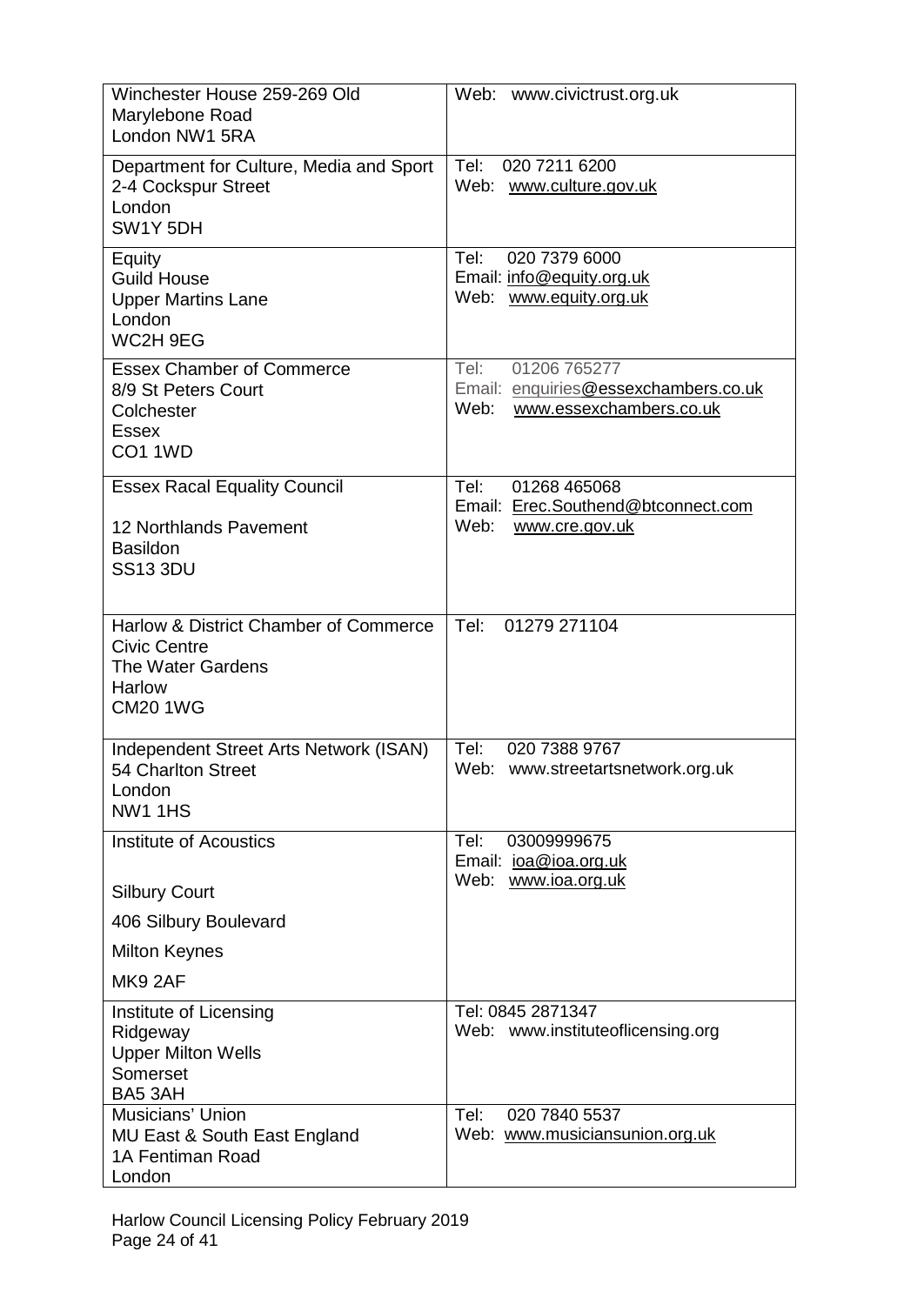| SW8 1LD                              |                                       |
|--------------------------------------|---------------------------------------|
| <b>National Federation of Retail</b> | 0800 1216376<br>Tel:                  |
| Newsagents                           | Email: connect@nfrnonline.com         |
| Yeoman House                         | Web: www.nfrn.org.uk                  |
| <b>Sekforde Street</b>               |                                       |
| London                               |                                       |
| EC1R OHF                             |                                       |
| <b>Security Industry Authority</b>   | Tel:<br>0844 892 1025                 |
| PO Box 74957                         | web:<br>www.the-sia.homeoffice.gov.uk |
|                                      |                                       |
| London                               |                                       |
| <b>E14 1UG</b>                       |                                       |
| The Portman Group                    | 020 7290 1460<br>Tel:                 |
| $4TH$ Floor                          | Email: info@portmangroup.org.uk       |
| 20 Conduit Street                    | Web: www.portmangroup.org.uk          |
| London                               |                                       |
| W <sub>1</sub> S <sub>2</sub> XW     |                                       |
| <b>Valuation Office</b>              | Tel:<br>01245 541200                  |
| London House                         | Web:<br>www.voa.gov.uk                |
| New London Road                      |                                       |
| Chelmsford                           |                                       |
| Essex CM2 0QL                        |                                       |
|                                      |                                       |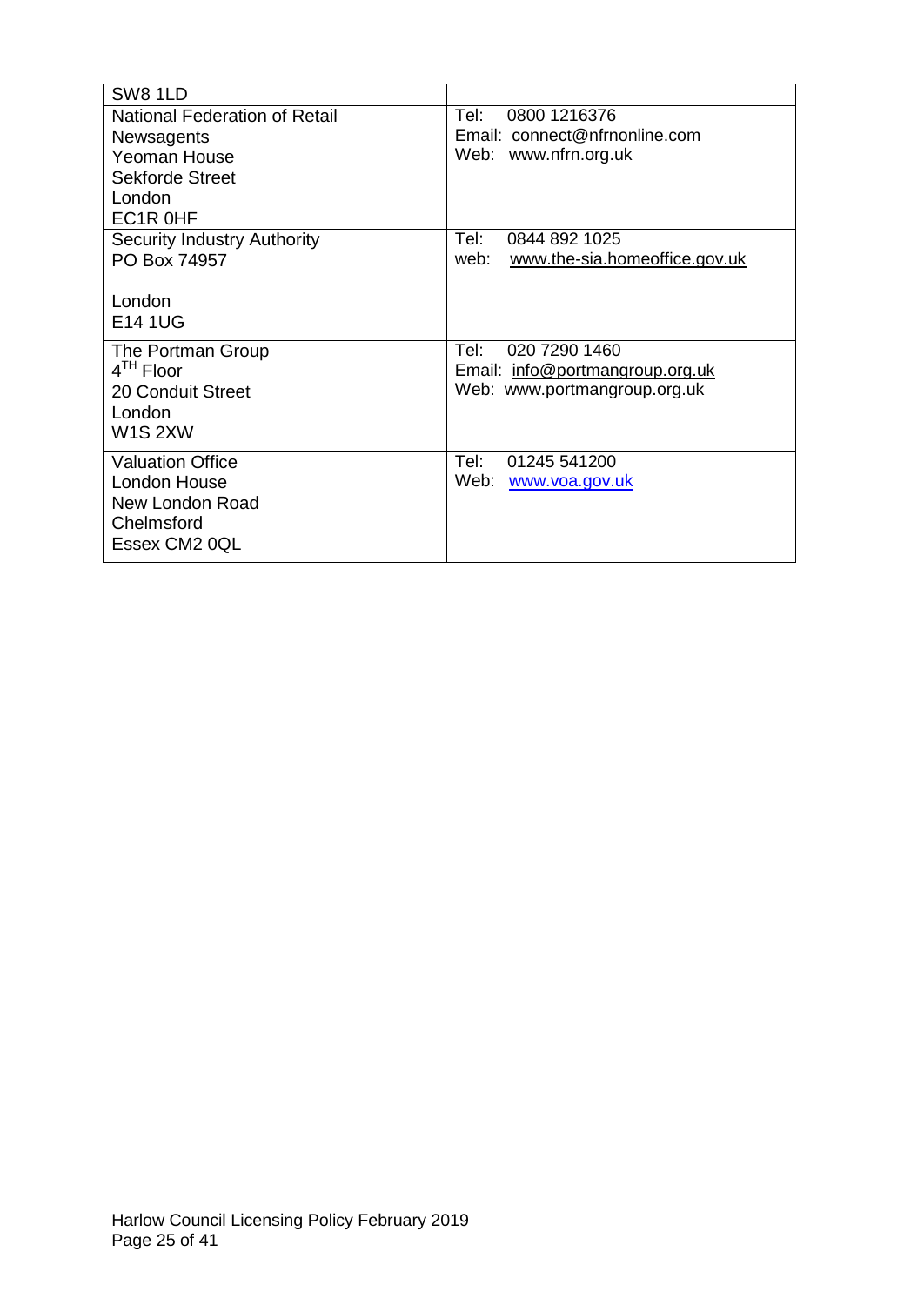#### **APPENDIX D – REFERENCES TO BEST PRACTICE GUIDES**

Guidance issued under Section 182 of the Licensing Act 2003 Home Office

Safer Clubbing Guide [www.drugs.gov.uk](http://www.drugs.gov.uk/)

The Event Safety Guide – A guide to health, safety and welfare at music and similar events (HSE1999)("The Purple Book") ISBN 978 0 7176 2453 9

Managing Crowds Safely (HSE 2000) ISBN 978 0 7176 1834 7

The Guide to Safety at Sports Grounds ("The Green Guide") ISBN 978 1 9164583 0 7

Safety Guidance for Street Arts, Carnival, Processions and Large Scale Performances [www.streetartsnetwork.org.uk/pages/publications.htm](http://www.streetartsnetwork.org.uk/pages/publications.htm)

The National Alcohol Harm Reduction strategy Toolkit [www.hmso.gov.uk](http://www.hmso.gov.uk/)

The Portman Group Code of Practice on the Naming, Packaging and Promotion of Alcoholic Drinks www.portman.group.org.uk

Licensed Property: Noise Drugs and Pubs Safety in Pubs Security in Design www.beerandpub.com

Guide to fire Precautions in Existing Places of Entertainment and Like Premises (The Primrose Guide) www.hmso.gov.uk

Good Practice Guide on the Control of Noise from Pubs and Clubs Institute of Acoustics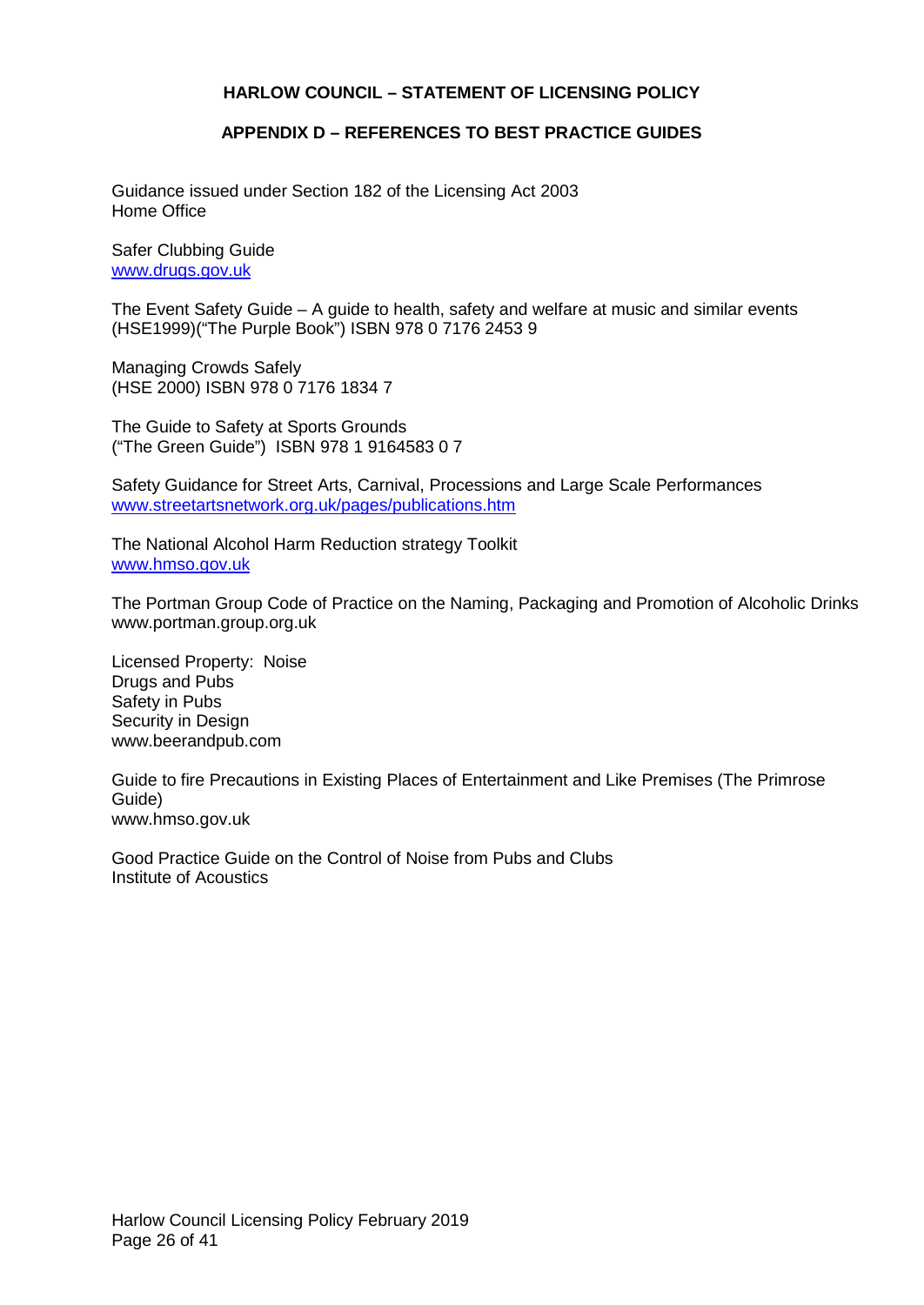## **APPENDIX E – THE APPLICATION PROCESS**

## **PERSONAL LICENCE**

To apply for a new Personal Licence, applicants must be over 18 years of age and will need to complete an application form and be made to the authority for the area in which the applicant is normally resident. You should note that the forms are prescribed forms issued by the Government.

The application must be accompanied by:

- the prescribed fee,
- two passport photos (one which must be certified as a true likeness, by a solicitor, notary, a person of standing in the community (this includes a bank or building society official, police officer, civil servant or a minister of religion) or any individual with a professional qualification),
- the original of the applicant's licensing qualification,
- a Criminal Conviction Certificate or a Criminal Record Certificate or the results of a subject access search of the police national computer by the National intelligence Service.
- A declaration by the applicant that either they have not been convicted of a relevant offence or a foreign relevant offence or that they have been convicted of a relevant offence or a foreign relevant offence accompanied by details of the nature of the conviction and any sentence imposed on them in respect of it.
- The criminal checks must not be more than one month old when your application is received.

Include a proof of right to work in the United Kingdom

The Licensing Authority must reject the application where the applicant is under 18 years of age, does not possess the prescribed licensing qualification or has had a personal licence forfeited within the preceding 5 years.

Where an applicant has been convicted of a relevant offence or foreign offence the Licensing Authority must give notice to that effect to the police who may object to the application. The police objection has to be made within 14 days of receiving the notice from the Licensing Authority, following which a hearing must be held to determine the application.

Individuals applying for a personal licence must be entitled to work in the UK. The Immigration Act 2016 amended the Licensing Act 2003 with effect from 6 April 2017. Applicants must submit one of the documents listed in Annex x. For applications made after April 2017, where the applicants immigration permission to live and work in the UK is time-limited, a personal licence may be issued but will become invalid when the immigration permission expires.

The Deregulation Act 2015 removed the requirement to renew a personal licence with effect from 1 April 2015.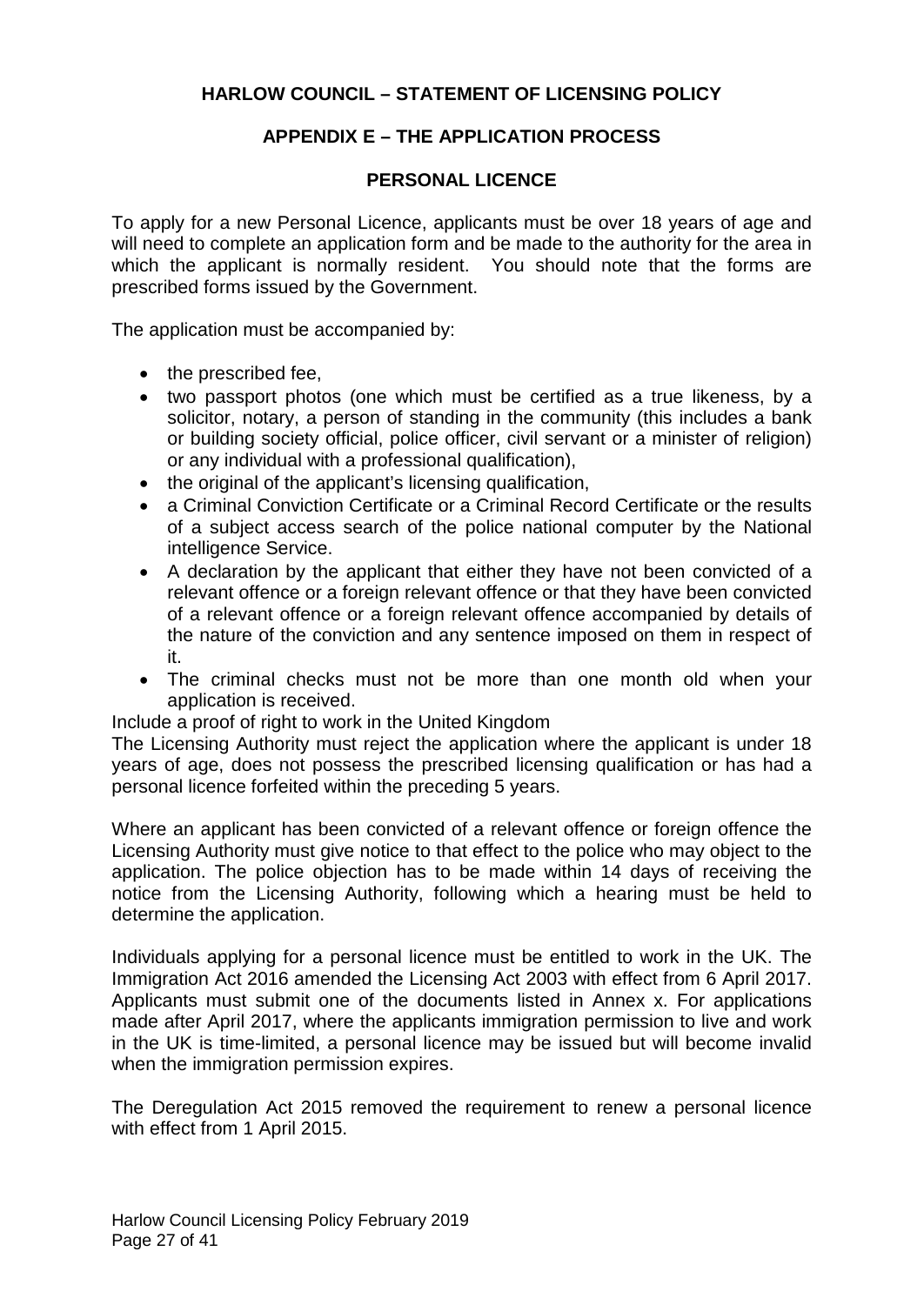## **PREMISES LICENCE**

To apply for the grant of a Premises Licence, applicants must be over 18 years of age and complete an approved application form, which must be sent to the Licensing Authority together with: -

- (a) a plan of the premises drawn to the scale of 1:100,
- (b) a form of consent in the prescribed form given by the individual whom the applicant wishes to have specified in the premises licence as the premises supervisor, if the licensable activities to which the application relates include the supply of alcohol,
- (c) the relevant fee . Please note, the Premises Licence/Club Certificate is payable annually on the anniversary of the grant of the licence. Nonpayment of this fee will be treated by the local authority as a serious matter and will result in the licence being suspended until payment is received.

#### **Entitlement to work in the UK.**

Individuals applying for a premises licence for the sale of alcohol or late night refreshment must be entitled to work in the UK. Licensing authorities must be satisfied that an individual who applies for a premises licence is entitled to work in the UK. This includes applications made by more than one individual applicant. An application made by an individual without the entitlement to work in the UK must be rejected. Applicants must submit one of the documents listed in Annex x

The plan shall show: -

- (a) the extent of the boundary of the building, if relevant, and any external and internal walls of the building and, if different, the perimeter of the premises;
- (b) the location of points of access to and egress from the premises;
- (c) if different from sub-paragraph (3)(b), the location of escape routes from the premises;
- (d) in a case where the premises is to be used for more than one licensable activity, the area within the premises used for each activity;
- (e) fixed structures (including furniture) or similar objects temporarily in a fixed location (but not furniture) which may impact on the ability of individuals on the premises to use exits or escape routes without impediment;
- (f) in a case where the premises includes a stage or raised area, the location and height of each stage or area relative to the floor;
- (g) in a case where the premises includes any steps, stairs, elevators or lifts, the location of the steps, stairs, elevators or lifts;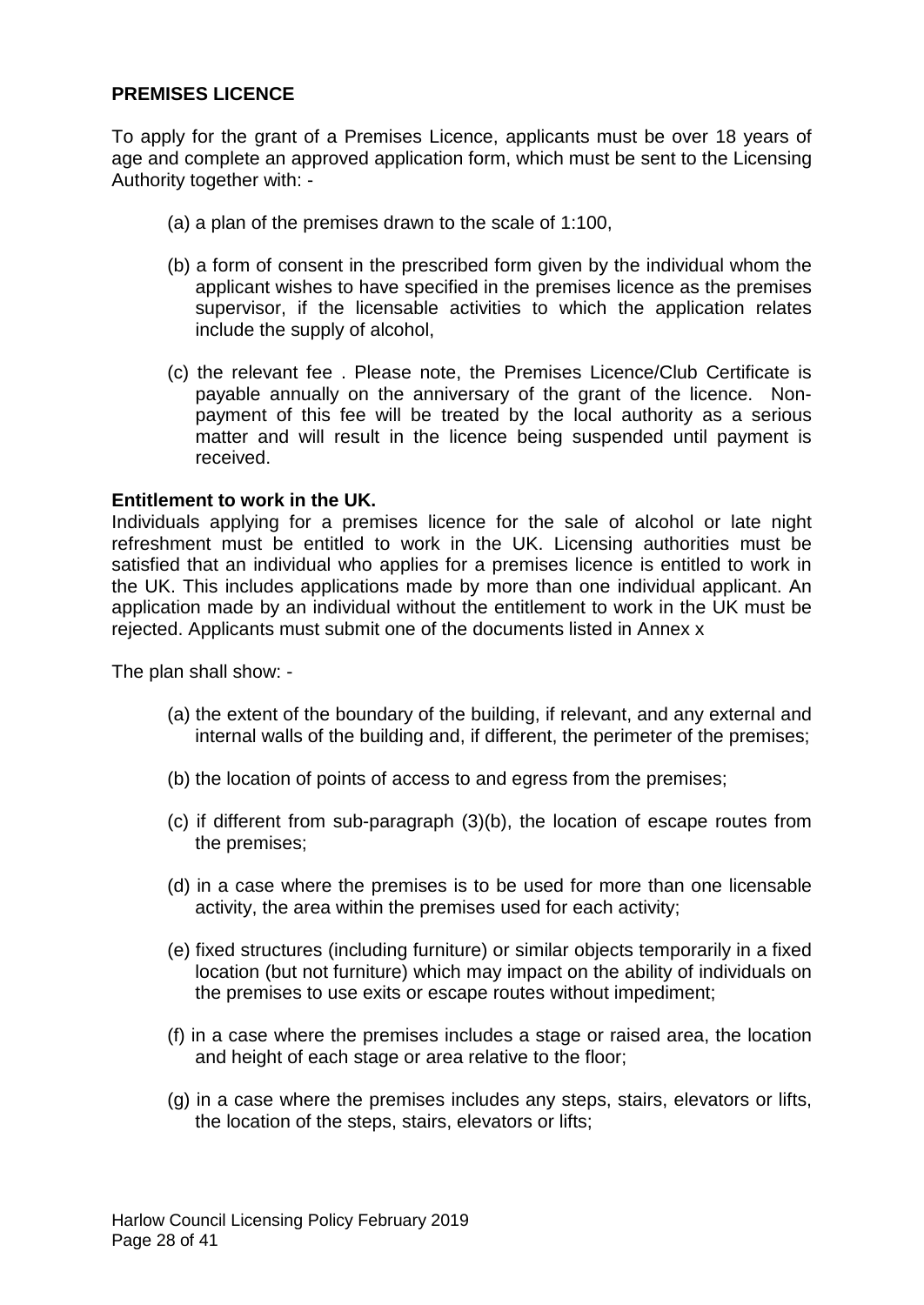- (h) in the case where the premises includes any room or rooms containing public conveniences, the location of the room or rooms;
- (i) the location and type of any fire safety and any other safety equipment including, if applicable, marine safety equipment; and
- (j) the location of a kitchen, if any, on the premises.

The plan may include a legend through which the matters mentioned or referred to in paragraph above are sufficiently illustrated by the use of symbols on the plan.

A copy of the application, plan and DPS consent form (where applicable) must be given to the Responsible Authorities (Appendix B) at the same time of giving the application to the Licensing Authority.

A notice, on blue paper sized A4 or larger, must also be displayed at or on the premises to which the application relates for a period of not less than 28 consecutive days from the day following the day the application was given to the Licensing Authority, where it can be conveniently read from the exterior of the premises.

Where the premises cover an area of more than 50 square meters, a further identical notice must be displayed every 50 metres along the external perimeter of the premises abutting any highway.

#### **The notice must state: -**

- details of the relevant licensable activities that it is proposed will be carried on or from the premises, or in the case of an application to vary the licence, a brief description of the proposed variation,
- $\blacksquare$  the name of the applicant,
- the postal address of the premises, or in the case where there is no postal address, a description of the premises sufficient to enable the location and extent of the premises to be identified,
- the postal address and (where applicable) the worldwide web address where the register of the relevant licensing authority is kept and where and when the record of the application may be inspected,
- the date by which any persons who live or are involved in a business in the relevant Licensing Authority area or responsible authority may make representations to the relevant licensing authority and that representations should be made in writing,
- that it is an offence knowingly or recklessly to make a false statement in connection with an application and the maximum fine for which a person is liable on summary conviction for the offence.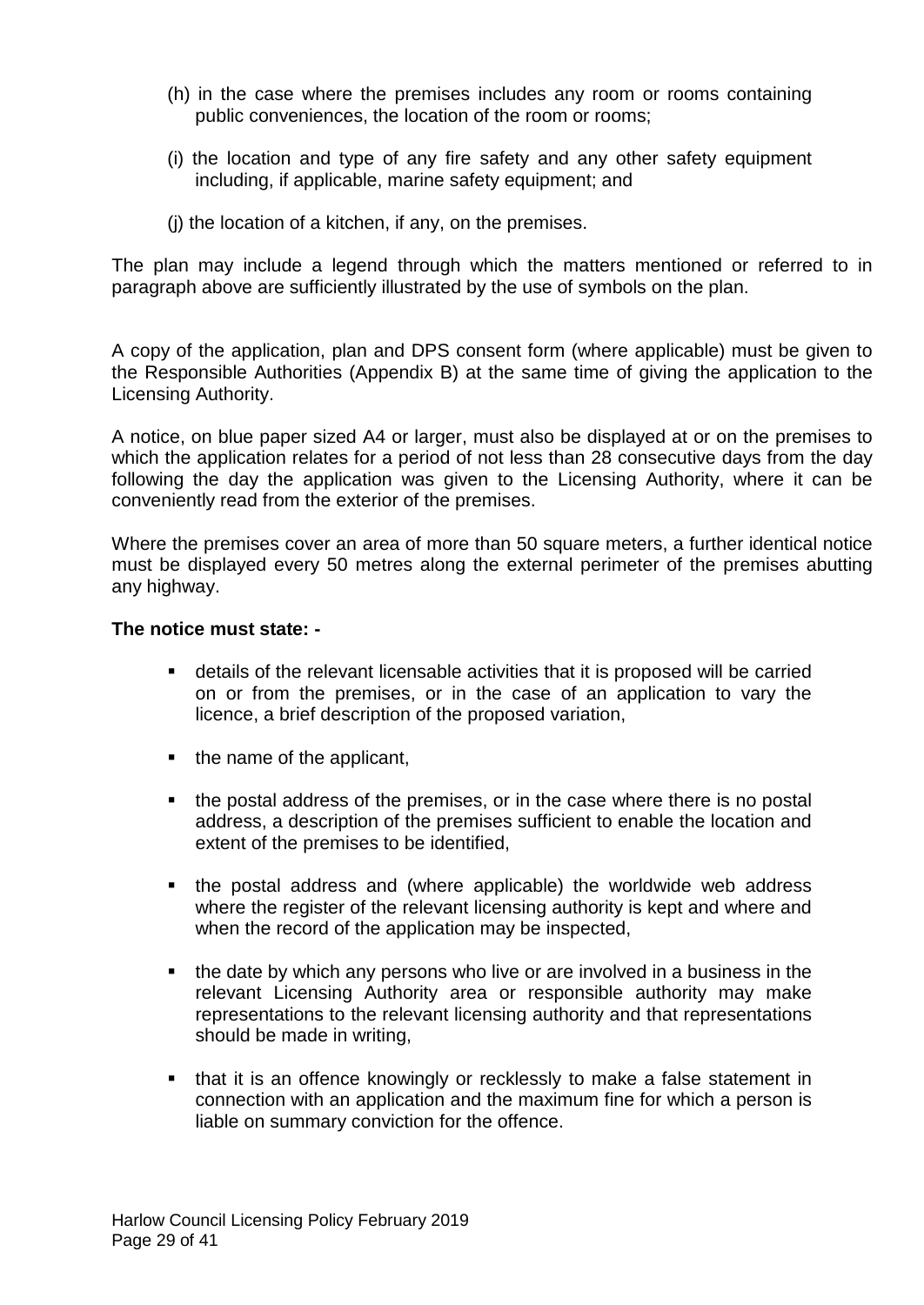The notice, containing the same details, must be published in a local newspaper or similar document on at least one occasion during the period of 10 working days following the day after giving the application to the Licensing Authority.

## **VARIATION OF PREMISES LICENCE**

To apply for variation to a premises licence, the same procedure must be adopted as for the original application plus both parts of the original licence must be returned to the Licensing Authority, or the application must include an explanation why the licence has not been returned.

An application to vary the licence may not be made to extend the period for which a licence has effect, e.g. a seasonal licence or one that is limited to certain days/dates.

Applications to vary the licence may be made to affect the licensable activities provided, the times during which they may be provided or where the premises are to undergo structural alterations.

However an application to vary a licence may not be made to vary substantially the premises to which it relates. As this is a matter of degree, applicants are advised to contact the Licensing Unit to discuss the extent of the alterations to decide if an application for a new licence must be made.

Where the application to vary the licence arises from structural alterations, a new plan showing the proposed alterations must also be submitted.

The fee for a variation is the same as for a new licence and is set in accordance with the Non-domestic Rateable Value of the premises.

## **VARIATION OF PREMISES LICENCE (DESIGNATED PREMISES SUPERVISOR)**

An application to vary a premises licence, where there has been a change of the designated premises supervisor, must be in the prescribed form and accompanied by

- $\blacksquare$  the premises licence,
- a form of consent in the prescribed form given by the individual whom the applicant wishes to have specified in the premises licence as the premises supervisor,
- $\blacksquare$  the fee

A copy of the application and all accompanying documents must also be sent to the police (Appendix B).

## **TRANSFER OF PREMISES LICENCE**

An application to transfer a premises licence, where there has been a change of the premises licence holder, must be in the prescribed form and accompanied by

 $\blacksquare$  the premises licence,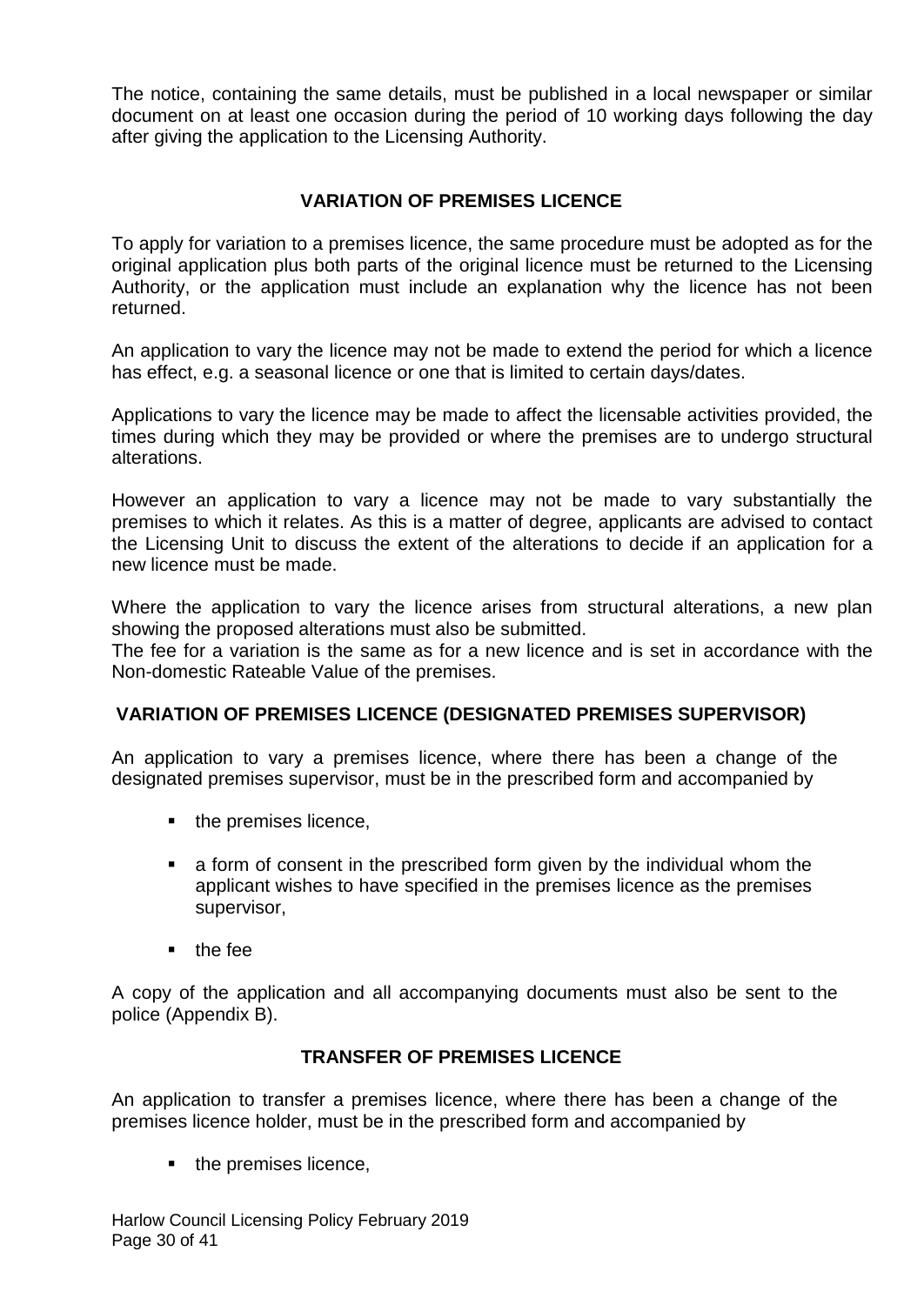- a form of consent in the prescribed form given by the existing premises licence holder'
- $t$  the fee

A copy of the application and all accompanying documents must also be sent to the police in all cases, and the Home Office (Immigration Enforcement) if the licence authorises the sale of alcohol or provision of late night refreshment.(Appendix B).

## **CLUB PREMISES CERTIFICATE**

The process of applying for the grant or variation of a Club Premises Certificate is similar to that for a Premises Licence.

There are two exceptions: -

- there must be a declaration for qualifying club status in respect of an application for grant of a new club premises certificate, and
- neither a Designated Premises Supervisor nor a Personal Licence Holder is required because the 'supply' of alcohol that is managed by or on behalf of the club is not regarded as a 'sale' of alcohol.

## **ADVERTISEMENT OF APPLICATIONS BY THE LICENSING AUTHORITY**

The Licensing Act 2003 (Premises Licence and Club Premises Certificate)(Amendment) Regulations 2012, which came into effect on  $25<sup>th</sup>$  April 2012 introduced a requirement for the licensing authority to advertise, by way of a notice on its website; all applications for premises licences under section 12, for provisional statements under section 29, variation of a premises licence under section 34 (except where the only variation sought is the inclusion of an alternative licence condition), for club premises certificate under section 71 or to vary a club premises certificate under section 84. This notice must remain on the website for a period of no less than 28 consecutive days starting on the day after the day on which the application was given to the relevant licensing authority.

## **PROVISIONAL STATEMENT**

Where premises are being, or are about to be constructed for the purpose of being used for one or more of those activities, or are being or about to be extended or otherwise altered for that purpose (whether or not they are already being used for that purpose) an application may be made by any person for the grant of a Provisional Statement.

## **'Person' in this instance also includes a business (e.g. the applicant could be a firm or architects, or a construction firm or even a financier).**

To apply for a Provisional Statement, the same procedure must be adopted as that described above for the grant of a premises licence.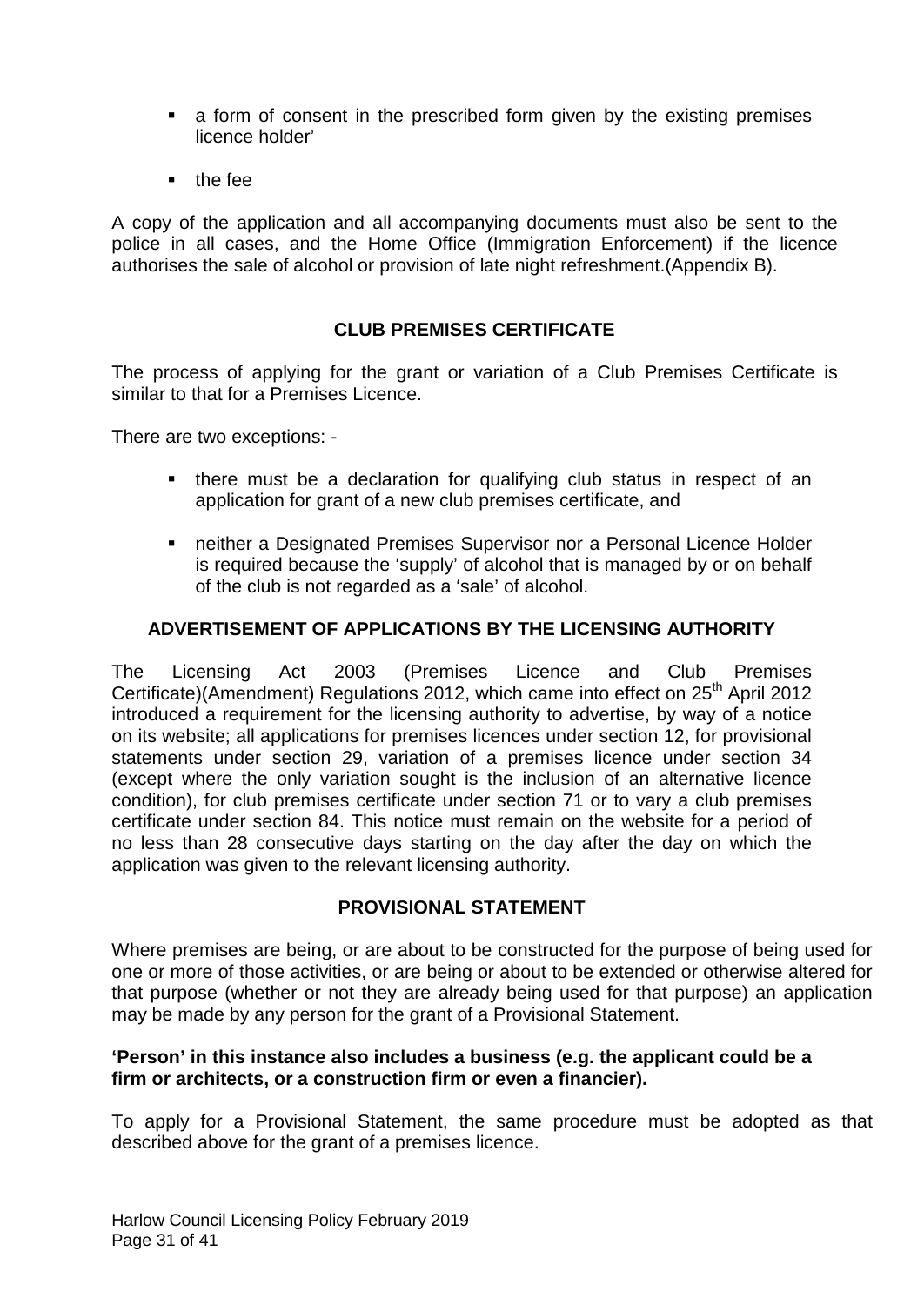**A provisional statement does not have a limited duration. However with the potential for there to be a material change over time, the longer the delay before a premises licence is applied for the greater the potential that representations, at the later application, may be allowed.** 

Responsible authorities and interested parties will be able to make representations against the application. If there are no representations the application will be granted. If there are representations a hearing will be held before the Licensing Sub Committee.

The Licensing Act 2003 does not empower a licensing authority to refuse a provisional statement. Following consideration of relevant representations the Licensing Committee may only indicate (as part of the issued statement) that it would consider certain steps to be necessary for the promotion of the licensing objectives when, and if, an application was made for a premises licence or club premises certificate following the issue of the provisional statement.

## **MINOR VARIATIONS TO PREMISES LICENCES AND CLUB PREMISES CERTIFICATES**

The Licensing Act 2003 has been amended by the insertion of sections 41A to 41C relating to minor variations. These sections were commenced on 29 July 2009. Small variations that will not impact adversely on the licensing objectives are subject to a simplified 'minor variations' process. Under this process, the applicant is not required to advertise the variation in a newspaper or circular or copy it to responsible authorities.

However, they must display it on a white notice (to distinguish it from the blue notice used for full variations and new applications). The notice must be displayed for a period of ten working days starting on the working day after the minor variation application was given to the licensing authority.

On receipt of an application for a minor variation, the licensing officer for the licensing authority will consider whether the variation could impact adversely on the licensing objectives. In considering the application, the licensing authority must consult relevant responsible authorities if there is any doubt about the impact of the variation on the licensing objectives and they need specialist advice, and take their views into account in reaching a decision. But there is no requirement to consult all responsible authorities on each application and in many cases the licensing authority may be able to make a decision without consultation.

The licensing authority will also consider any relevant representations received from interested parties within the time limit referred to below. Representations are only relevant if they clearly relate to the likely effect of the grant of the variation on the promotion of at least one of the licensing objectives.

For minor variations, there is no right to a hearing (as for a full variation or new application), but the licensing authority will take any representations into account in arriving at a decision. Persons who live or are involved in a business in the relevant Licensing Authority area have ten working days from the 'initial day', i.e., the day after the application is received by the licensing authority, to submit representations.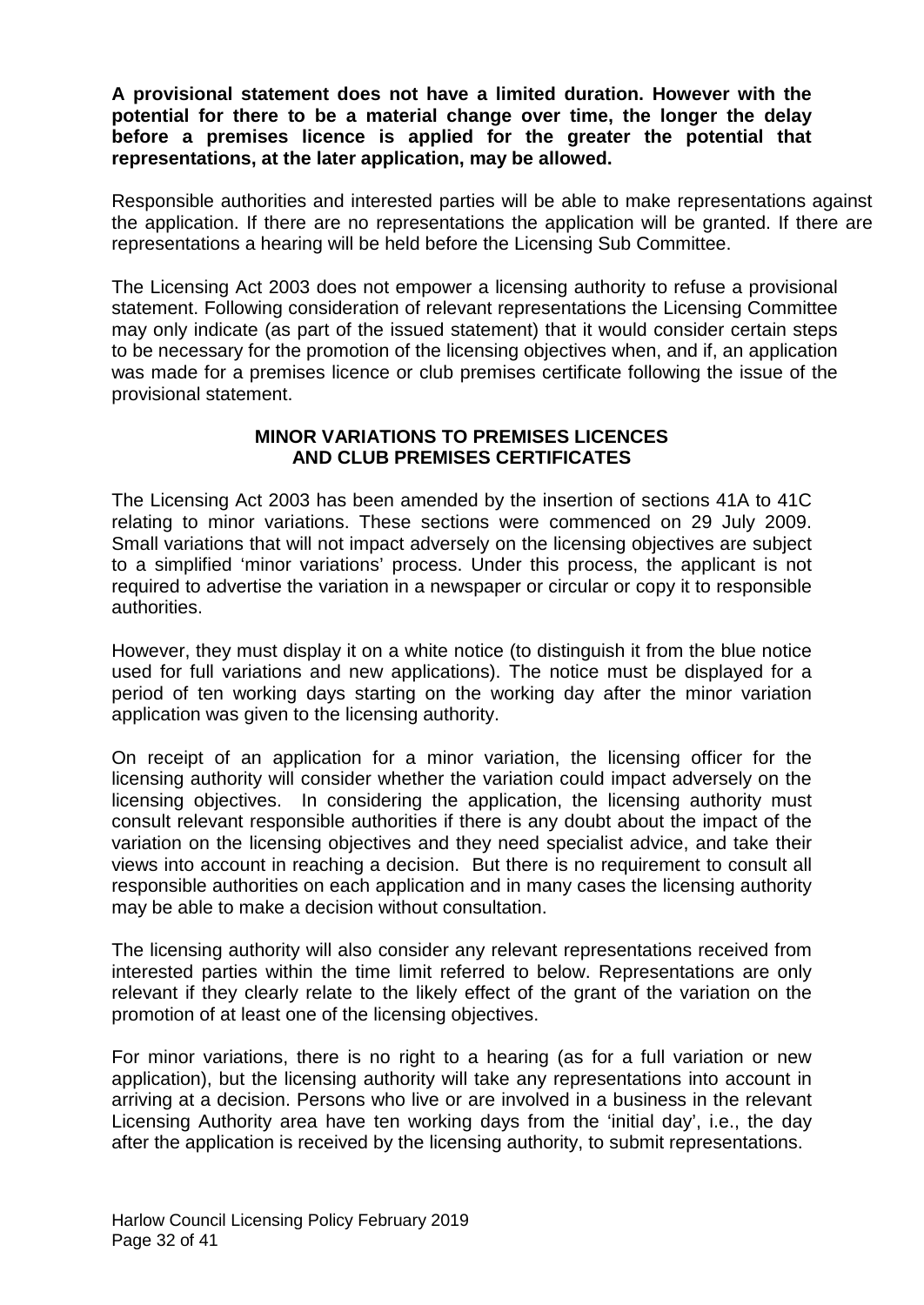The licensing authority must therefore wait until this period has elapsed before determining the application, but must do so at the latest within 15 working days, beginning on the first working day after the authority received the application, with effect either that:

- the minor variation is granted; or,
- the application is refused.

If the licensing authority fails to respond to the applicant within 15 working days the application will be treated as refused and the authority must return the fee to the applicant forthwith. However, the licensing authority and the applicant may agree instead that the undetermined application should be treated as a new application and that the fee originally submitted will be treated as a fee for the new application.

## **Club Premises Certificates**

The arrangements for applying for or seeking to vary club premises certificates are the same as those for a premises licence. Clubs may also use the minor variation process to make small changes to their certificates as long as these will have no adverse impact on the licensing objectives.

## **TEMPORARY EVENT NOTICES**

Temporary Event Notices (TEN's) do not have to be applied for, they are issued by the 'Premises User'. Any person can be a 'Premises User' and can issue a TEN in respect of any premises or area of land. A 'Premises User' does not have to hold a Personal Licence to authorise the supply of alcohol in conjunction with a TEN.

## **However, it should be noted that TENS are subject to certain limitations: -**

- the same premises cannot be used on more than 15 occasions in a calendar year, but are subject to the overall aggregate of 21 days irrespective of the number of occasions on which they have been used, and
- the number of notices that may be given are limited to 50 in one year for a Personal Licence holder and 5 times in one year for any other person.
- The maximum duration of an event is 168 hours (7 days).
- the maximum number of persons (being less than 500) it is proposed will be allowed on the premises during those times

The notice must be given to the Licensing Authority at least 10 working days before the event is held and must contain details of: -

- $\blacksquare$  the proposed licensable activities,
- the period (not exceeding 168 hours) during which it is proposed to use the premises,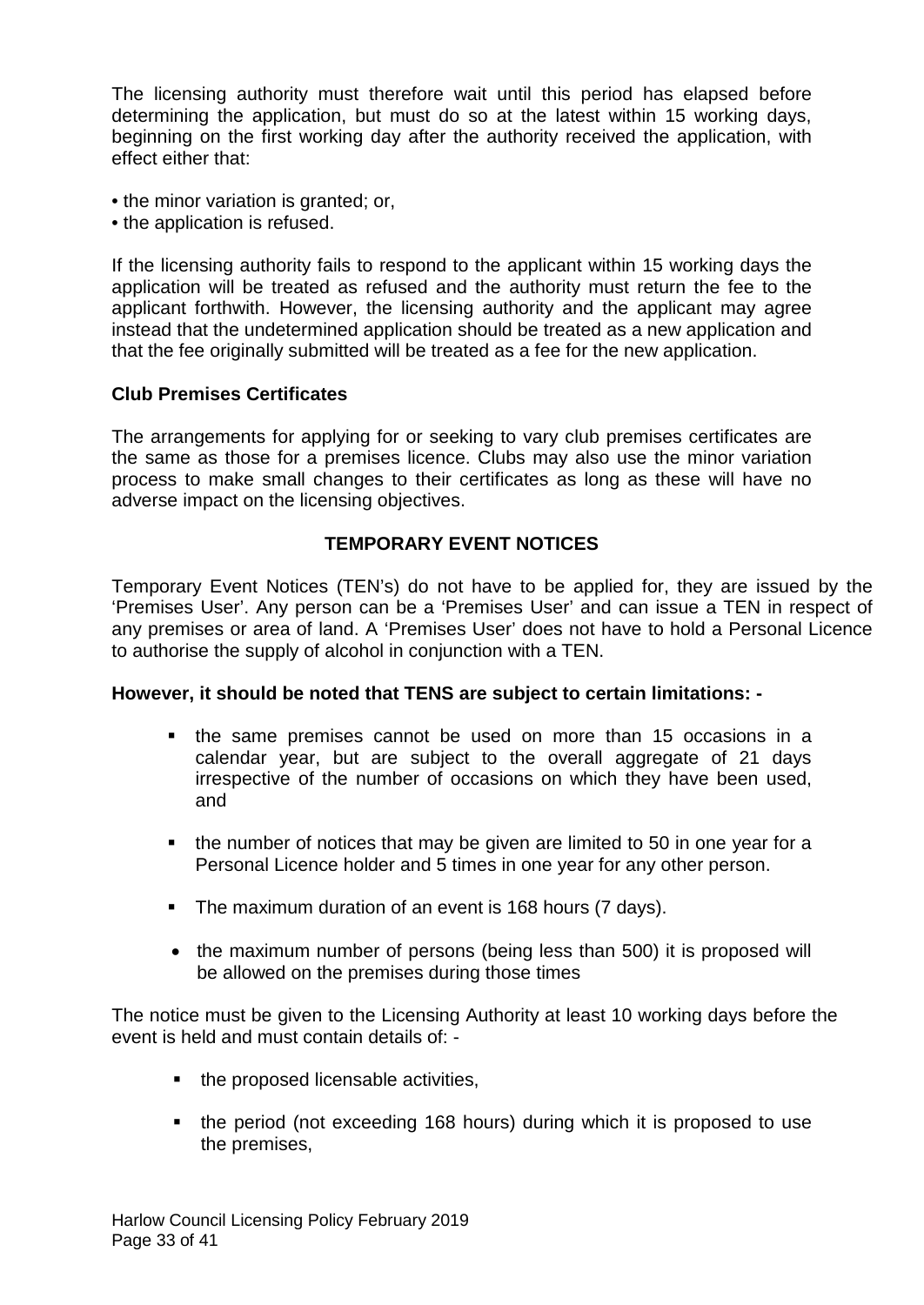- the times during that period when it is proposed for those licensable activities to take place, ,
- where alcohol is to be supplied, whether it is for consumption on or off the premises, or both,
- $\bullet$  the fee

A copy of the notice must be also given to the police and Environmental Health at the same time and must be received at least 10 working days prior to the event.

An Objection Notice may be issued by the police or Environmental Health where they are satisfied that the proposed use of the premises would undermine the crime prevention licensing objective. The police or Environmental Health must make their objection to both the Licensing Authority and applicant no later that the  $3<sup>rd</sup>$  working day of receiving the TEN, giving their reasons for doing so.

Where an Objection Notice is given, the Licensing Authority must hold a hearing to consider the objection, unless the police or Environmental Health agree that it is unnecessary, and give a Counter Notice if it considers it necessary for the promotion of the crime prevention objective. Where a hearing is held, it must be at least 24hrs before the start of the event.

Licensing Authorities will be given discretion to apply existing licence conditions to a TEN if there are objections from Essex Police or the Council's Environmental Health Service.

The Licensing Authority must issue a Counter Notice where the limits are exceeded.

## **Late Temporary Event Notices**

Provision has been made to allow for 'late TEN' applications. The following applies:

- A personal licence holder can submit up to 10 Late TENS in a calendar year; non-personal licence holder may submit a maximum of 2.
- Late TENS are included in the maximum allowance for the premises.
- The notice must be submitted to the Licensing Authority, Police and Environmental Health 5-9 days before the date of the event.
- There needs to be exceptional circumstance why the Late TEN process is being used as opposed to the standard TEN.
- The Licensing Authority will issue a counter notice prohibiting any licensable activity if an objection is received from either the Police or environmental health.

## **IF YOU ARE IN ANY DOUBT WITH REGARD TO THE ABOVE, PLEASE CONTACT THE LICENSING SECTION FOR ADVICE.**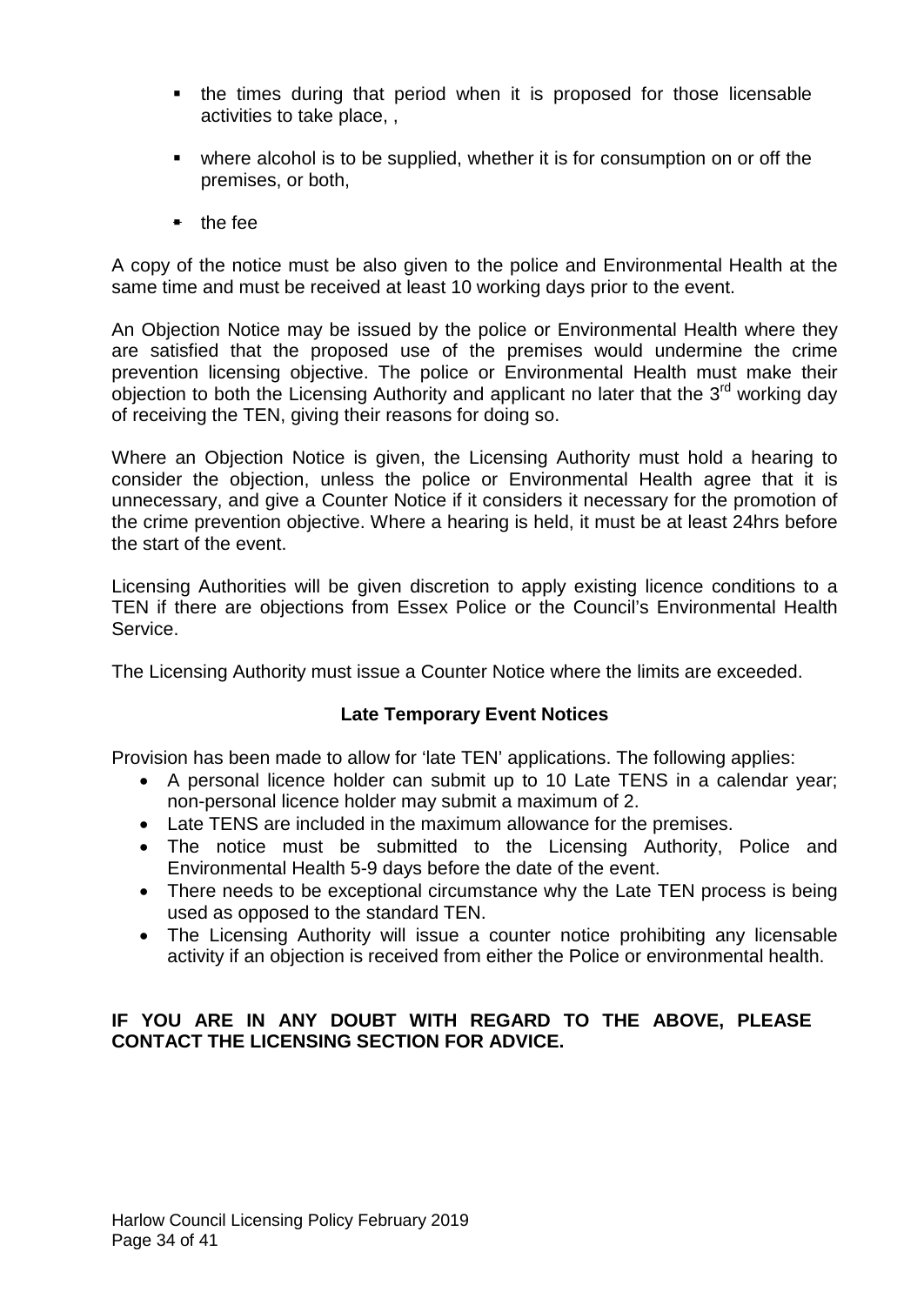## **APPENDIX F– OBJECTIONS/REPRESENTATIONS/REVIEWS AND APPEALS**

## **Who can object (make representations) about an application for a premises licence or ask for a review of the licence:**

'Any Person' and 'Responsible Authorities' may make 'relevant representations' in respect of applications made for the grant or variation of a Premises Licence or Club Premises Certificate and may seek a review of licences and certificates granted.

#### **'Any Person' is defined as:-**

- Any person
- A body (e.g. a residents association) representing any persons
- A person involved in any business.
- A body (e.g. a trade association) representing any person involved in any businesses.
- Members of the Licensing Authority.

#### **'Responsible Authority' is defined as any of the following: -**

- the Chief Officer of Police for the area in which the premises are situated
- the Fire Authority for the area in which the premises are situated
- the enforcing authority for Health and Safety at Work for the area in which the premises are situated
- the local planning authority for the area in which the premises are situated
- the local authority responsible for minimising or preventing the risk of pollution of the environment or of harm to human health
- the body representing matters relating to the protection of children from harm
- a navigation authority, the Environment Agency, or the British Waterways Board in relation to a vessel
- Essex Trading Standards weights and measures.
- The Licensing Authority
- Local Health Board

(for a list of Responsible Authorities in Harlow District, see Appendix B)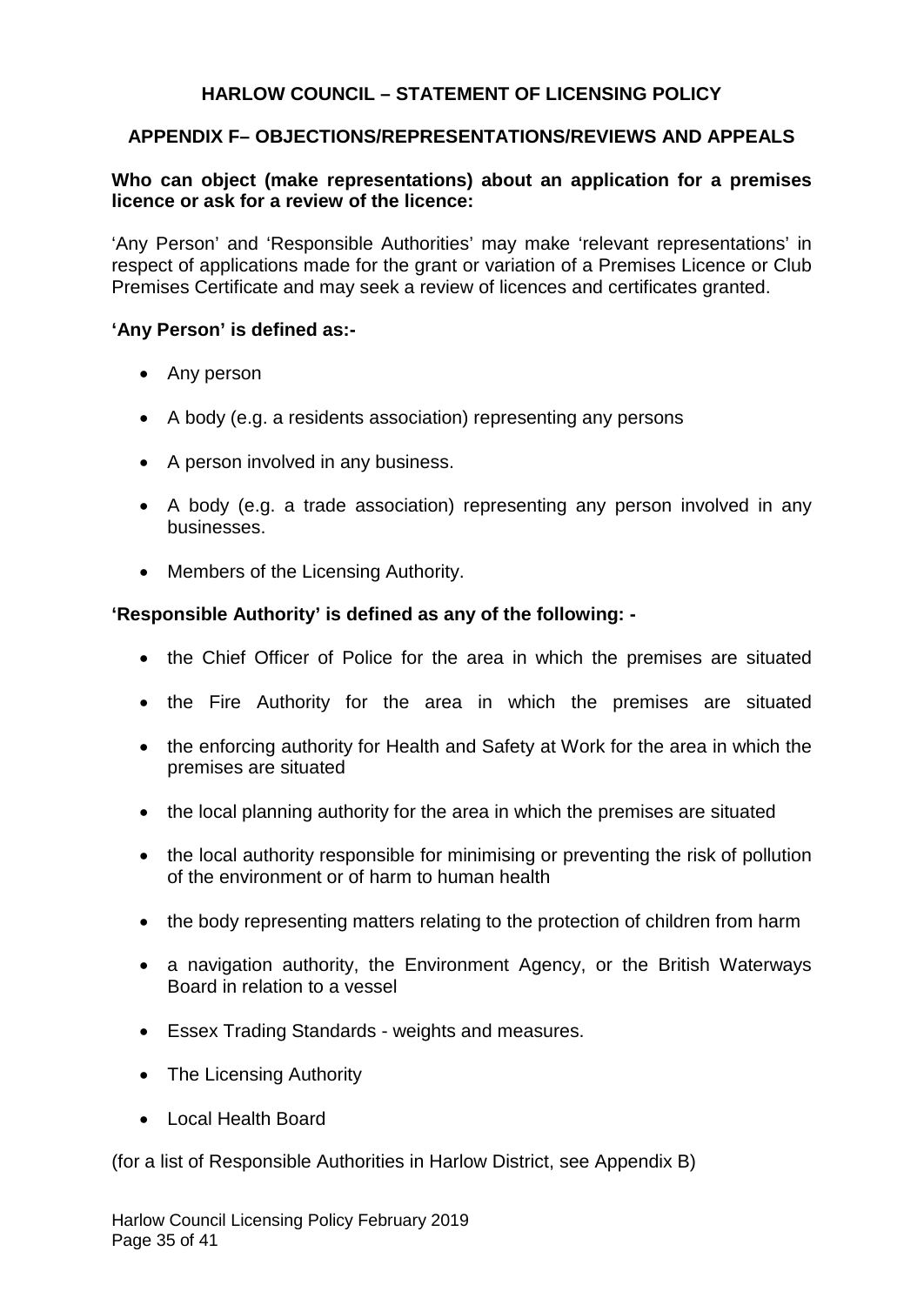## **What are relevant representations?**

'Relevant representations' is the term used for comments and objections that:-

- are about the likely effect of the grant of the premises licence or premises certificate on the promotion of the licensing objectives,
- are made by any person or 'Responsible Authority' within the prescribed period and have not been withdrawn,
- in the opinion of the Licensing Authority, are not frivolous or vexatious,

## **What does frivolous, vexatious or repetitious mean?**

Frivolous or vexatious will bear their ordinary meaning. The licensing authority must form a view as to whether a reasonable person would consider the observations frivolous or vexatious.

In the case of a review of a premises licence or certificate, a representation will be repetitious if:

a) it is identical or substantially similar to:-

- grounds in an earlier application for review made in respect of the same premises and already determined, or
- representations considered by the Licensing Authority in granting the premises licence or certificate, or
- representations which would have been considered except they were excluded representations following a provisional statement, and
- b) a reasonable interval has not elapsed since the earlier application for review or grant of the licence or certificate.

## **Time Limits on Representations**

The table below lists those provisions about which representations may be made, the timescales within which and by whom they may be made.

| <b>Provision under</b><br>which hearing is<br>held. | <b>Period of time within</b><br>which representations<br>must be made.                                          | Persons who may make<br>representations.          |
|-----------------------------------------------------|-----------------------------------------------------------------------------------------------------------------|---------------------------------------------------|
| Application for<br>premises licence                 | 28 days beginning with<br>the day after the day on<br>which application was<br>given to licensing<br>authority. | Responsible authorities<br>Any person or business |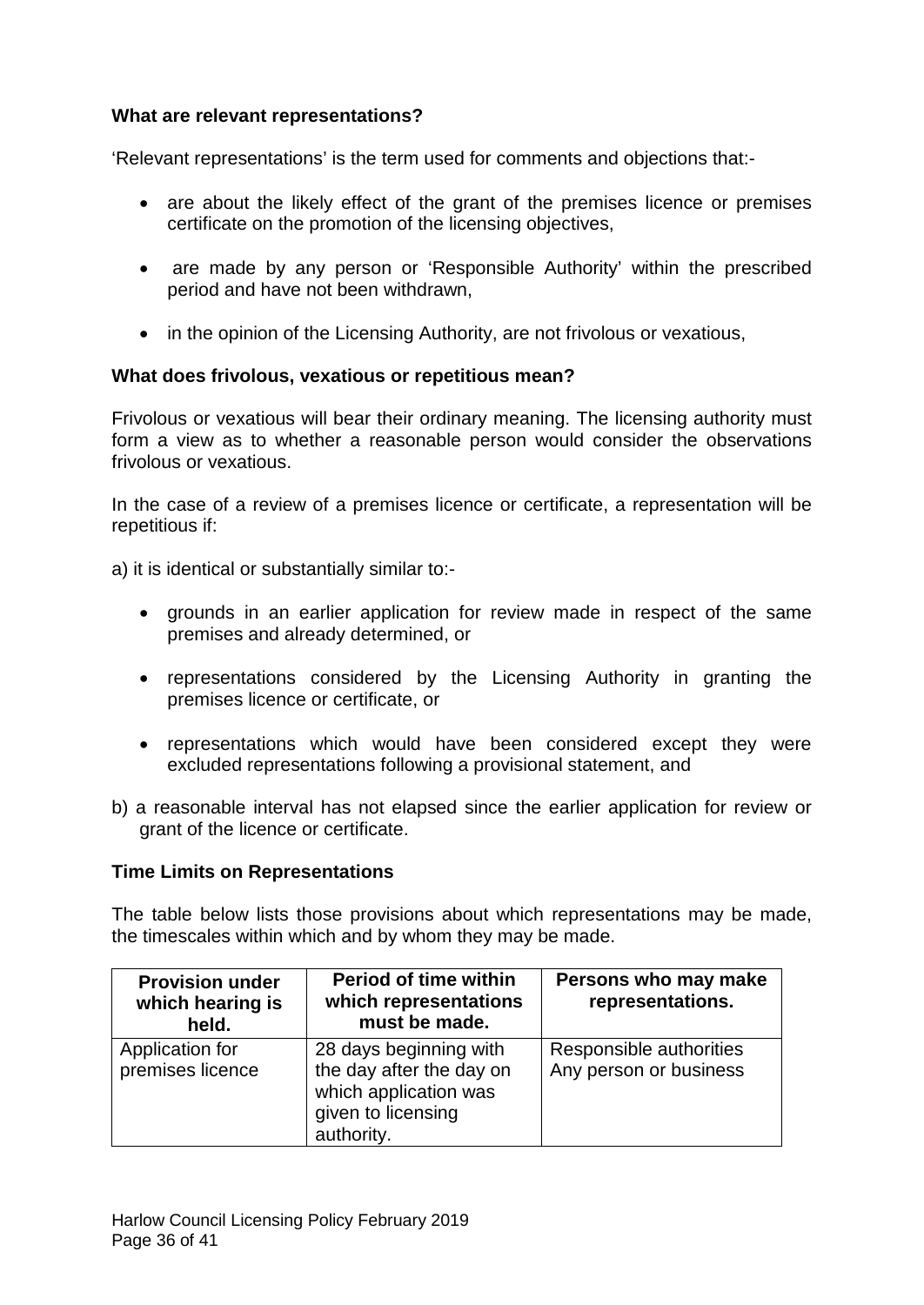| Application for a<br>provisional statement                                       | 28 days beginning with<br>the day after the day on<br>which application was<br>given to licensing<br>authority. | Responsible authorities<br>Any person or business |
|----------------------------------------------------------------------------------|-----------------------------------------------------------------------------------------------------------------|---------------------------------------------------|
| Application to vary<br>premises licence                                          | 28 days beginning with<br>the day after the day on<br>which application was<br>given to licensing<br>authority. | Responsible authorities<br>Any person or business |
| Application to vary<br>premises supervisor<br>(DPS)                              | 14 days of receipt of<br>application.                                                                           | <b>Chief of Police</b>                            |
| Application for<br>transfer of premises<br>licence                               | 14 days of receipt of<br>application.                                                                           | Chief of police                                   |
| Cancellation of<br>interim authority<br>notice                                   | 48 hours of receipt of<br>application.                                                                          | Chief of police                                   |
| Application for review<br>of premises licence                                    | 28 days beginning with<br>the day after the day on<br>which application was<br>given to licensing<br>authority. | Responsible authorities<br>Any person             |
| Application for club<br>premises certificate                                     | 28 days beginning with<br>the day after the day on<br>which application was<br>given to licensing<br>authority. | Responsible authorities<br>Any person             |
| Application to vary<br>club premises<br>certificate                              | 28 days beginning with<br>the day after the day on<br>which application was<br>given to licensing<br>authority. | Responsible authorities<br>Any person             |
| Application for review<br>of club premises<br>certificate                        | 28 days beginning with<br>the day after the day on<br>which application was<br>given to licensing<br>authority. | Responsible authorities<br>Any person             |
| Counter notice<br>following police<br>objection to<br>temporary event<br>notice* | 3 working days of receipt<br>of application.                                                                    | Chief of police<br><b>Environmental Health</b>    |
| Application for grant<br>of personal licence                                     | 14 days of receipt of<br>notice of convictions from<br>Licensing Authority.                                     | Chief of police                                   |
| Application for<br>renewal of personal<br>licence                                | 14 days of receipt of<br>notice of convictions from<br>Licensing Authority.                                     | Chief of police                                   |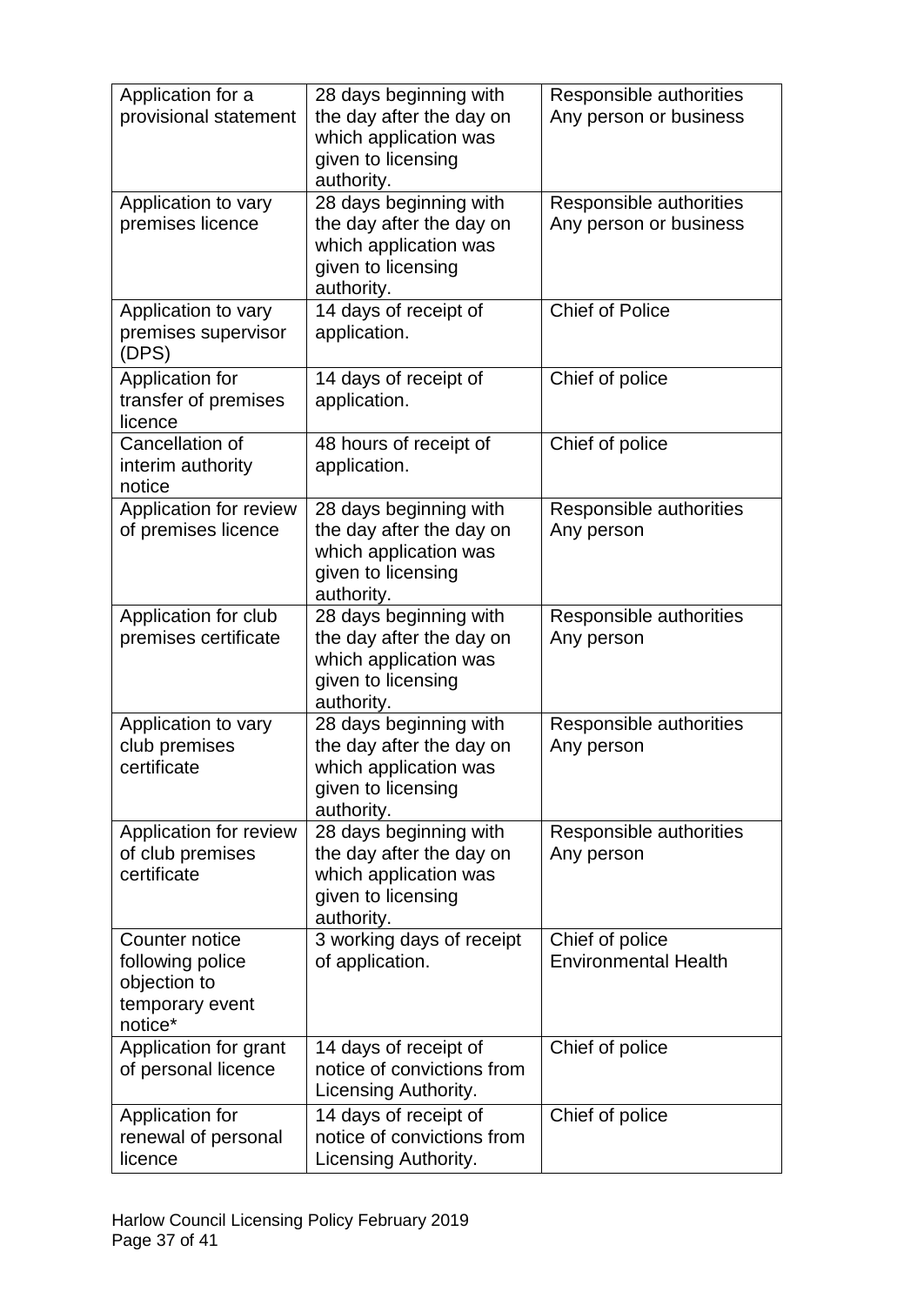| Convictions coming<br>to light after<br>grant/renewal of<br>personal licence | 14 days of receipt of<br>notice of convictions from<br>Licensing Authority.                                                           | Chief of police                       |
|------------------------------------------------------------------------------|---------------------------------------------------------------------------------------------------------------------------------------|---------------------------------------|
| Review of premises<br>licence following<br>closure order                     | 7 days beginning on the<br>day after the day the<br>licensing authority<br>receives notice given by<br>relevant magistrates'<br>court | Responsible authorities<br>Any person |
| <b>Minor Variation</b>                                                       | 10 working days<br>beginning with the day<br>after the day on which<br>application was given to<br>licensing authority.               | Responsible authorities<br>Any person |
| <b>Summary Review</b>                                                        | 10 days beginning with<br>the day after the day on<br>which application was<br>given to licensing<br>authority.                       | Responsible authorities<br>Any person |

\* It should be noted that the Licensing Authority must issue a counter notice where the Temporary Event Notice exceeds the permitted limits, which are: -

- 50 per year if the premises user is the holder of a Personal Licence,
- 5 per year if the premises user is not the holder of a Personal Licence, and
- 12 per year in respect of the same premises covering no more than 15 days in total.

## **Reviews**

The Licensing Authority must hold a hearing to review a premises licence or club premises certificate where either: -

- representations are made in the prescribed form by a Responsible Authority or Interested Party seeking a review of the licence or certificate on one or more of the licensing objectives, or
- a Magistrate's Court issues a notice under section 165 (4) of the Act, following consideration of a Closure Order issued by the police.

In the case of a review of a premises licence or certificate, a representation will be repetitious if: -

- (a) it is identical or substantially similar to: -
	- grounds in an earlier application for review made in respect of the same premises and already determined, or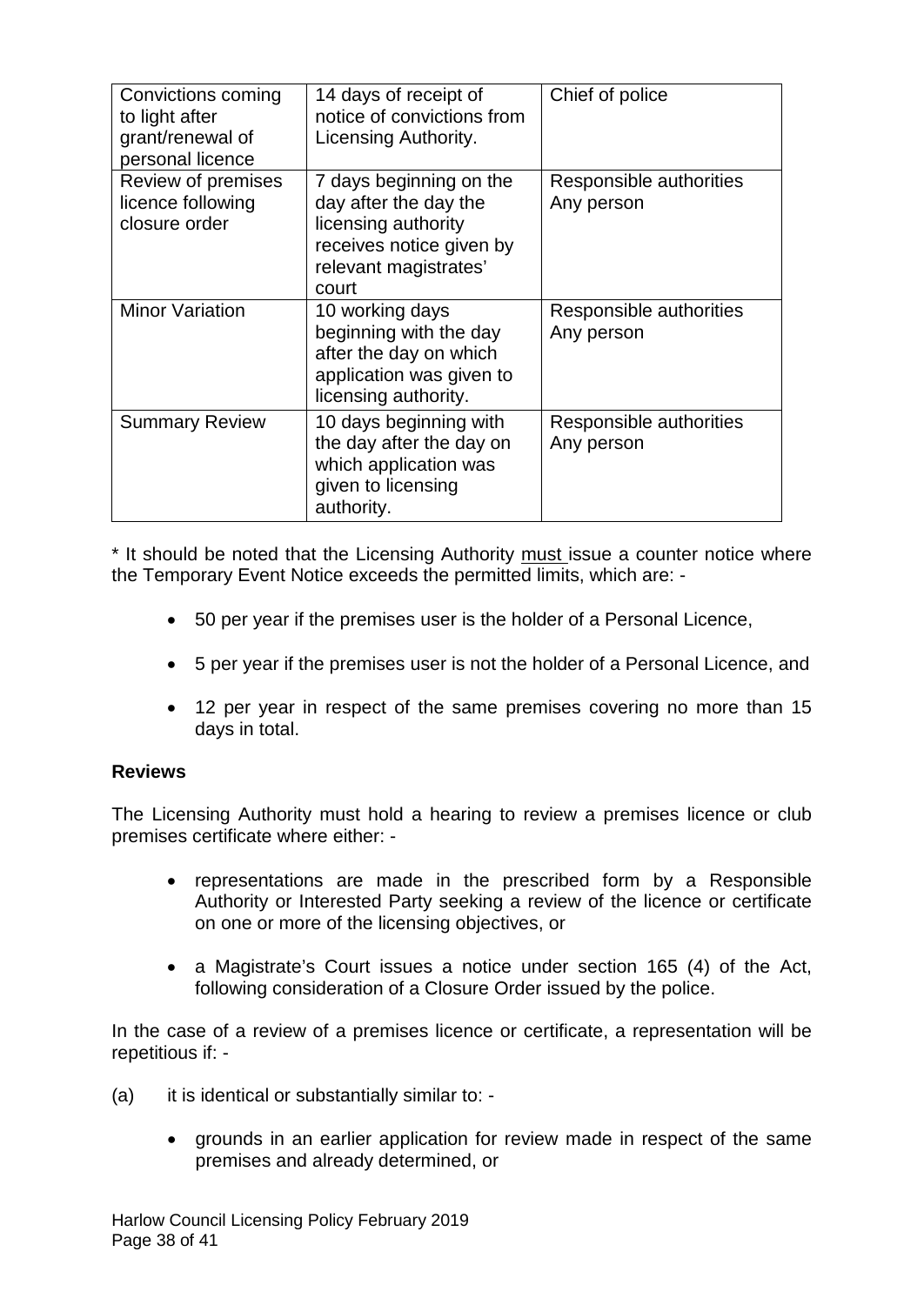- representations considered by the Licensing Authority in granting the premises licence or certificate, or
- representations which would have been considered except they were excluded representations following a provisional statement, and
- (b) a reasonable interval has not elapsed since the earlier application for review or grant of the licence or certificate.

## **Hearings**

A hearing must be held within a prescribed period of time where relevant representations are made in respect of any licensing application or issue of a Temporary Event Notice or in respect of an application for review of a premises licence or club premises certificate.

Notices must be sent to each party informing them of the date of hearing: -

- (a) at least 2 working days before the day of the hearing for cancellation of an interim authority notice and counter notice to a temporary event notice following police objection;
- (b) at least 5 working days before the day of the hearing for review of a premises licence following a closure order;
- (c) at least 10 working days before the day of the hearing in respect of all other applications.

Copies of the representations must also be given to the applicant, the holder of the premises licence or the club, as appropriate.

The table below lists the provisions, the timescales within which hearings have to be held and the persons to whom notices must be given.

| <b>Provision under which</b><br>hearing is held. | Period of time in which<br>hearing must be held.                                                           | <b>Persons to whom</b><br>notices must be sent.                          |
|--------------------------------------------------|------------------------------------------------------------------------------------------------------------|--------------------------------------------------------------------------|
| Application for premises<br>licence              | 20 working days beginning<br>with the day after the end of<br>the period for making<br>representations.    | Applicant.<br>Persons who have made<br>relevant representations.         |
| Application for a<br>provisional statement       | 20 working days beginning<br>with the day after the end of<br>the period for making<br>representations.    | Applicant.<br>Persons who have made<br>relevant representations.         |
| Application to vary<br>premises licence          | 20 working days<br>beginning with the day<br>after the end of the period<br>for making<br>representations. | Holder of licence.<br>Persons who have made<br>relevant representations. |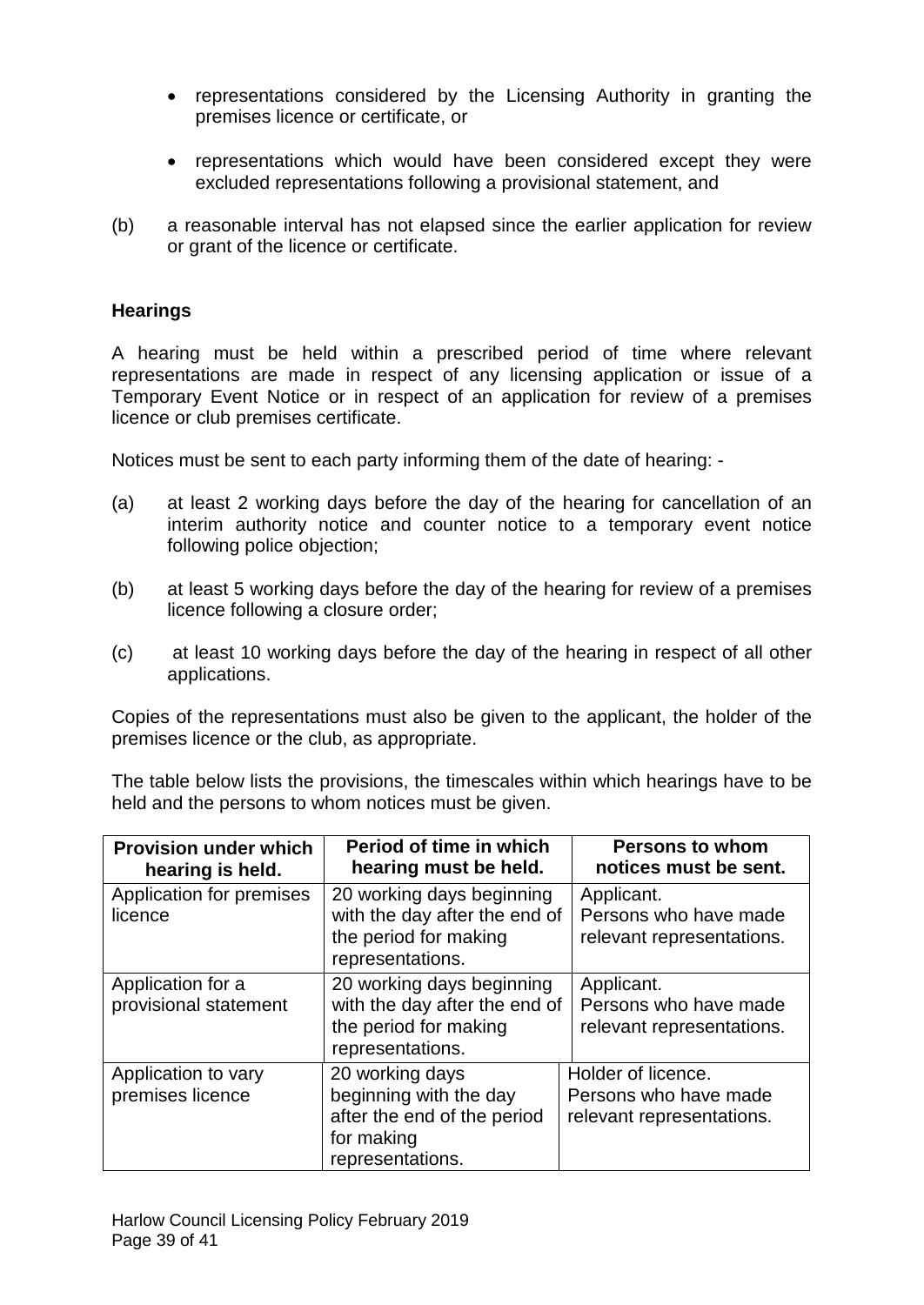| Application to vary<br>premises licence to<br>change the premises<br>supervisor                   | 20 working days<br>beginning with the day<br>after the end of the period<br>for making<br>representations. | Holder of licence.<br>Chief of police<br>Proposed premises<br>supervisor                        |
|---------------------------------------------------------------------------------------------------|------------------------------------------------------------------------------------------------------------|-------------------------------------------------------------------------------------------------|
| Application for transfer<br>of premises licence                                                   | 20 working days<br>beginning with the day<br>after the end of the period<br>for making<br>representations. | Applicant.<br>Chief of police<br>Holder of licence.                                             |
| Cancellation of interim<br>authority notice                                                       | 5 working days beginning<br>with the day after the end<br>of the period for making<br>representations.     | Applicant.<br>Chief of police                                                                   |
| Application for review of<br>premises licence                                                     | 20 working days<br>beginning with the day<br>after the end of the period<br>for making<br>representations. | Applicant.<br>Holder of premises licence.<br>Persons who have made<br>relevant representations. |
| Application for club<br>premises certificate                                                      | 20 working days<br>beginning with the day<br>after the end of the period<br>for making<br>representations. | Applicant (the club).<br>Persons who have made<br>relevant representations.                     |
| Application to vary club<br>premises certificate                                                  | 20 working days<br>beginning with the day<br>after the end of the period<br>for making<br>representations. | Applicant (the club).<br>Persons who have made<br>relevant representations.                     |
| Application for review of<br>club premises certificate                                            | 20 working days<br>beginning with the day<br>after the end of the period<br>for making<br>representations. | Applicant.<br>The club.<br>Persons who have made<br>relevant representations.                   |
| Counter notice following<br>police/environmental<br>health objection to<br>temporary event notice | 7 working days beginning<br>with the day after the end<br>of the period for making<br>representations.     | The premises user.<br>Chief of police<br><b>Environmental Health</b>                            |
| Application for grant of<br>personal licence                                                      | 20 working days<br>beginning with the day<br>after the end of the period<br>for making<br>representations. | Applicant.<br>Chief of police                                                                   |
| Application for renewal<br>of personal licence                                                    | 20 working days beginning<br>with the day after the end<br>of the period for making<br>representations.    | Applicant.<br>Chief of police                                                                   |